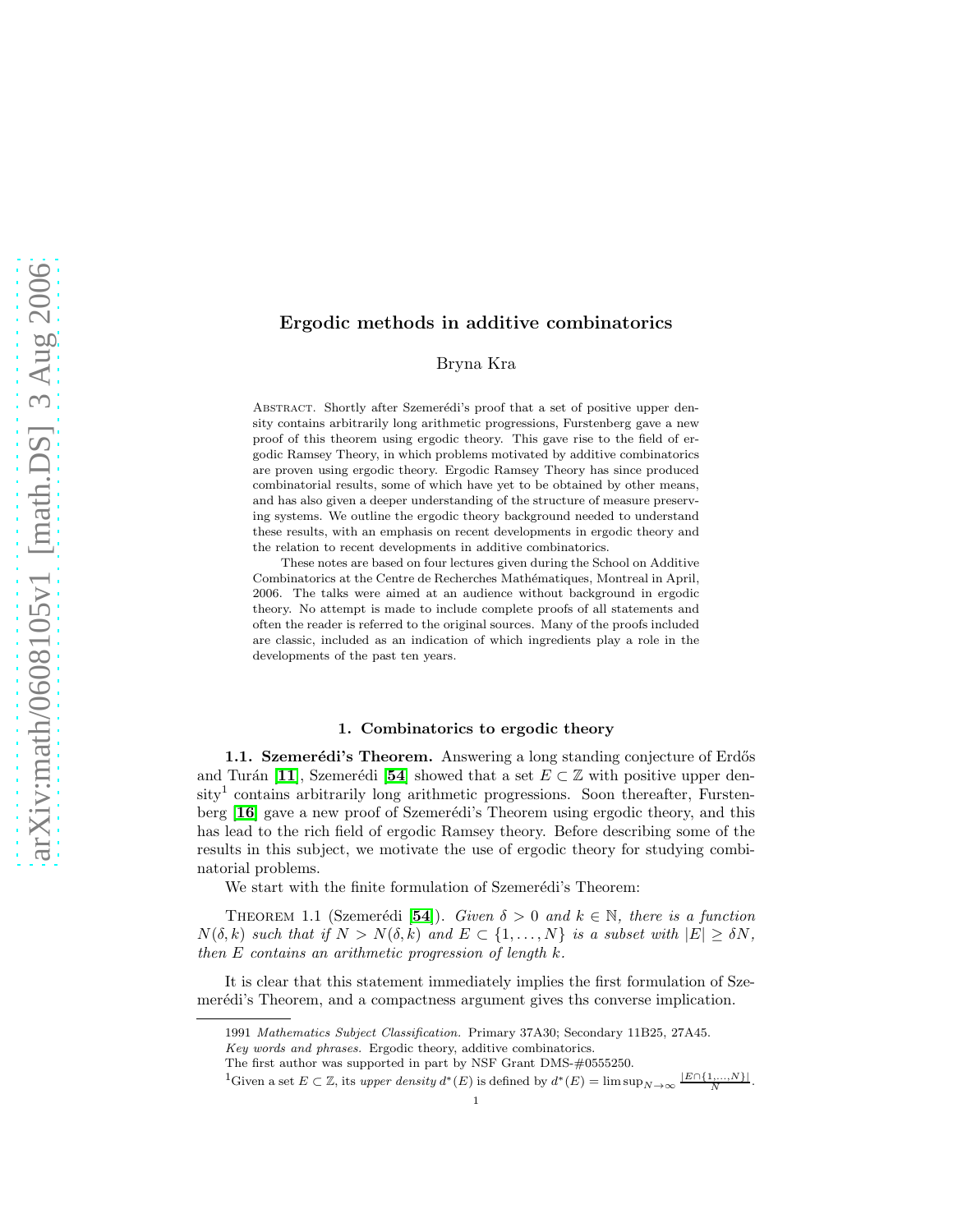<span id="page-1-0"></span>1.2. Translation to a probability system. Starting with Szemerédi's Theorem, one gains insight into the intersection of sets in a probability system<sup>2</sup>:

COROLLARY 1.2. Let  $\delta > 0$ ,  $k \in \mathbb{N}$ ,  $(X, \mathcal{X}, \mu)$  be a probability space and  $A_1, \ldots, A_N \in \mathcal{X}$  with  $\mu(A_i) \geq \delta$  for  $i = 1, \ldots, N$ . If  $N > N(\delta, k)$ , then there exist  $a, d \in \mathbb{N}$  such that

$$
A_a \cap A_{a+d} \cap A_{a+2d} \cap \ldots \cap A_{a+kd} \neq \emptyset.
$$

PROOF. For  $A \in \mathcal{X}$ , let  $\mathbf{1}_A(x)$  denote the characteristic function of A (meaning that  $\mathbf{1}_A(x)$  is 1 for  $x \in A$  and is 0 otherwise). Then

$$
\int_X \frac{1}{N} \sum_{n=0}^{N-1} \mathbf{1}_{A_n} d\mu \ge \delta.
$$

Thus there exists  $x \in X$  with  $\frac{1}{N} \sum_{n=0}^{N-1} \mathbf{1}_{A_n}(x) \geq \delta$ . Then  $E = \{n : x \in X\}$  $A_n$  satisfies  $|E| \ge \delta N$ , and so Szemerédi's Theorem implies that E contains and arithmetic progression of length k.

1.3. Measure preserving systems. A probability measure preserving system is a quadruple  $(X, \mathcal{X}, \mu, T)$ , where  $(X, \mathcal{X}, \mu)$  is a probability space and  $T: X \to X$ is a bijective, measurable, measure preserving transformation. This means that for all  $A \in \mathcal{X}, T^{-1}A \in \mathcal{X}$  and

$$
\mu(T^{-1}A) = \mu(A) .
$$

In general, we refer to a probability measure preserving system as a *system*.

Without loss of generality, we can place several simplifying assumptions on our systems. We assume that X is countably generated; thus for  $1 \leq p < \infty$ ,  $L^p(\mu)$  is separable. We implicitly assume that all sets and functions are measurable with respect to the appropriate  $\sigma$ -algebra, even when this is not explicitly stated. Equality between sets or functions is meant up to sets of measure 0.

1.4. Furstenberg multiple recurrence. In a system, one can use Szemerédi's Theorem to derive a bit more information about intersections of sets. If  $(X, \mathcal{X}, \mu, T)$ is a system and  $A \in \mathcal{X}$  with  $\mu(A) \geq \delta > 0$ , then

<span id="page-1-2"></span>
$$
A, T^{-1}A, T^{-2}A, \ldots, T^{-n}A, \ldots
$$

are all sets of measure  $\geq \delta$ . Applying Corollary [1.2](#page-1-0) to this sequence of sets, we have the existence of  $a, d \in \mathbb{N}$  with

$$
T^{-a}A\cap T^{-(a+d)}A\cap T^{-(a+2d)}\cap\ldots\cap T^{-(a+kd)}A\neq\emptyset.
$$

Furthermore, the measure of this intersection must be positive. If not, we could remove from A a subset of measure zero containing all the intersections and obtain a subset of measure at least  $\delta$  without this property. In this way, starting with Szemerédi's Theorem, we have derived Furstenberg's multiple recurrence theorem:

<span id="page-1-1"></span>THEOREM 1.3 (Furstenberg [[16](#page-36-0)]). Let  $(X, \mathcal{X}, \mu, T)$  be a system, and let  $A \in \mathcal{X}$ with  $\mu(A) > 0$ . Then for any  $k \geq 1$ , there exists  $n \in \mathbb{N}$  such that

(1.1) 
$$
\mu(A \cap T^{-n}A \cap T^{-2n}A \cap \dots \cap T^{-kn}A) > 0.
$$

<sup>&</sup>lt;sup>2</sup>By a probability system, we mean a triple  $(X, \mathcal{X}, \mu)$  where X is a measure space, X is a  $\sigma$ -algebra of measurable subsets of X, and  $\mu$  is a probability measure. In general, we use the convention of denoting the  $\sigma$ -algebra X by the associated calligraphic version of the measure space X.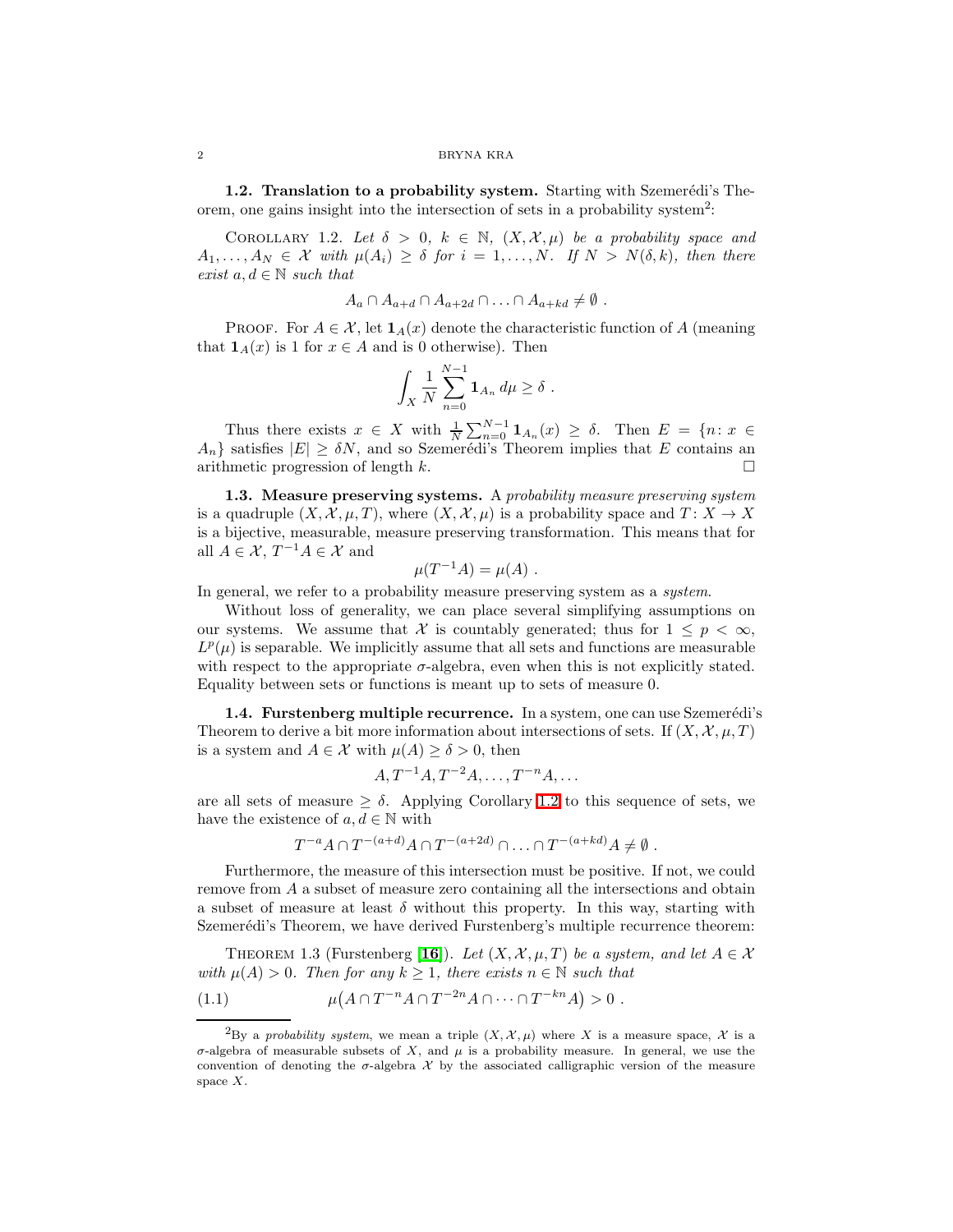### 2. Ergodic theory to combinatorics

2.1. Strong form of multiple recurrence. We have seen that Furstenberg multiple recurrence can be easily derived from Szemerédi's Theorem. More interesting is the converse implication, showing that one can use ergodic theory to prove regularity properties of subsets of the integers. This approach has two major components, and has been since used to deduce other patterns in subsets of integers with positive upper density. (See Section [9.](#page-26-0)) The first is proving a certain recurrence statement in ergodic theory, like that of Theorem [1.3.](#page-1-1) The second is showing that this statement implies a corresponding statement about subsets of the integers. We now make this more precise.

To use ergodic theory to show that some intersection of sets has positive measure, it is natural to average the expression under consideration. This leads us to the strong form of Furstenberg's multiple recurrence:

<span id="page-2-1"></span><span id="page-2-0"></span>THEOREM 2.1 (Furstenberg [[16](#page-36-0)]). Let  $(X, \mathcal{X}, \mu, T)$  be a system and let  $A \in \mathcal{X}$ with  $\mu(A) > 0$ . Then for any  $k \geq 1$ ,

(2.1) 
$$
\liminf_{N \to \infty} \frac{1}{N} \sum_{n=0}^{N-1} \mu(A \cap T^{-n} A \cap T^{-2n} A \cap ... \cap T^{-kn} A)
$$

is positive.

In particular, this implies the existence of infinitely many  $n \in \mathbb{N}$  such that the intersection in [\(1.1\)](#page-1-2) is positive and Theorem [1.3](#page-1-1) follows. We return later to a discussion of how to prove Theorem [2.1.](#page-2-0)

2.2. The correspondence principle. The second major component is using this multiple recurrence statement to derive a statement about integers, such as Szemerédi's Theorem. This is the content of Furstenberg's Correspondence Principle:

THEOREM 2.2 (Furstenberg [[16](#page-36-0)], [[17](#page-36-1)]). Let  $E \subset \mathbb{Z}$  have positive upper density. There exist a system  $(X, \mathcal{X}, \mu, T)$  and a set  $A \in \mathcal{X}$  with  $\mu(A) = d^*(E)$  such that

$$
\mu(T^{-m_1}A \cap \dots \cap T^{-m_k}A) \leq d^*\big((E+m_1) \cap \dots \cap (E+m_k)\big)
$$

for all  $k \in \mathbb{N}$  and all  $m_1, \ldots, m_k \in \mathbb{Z}$ .

PROOF. Let  $X = \{0, 1\}^{\mathbb{Z}}$  be endowed with the product topology and the shift map T given by  $Tx(n) = x(n+1)$  for all  $n \in \mathbb{Z}$ . A point of X is thus a sequence  $x =$  ${x(n)}_{n\in\mathbb{Z}}$ , and the distance between two points  $x = {x(n)}_{n\in\mathbb{Z}}$ ,  $y = {y(n)}_{n\in\mathbb{Z}} \in X$ is defined to be 0 if  $x = y$  and  $2^{-k}$  if  $x \neq y$  and  $k = \min\{|n|: x(n) \neq y(n)\}\$ . Define  $a \in \{0,1\}^{\mathbb{Z}}$  by

$$
a(n) = \begin{cases} 1 & \text{if } n \in E \\ 0 & \text{otherwise} \end{cases}
$$

and let  $A = \{x \in X : x(0) = 1\}$ . Thus A is a clopen (closed and open) set. For all  $n \in \mathbb{Z}$ ,

 $T^{-n}a \in A$  if and only if  $n \in E$ .

By definition of  $d^*(E)$ , there exist sequences  $\{M_i\}$  and  $\{N_i\}$  of integers with  $N_i \rightarrow \infty$  such that

$$
\lim_{i \to \infty} \frac{1}{N_i} |E \cap [M_i, M_i + N_i - 1]| \to d^*(E) .
$$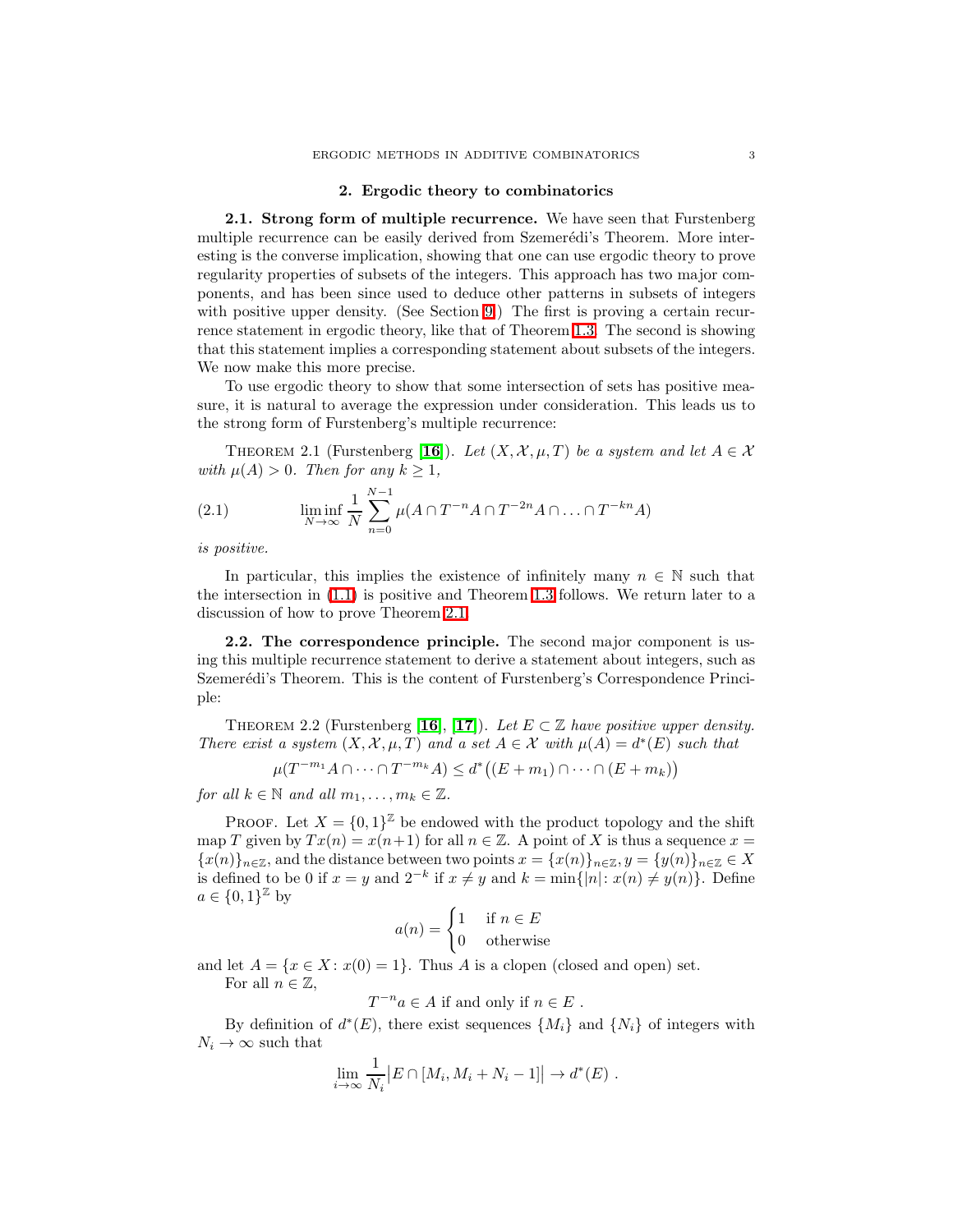Then

$$
\lim_{i \to \infty} \frac{1}{N_i} \sum_{n=M_i}^{M_i+N_i-1} \mathbf{1}_A(T^n a) = \lim_{i \to \infty} \frac{1}{N_i} \sum_{n=M_i}^{M_i+N_i-1} \mathbf{1}_E(n) = d^*(E) .
$$

Let  $\mathcal C$  be the countable algebra generated by cylinder sets, meaning sets that are defined by specifying finitely many coordinates of each element and leaving the others free. We can define an additive measure  $\mu$  on  $\mathcal C$  by

$$
\mu(B) = \lim_{i \to \infty} \frac{1}{N_i} \sum_{n=M_i}^{M_i + N_i - 1} \mathbf{1}_B(T^n a) ,
$$

where we pass to subsequences  $\{N_i\}$ ,  $\{M_i\}$  such that this limit exists for all  $B \in \mathcal{C}$ . (Note that  $\mathcal C$  is countable and so by diagonalization we can arrange it such that this limit exists for all elements of  $C$ .)

We can extend the additive measure to a  $\sigma$ -additive measure  $\mu$  on all Borel sets X in X, which is exactly the  $\sigma$ -algebra generated by C. Then  $\mu$  is an invariant measure, meaning that for all  $B \in \mathcal{C}$ ,

$$
\mu(T^{-1}B) = \lim_{i \to \infty} \frac{1}{N_i} \sum_{n=M_i}^{M_i + N_i - 1} \mathbf{1}_B(T^{n-1}a) = \mu(B) .
$$

Furthermore,

$$
\mu(A) = \lim_{i \to \infty} \frac{1}{N_i} \sum_{n=M_i}^{M_i + N_i - 1} \mathbf{1}_A(T^n a) = d^*(E) .
$$

If  $m_1, \ldots, m_k \in \mathbb{Z}$ , then the set  $T^{-m_1}A \cap \ldots \cap T^{-m_k}A$  is a clopen set, its indicator function is continuous, and

$$
\mu(T^{-m_1}A \cap \dots \cap T^{-m_k}A) = \lim_{i \to \infty} \frac{1}{N_i} \sum_{n=M_i}^{M_i + N_i - 1} \mathbf{1}_{T^{-m_1}A \cap \dots \cap T^{-m_k}A}(T^n a)
$$
  
= 
$$
\lim_{i \to \infty} \frac{1}{N_i} \sum_{n=M_i}^{M_i + N_i - 1} \mathbf{1}_{(E+m_1) \cap \dots \cap (E+m_k)}(n) \leq d^* \big((E+m_1) \cap \dots \cap (E+m_k)\big) .
$$

We use this to deduce Szemerédi's Theorem from Theorem [1.3.](#page-1-1) As in the proof of the Correspondence Principle, define  $a \in \{0,1\}^{\mathbb{Z}}$  by

$$
a(n) = \begin{cases} 1 & \text{if } n \in E \\ 0 & \text{otherwise} \end{cases}
$$

and set  $A = \{x \in \{0, 1\}^{\mathbb{Z}} : x(0) = 1\}$ . Thus  $T^n a \in A$  if and only if  $n \in E$ . By Theorem [1.3,](#page-1-1) there exists  $n \in \mathbb{N}$  such that

$$
\mu(A \cap T^{-n}A \cap T^{-2n}A \cap \ldots \cap T^{-kn}A) > 0.
$$

Therefore for some  $m \in \mathbb{N},$   $T^m a$  enters this multiple intersection and so

$$
a(m) = a(m + n) = a(m + 2n) = \ldots = a(m + kn) = 1.
$$

But this means that

$$
m, m+n, m+2n, \dots, m+kn \in E
$$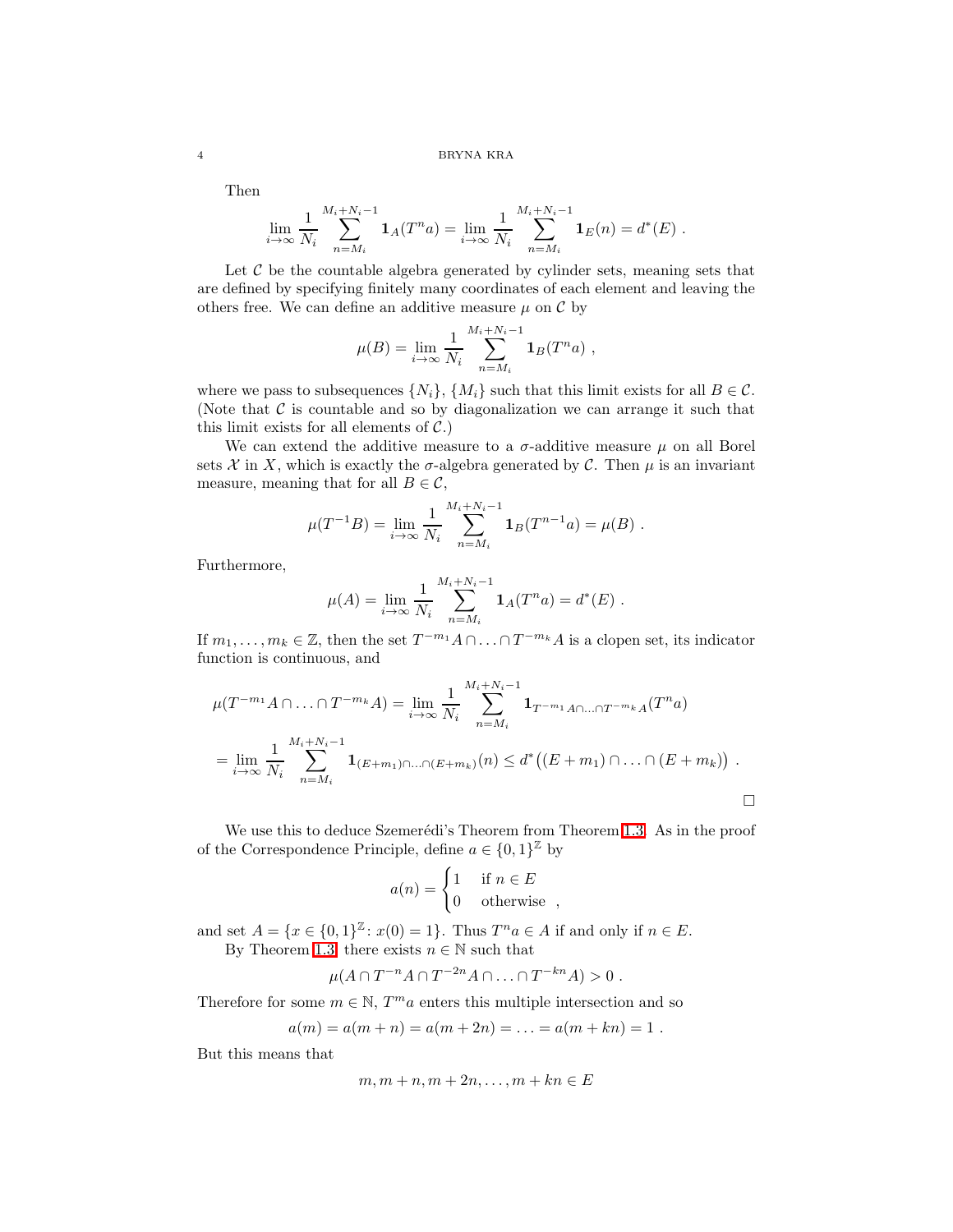and so we have an arithmetic progression of length  $k + 1$  in E.

# 3. Convergence of multiple ergodic averages

<span id="page-4-0"></span>3.1. Convergence along arithmetic progressions. Furstenberg's multiple recurrence theorem left open the question of the existence of the limit in [\(2.1\)](#page-2-1). More generally, one can ask if given a system  $(X, \mathcal{X}, \mu, T)$  and  $f_1, f_2, \ldots, f_k \in L^{\infty}(\mu)$ , does

(3.1) 
$$
\lim_{N \to \infty} \frac{1}{N} \sum_{n=0}^{N-1} f_1(T^n x) \cdot f_2(T^{2n} x) \cdot \ldots \cdot f_k(T^{kn} x)
$$

exist? Moreover, we can ask in what sense (in  $L^2(\mu)$  or pointwise) does this limit exist, and if it does exist, what can be said about the limit? Setting each function  $f_i$  to be the indicator function of a measurable set A, we are back in the context of Furstenberg's Theorem.

For  $k = 1$ , existence of the limit in  $L^2(\mu)$  is the mean ergodic theorem of von Neumann. In Section [4.2,](#page-5-0) we give a proof of this statement. For  $k = 2$ , existence of the limit in  $L^2(\mu)$  was proven by Furstenberg [[16](#page-36-0)] as part of his proof of Szemerédi's Theorem. Furthermore, in the same paper he showed the existence of the limit in  $L^2(\mu)$  in a weak mixing system for arbitrary k; we define weak mixing in Section [5.5](#page-10-0) and outline the proof for this case.

For  $k \geq 3$ , the proof requires a more subtle understanding of measure preserving systems, and we begin discussing this case in Section [5.8.](#page-14-0) Under some technical hypotheses, the existence of the limit in  $L^2(\mu)$  for  $k=3$  was first proven by Conze and Lesigne (see  $[8]$  $[8]$  $[8]$  and  $[9]$  $[9]$  $[9]$ ), then by Furstenberg and Weiss  $[22]$  $[22]$  $[22]$ , and in the general case by Host and Kra [[32](#page-36-3)]. More generally, we showed the existence of the limit for all  $k \in \mathbb{N}$ :

<span id="page-4-1"></span>THEOREM 3.1 (Host and Kra [[34](#page-36-4)]). Let  $(X, \mathcal{X}, \mu, T)$  be a system, let  $k \in \mathbb{N}$ , and let  $f_1, f_2, \ldots, f_k \in L^{\infty}(\mu)$ . Then the averages

$$
\frac{1}{N} \sum_{n=0}^{N-1} f_1(T^n x) \cdot f_2(T^{2n} x) \cdot \ldots \cdot f_k(T^{kn} x)
$$

converge in  $L^2(\mu)$  as  $N \to \infty$ .

Such a convergence result for a finite system is trivial. For example, if  $X =$  $\mathbb{Z}/N\mathbb{Z}$ , then X consists of all partitions of X and  $\mu$  is the uniform probability measure, meaning that the measure of a set is proportional to the cardinality of a set. The transformation T is given by  $Tx = x+1 \mod N$ . It is then trivial to check the convergence of the average in [\(3.1\)](#page-4-0). However, although the ergodic theory is trivial in this case, there are common themes to be explored, and throughout these notes, an effort is made to highlight the connection with recent advances in additive combinatorics (see [[39](#page-36-5)] for more on this connection). Of particular interest is the role played by nilpotent groups, and homogeneous spaces of nilpotent groups, in the proof of the ergodic statement. Some of these connections are further discussed in the notes of Ben Green and Terry Tao.

Much of the present notes is devoted to understanding the ingredients in the proof of Theorem [3.1,](#page-4-1) and the role of nilpotent groups in this proof. Other expository accounts of this proof can be found in  $\mathbf{31}$  $\mathbf{31}$  $\mathbf{31}$  and in  $\mathbf{40}$  $\mathbf{40}$  $\mathbf{40}$ . 2-step nilpotent groups first appeared in the work of Conze-Lesigne in their proof of convergence for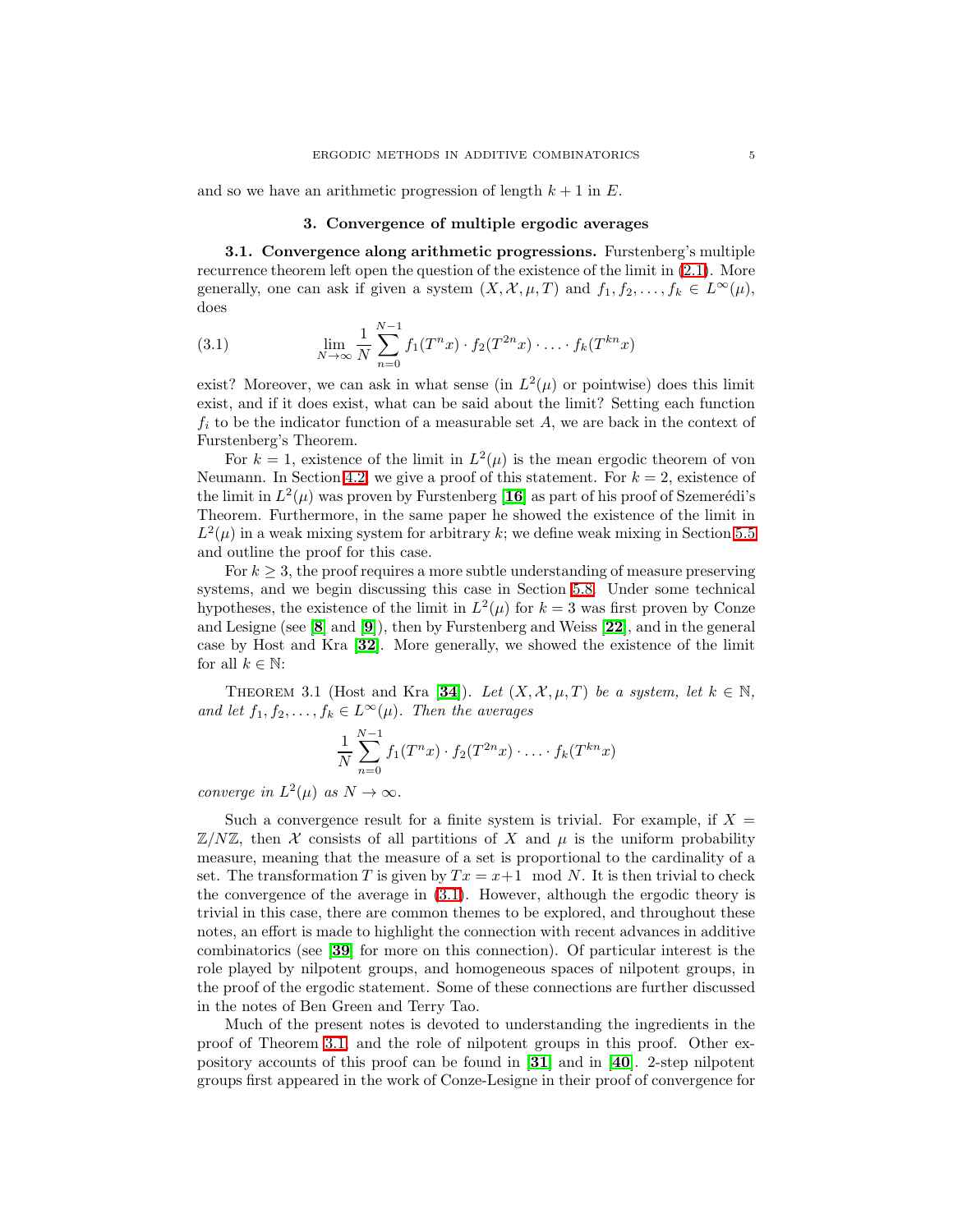$k = 3$ , and a  $(k-1)$ -step nilpotent group plays a similar role in convergence for the average in [\(3.1\)](#page-4-0). Nilpotent groups also play some role in the combinatorial setup, and this has been recently verified by Green and Tao (see [[26](#page-36-8)], [[27](#page-36-9)], and [[28](#page-36-10)]) for progressions of length 4 (which corresponds to the case  $k = 3$  in [\(3.1\)](#page-4-0)). For more on this connection, see the lecture notes of Ben Green in this volume.

3.2. Other results. Using ergodic theory, other patterns have been shown to exist in sets of positive upper density and we discuss these results in Section [9.](#page-26-0) We briefly summarize these results. A striking example is the theorem of Bergelson and Leibman [[6](#page-35-3)] showing the existence of polynomial patterns in such sets. Analogous to the linear average corresponding to arithmetic progressions, existence of the associated polynomial averages has been shown in [[35](#page-36-11)] and [[45](#page-37-1)]. One can also average along 'cubes'; existence of these averages and a corresponding combinatorial statement was shown in [[34](#page-36-4)]. For commuting transformations, little is known and these partial results are summarized in Section [9.1.](#page-26-1) An explicit formula for the limit in  $(3.1)$  was given by Ziegler [[56](#page-37-2)], who also has recently given a new proof [[57](#page-37-3)] of Theorem [3.1.](#page-4-1)

# 4. Single convergence (the case  $k = 1$ )

4.1. Poincaré Recurrence. The case  $k = 1$  in Furstenberg's multiple recur-rence (Theorem [1.3\)](#page-1-1) is Poincaré Recurrence:

THEOREM 4.1 (Poincaré [[49](#page-37-4)]). If  $(X, \mathcal{X}, \mu, T)$  is a system and  $A \in \mathcal{X}$  with  $\mu(A) > 0$ , then there exist infinitely many  $n \in \mathbb{N}$  such that  $\mu(A \cap T^{-n}A) > 0$ .

PROOF. Let  $F = \{x \in A : T^{-n}x \notin A \text{ for all } n \ge 1\}$ . Assume that  $F \cap T^{-n}F =$  $\emptyset$  for all  $n > 1$ . This implies that for all integers  $n \neq m$ ,

$$
T^{-m}A\cap T^{-n}A=\emptyset .
$$

In particular,  $F, T^{-1}F, T^{-2}F, \ldots$  are all pairwise disjoint sets and each set in this sequence has measure equal to  $\mu(F)$ . If  $\mu(F) > 0$ , then

$$
\mu\left(\bigcup_{n\geq 0} T^{-n}F\right) = \sum_{n\geq 0} \mu(F) = \infty ,
$$

a contradiction of  $\mu$  being a probability measure.

Therefore  $\mu(F) = 0$  and the statement is proven.

In fact the same proof shows a bit more: by a simple modification of the definition of F, we have that  $\mu$ -almost every  $x \in A$  returns to A infinitely often.

<span id="page-5-1"></span><span id="page-5-0"></span>4.2. The von Neumann Ergodic Theorem. Although the proof of Poincaré Recurrence is simple, unfortunately there seems to be no way to generalize it for multiple recurrence. Instead we prove a stronger statement, taking the average of the expression under consideration and showing that the lim inf of this average is positive. It is not any harder (for  $k = 1$  only!) to show that the limit of this average exists (and is positive). This is the content of the von Neumann mean ergodic theorem. We first give the statement in a general Hilbert space: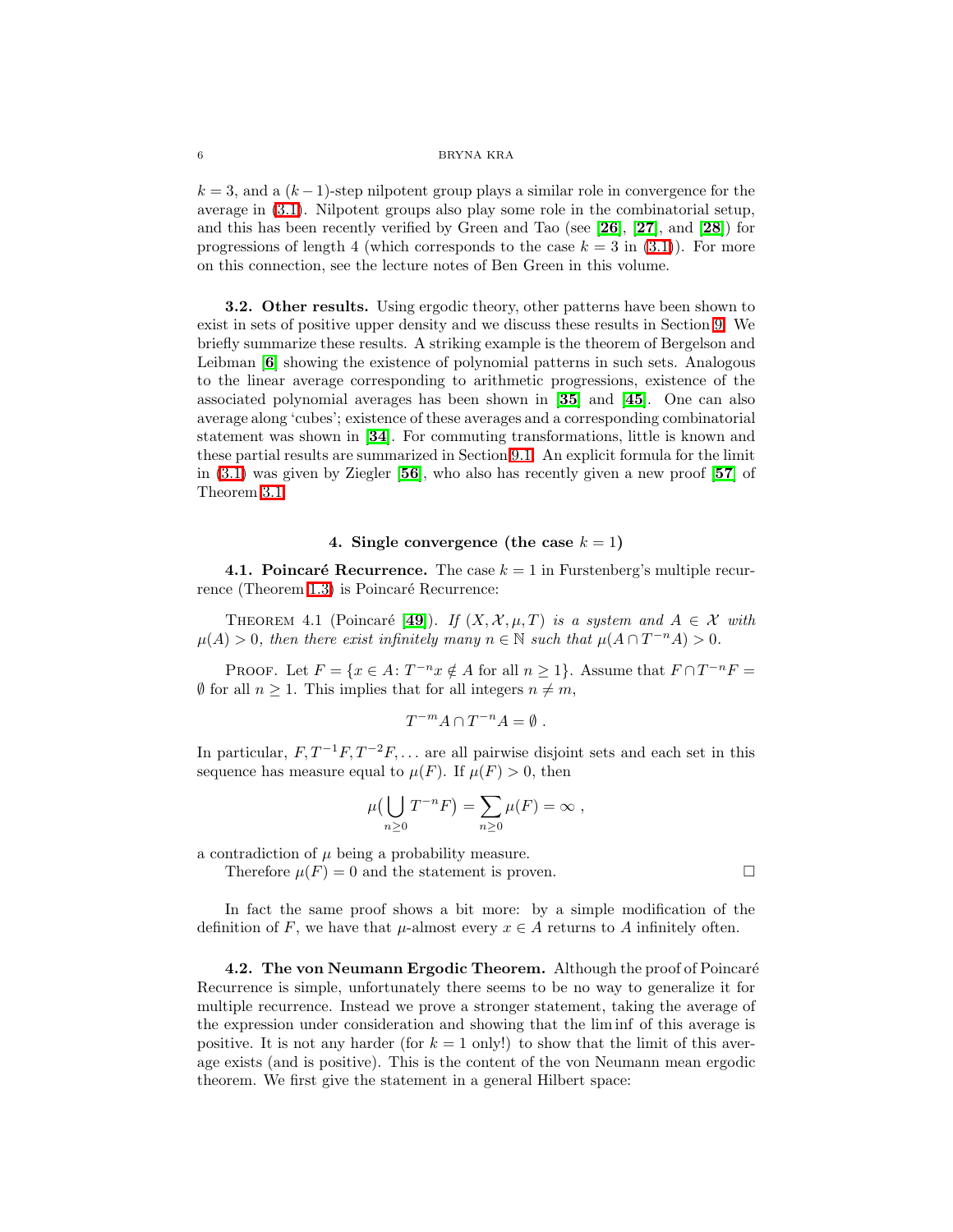THEOREM 4.2 (von Neumann [[55](#page-37-5)]). If U is an isometry of a Hilbert space H and P is the orthogonal projection onto the U-invariant subspace  $\mathcal{I} = \{f \in$  $\mathcal{H}: Uf = f$ , then for all  $f \in \mathcal{H}$ ,

$$
\lim_{N \to \infty} \sum_{n=0}^{N-1} U^n f = Pf.
$$

Thus the case  $k = 1$  in Theorem [3.1](#page-4-1) is an immediate corollary of Theorem [4.2.](#page-5-1)

PROOF. If  $f \in \mathcal{I}$ , then

$$
\frac{1}{N}\sum_{n=0}^{N-1}U^nf=f
$$

for all  $N \in \mathbb{N}$  and so obviously the average converges to f. On the other hand, if  $f = g - Ug$  for some  $g \in \mathcal{H}$ , then

$$
\sum_{n=0}^{N-1} U^n f = g - U^N g
$$

and so the average converges to 0 as  $N \to \infty$ . Setting  $\mathcal{J} = \{g - Ug : g \in \mathcal{H}\}\$ and taking  $f_k \in \mathcal{J}$  and  $f_k \to f \in \overline{\mathcal{J}}$ , then

$$
\left\| \frac{1}{N} \sum_{n=0}^{N-1} U^n f \right\| \le \left\| \frac{1}{N} \sum_{n=0}^{N-1} U^n (f - f_k) \right\| + \left\| \frac{1}{N} \sum_{n=0}^{N-1} U^n (f_k) \right\|
$$
  

$$
\le \left\| \frac{1}{N} \sum_{n=0}^{N-1} U^n \right\| \cdot \left\| f - f_k \right\| + \left\| \frac{1}{N} \sum_{n=0}^{N-1} U^n (f_k) \right\|.
$$

Thus for  $f \in \overline{\mathcal{J}}$ , the average  $\frac{1}{N} \sum_{n=0}^{N-1} U^n f$  converges to 0 as  $N \to \infty$ .

We now show that an arbitrary  $f \in \mathcal{H}$  can be written as a combination of functions which exhibit these behaviors, meaning that any  $f \in \mathcal{H}$  can be written as  $f = f_1 + f_2$  for some  $f_1 \in \mathcal{I}$  and  $f_2 \in \overline{\mathcal{J}}$ . If  $h \in \mathcal{J}^{\perp}$ , then for all  $g \in \mathcal{H}$ ,

$$
0 = \langle h, g - Ug \rangle = \langle h, g \rangle - \langle h, Ug \rangle = \langle h, g \rangle - \langle U^*h, g \rangle = \langle h - U^*h, g \rangle
$$

and so  $h = U^*h$  and  $h = Uh$ . Conversely, reversing the steps we have that if  $h \in \mathcal{I}$ , then  $h \in \mathcal{J}_{\perp}^{\perp}$ .

Since  $\overline{\mathcal{J}}^{\perp} = \mathcal{J}^{\perp}$ , we have

$$
\mathcal{H}=\mathcal{I}\oplus\overline{\mathcal{J}}.
$$

Thus writing  $f = f_1 + f_2$  with  $f_1 \in \mathcal{I}$  and  $f_2 \in \mathcal{J}$ , we have

$$
\frac{1}{N}\sum_{n=0}^{N-1}U^{n}f=\frac{1}{N}\sum_{n=0}^{N-1}U^{n}f_{1}+\frac{1}{N}\sum_{n=0}^{N-1}U^{n}f_{2}.
$$

The first sum converges to the identity and the second sum to 0.  $\Box$ 

Under a mild hypothesis on the system, we have an explicit formula for the limit. Let  $(X, \mathcal{X}, \mu, T)$  be a system. A subset  $A \subset X$  is *invariant* if  $T^{-1}A = A$ . The invariant sets form a sub- $\sigma$ -algebra  $\mathcal I$  of  $\mathcal X$ . The system  $(X, \mathcal X, \mu, T)$  is said to be *ergodic* if  $I$  is trivial, meaning that every invariant set has measure 0 or measure 1.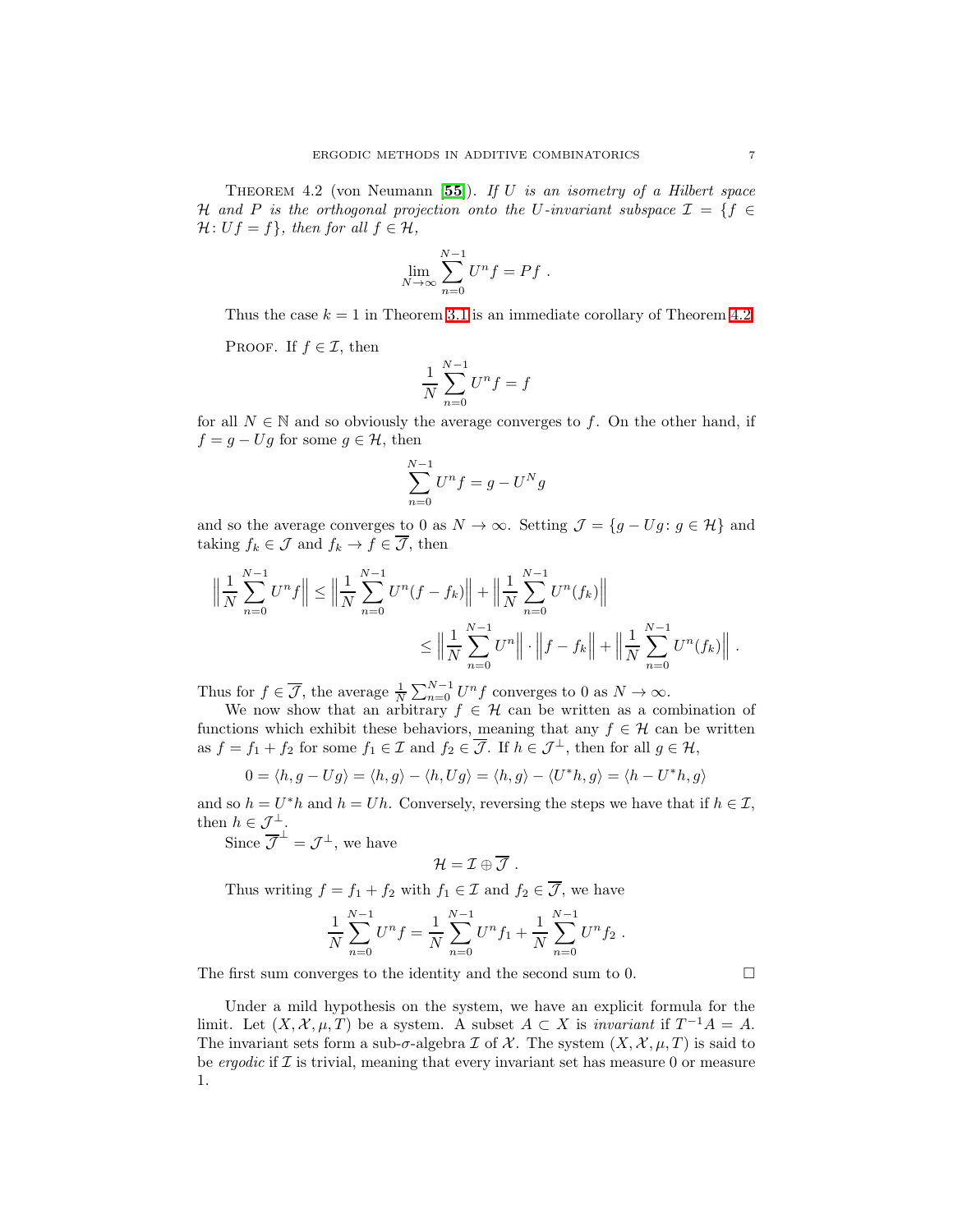A measure preserving transformation  $T: X \rightarrow X$  defines a linear operator  $U_T: L^2(\mu) \to L^2(\mu)$  by

$$
(U_Tf)(x) = f(Tx) .
$$

<span id="page-7-0"></span>It is easy to check that the operator  $U_T$  is a unitary operator (meaning its adjoint is equal to its inverse). In a standard abuse of notation, we use the same letter to denote the operator and the transformation, writing  $Tf(x) = f(Tx)$  instead of the more cumbersome  $U_T f(x) = f(Tx)$ .

We have:

COROLLARY 4.3. If  $(X, \mathcal{X}, \mu, T)$  is a system and  $f \in L^2(\mu)$ , then

$$
\frac{1}{N} \sum_{n=0}^{N-1} f(T^n x)
$$

converges in  $L^2(\mu)$ , as  $N \to \infty$ , to a T-invariant function  $\tilde{f}$ . If the system is ergodic, then the limit is the constant function  $\int f d\mu$ .

Let  $(X, \mathcal{X}, \mu, T)$  be an ergodic system and let  $A, B \in \mathcal{X}$ . Taking  $f = \mathbf{1}_A$  in Corollary [4.3](#page-7-0) and integrating with respect to  $\mu$  over a set  $B$ , we have:

$$
\lim_{N \to \infty} \frac{1}{N} \sum_{n=0}^{N-1} \int_B \mathbf{1}_A(T^n x) \, d\mu(x) = \int_B \left( \int \mathbf{1}_A(y) \, d\mu(y) \right) d\mu(x) \; .
$$

This means that

$$
\lim_{N \to \infty} \frac{1}{N} \sum_{n=0}^{N-1} \mu(A \cap T^{-n}B) = \mu(A)\mu(B) .
$$

In fact, one can check that this condition is equivalent to ergodicity.

As already discussed, convergence in the case of the finite system  $\mathbb{Z}/N\mathbb{Z}$  with the transformation of adding 1 mod N, is trivial. Furthermore this system is ergodic. More generally, any permutation on  $\mathbb{Z}/N\mathbb{Z}$  can be expressed as a product of disjoint cyclic permutations. These permutations are the 'indecomposable' invariant subsets of an arbitrary transformation on  $\mathbb{Z}/N\mathbb{Z}$  and the restriction of the transformation to one of these subsets is ergodic.

This idea of dividing a space into indecomposable components generalizes: an arbitrary measure preserving system can be decomposed into, perhaps continuously many, indecomposable components, and these are exactly the ergodic ones. Using this ergodic decomposition (see, for example, [[10](#page-35-4)]), instead of working with an arbitrary system, we reduce most of the recurrence and convergence questions we consider here to the same problem in an ergodic system.

# 5. Double convergence (the case  $k = 2$ )

**5.1.** A model for double convergence. We now turn to the case of  $k = 2$ in Theorem [3.1,](#page-4-1) and study convergence of the double average

$$
\frac{1}{N} \sum_{n=0}^{N-1} f_1(T^n x) \cdot f_2(T^{2n} x)
$$

for bounded functions  $f_1$  and  $f_2$ . Our goal is to explain how a simple class of systems, the rotations, suffice to understand convergence for the double average.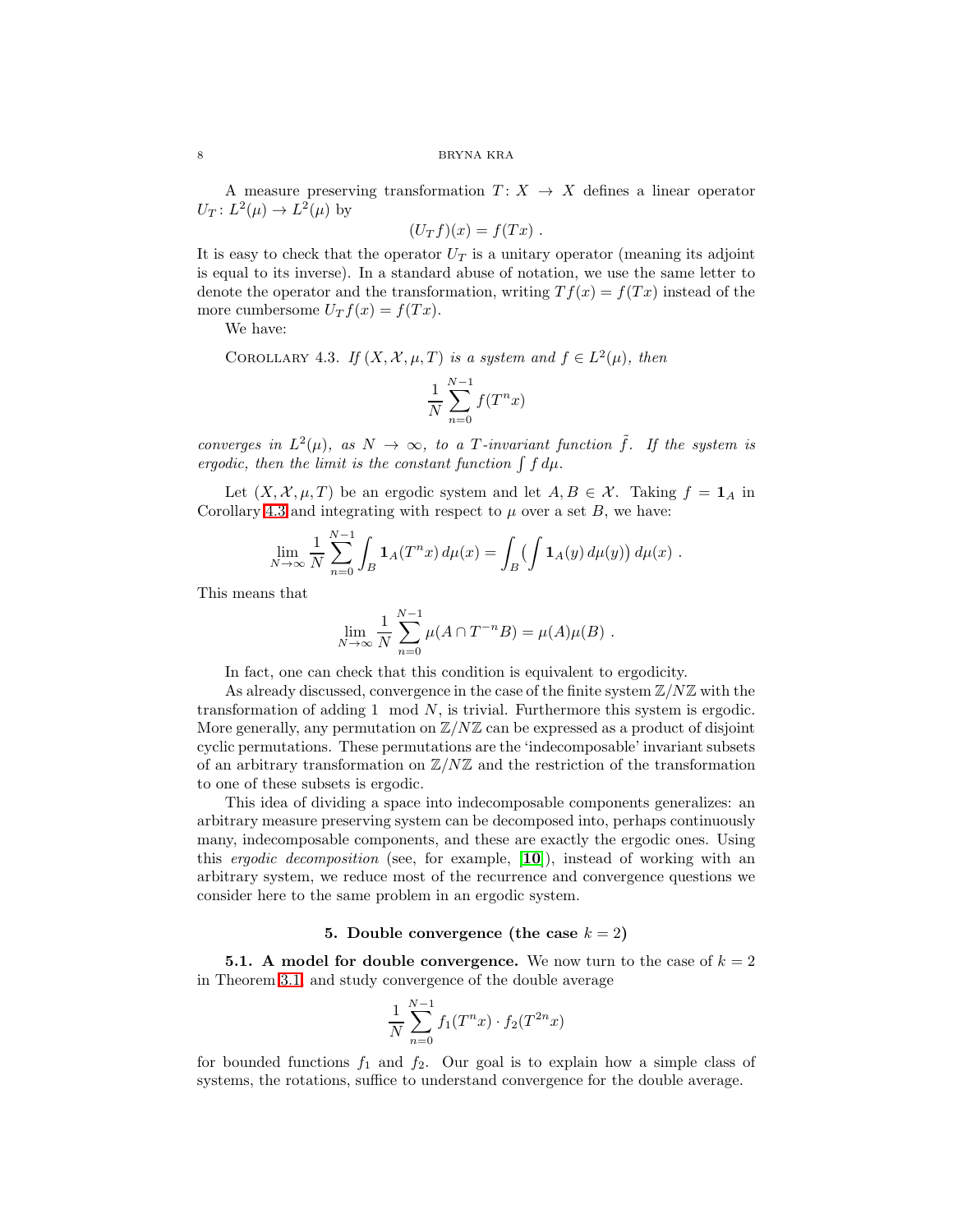First we explicitly define what is meant by a rotation. Let  $G$  be a compact abelian group, with Borel  $\sigma$ -algebra  $\mathcal{B}$ , Haar measure m, and fix some  $\alpha \in G$ . Define  $T\colon G\to G$  by

$$
Tx = x + \alpha .
$$

The system  $(G, \mathcal{B}, m, T)$  is called a group rotation. It is ergodic if and only if  $\mathbb{Z}\alpha$ is dense in G. For example, when X is the circle  $\mathbb{T} = \mathbb{R}/\mathbb{Z}$  and  $\alpha \notin \mathbb{Q}$ , the rotation by  $\alpha$  is ergodic.

The double average is the simplest example of a *nonconventional* ergodic average: even for an ergodic system, the limit is not necessarily constant. This sort of behavior does not occur for the single average of von Neumann's Theorem, where we have seen that the limit is constant in an ergodic system. Even for the simple example of an an ergodic rotation, the limit of the double average is not constant:

<span id="page-8-0"></span>EXAMPLE 5.1. Let  $X = \mathbb{T}$ , with Borel  $\sigma$ -algebra and Haar measure, and let  $T: X \to X$  be the rotation  $Tx = x + \alpha \mod 1$ . Setting  $f_1(x) = \exp(4\pi ix)$  and  $f_2(x) = \exp(-2\pi ix)$ , then for all  $n \in \mathbb{N}$ ,

$$
f_1(T^n x) \cdot f_2(T^{2n} x) = \overline{f_2(x)}.
$$

In particular, this double average converges to a nonconstant function.

More generally, if  $\alpha \notin \mathbb{Q}$  and  $f_1, f_2 \in L^{\infty}(\mu)$ , the double average converges to

$$
\int_{\mathbb{T}} f_1(x+t) \cdot f_2(x+2t) dt.
$$

We shall see that Fourier analysis suffices to understand this average. By taking both functions to be the indicator function of a set with positive measure and integrating over this set, we then have that Fourier analysis suffices for the study of arithmetic progressions of length 3, giving a proof of Roth's Theorem via ergodic theory. Later we shall see that other more powerful methods are needed to understand the average along longer progressions. In a similar vein, rotations are the model for an ergodic average with 3 terms, but are not sufficient for more terms. We introduce some terminology to make these notions more precise.

**5.2. Factors.** For the remainder of this section, we assume that  $(X, \mathcal{X}, \mu, T)$ is an ergodic system.

A factor of a system  $(X, \mathcal{X}, \mu, T)$  can be defined in one of several equivalent ways. It is a T-invariant sub- $\sigma$ -algebra  $\mathcal Y$  of  $\mathcal X$ . A second characterization is that a factor is a system  $(Y, Y, \nu, S)$  and a measurable map  $\pi : X \to Y$ , the factor map, such that  $\mu \circ \pi^{-1} = \nu$  and  $S \circ \pi = \pi \circ T$  for  $\mu$ -almost every  $x \in X$ . A third characterization is that a factor is a T-invariant subalgebra  $\mathcal F$  of  $L^{\infty}(\mu)$ . One can check that the first two definitions agree by identifying  $\mathcal Y$  with  $\pi^{-1}(\mathcal Y)$ , and that the first and third agree by identifying  $\mathcal F$  with  $L^{\infty}(\mathcal Y)$ . When any of these conditions holds, we say that Y, or the appropriate sub- $\sigma$ -algebra, is a factor of X and write  $\pi: X \to Y$  for the factor map. We make use of a slight (and standard) abuse of notation, useing the same letter  $T$  to denote both the transformation in the original system and the transformation in the factor system. If the factor map  $\pi: X \to Y$  is also injective, we say that the two systems  $(X, \mathcal{X}, \mu, T)$  and  $(Y, \mathcal{Y}, \nu, S)$ are isomorphic.

For example, if  $(X, \mathcal{X}, \mu, T)$  and  $(Y, \mathcal{Y}, \nu, S)$  are systems, then each is a factor of the product system  $(X \times Y, \mathcal{X} \times \mathcal{Y}, \mu \times \nu, T \times S)$  and the associated factor map is projection onto the appropriate coordinate.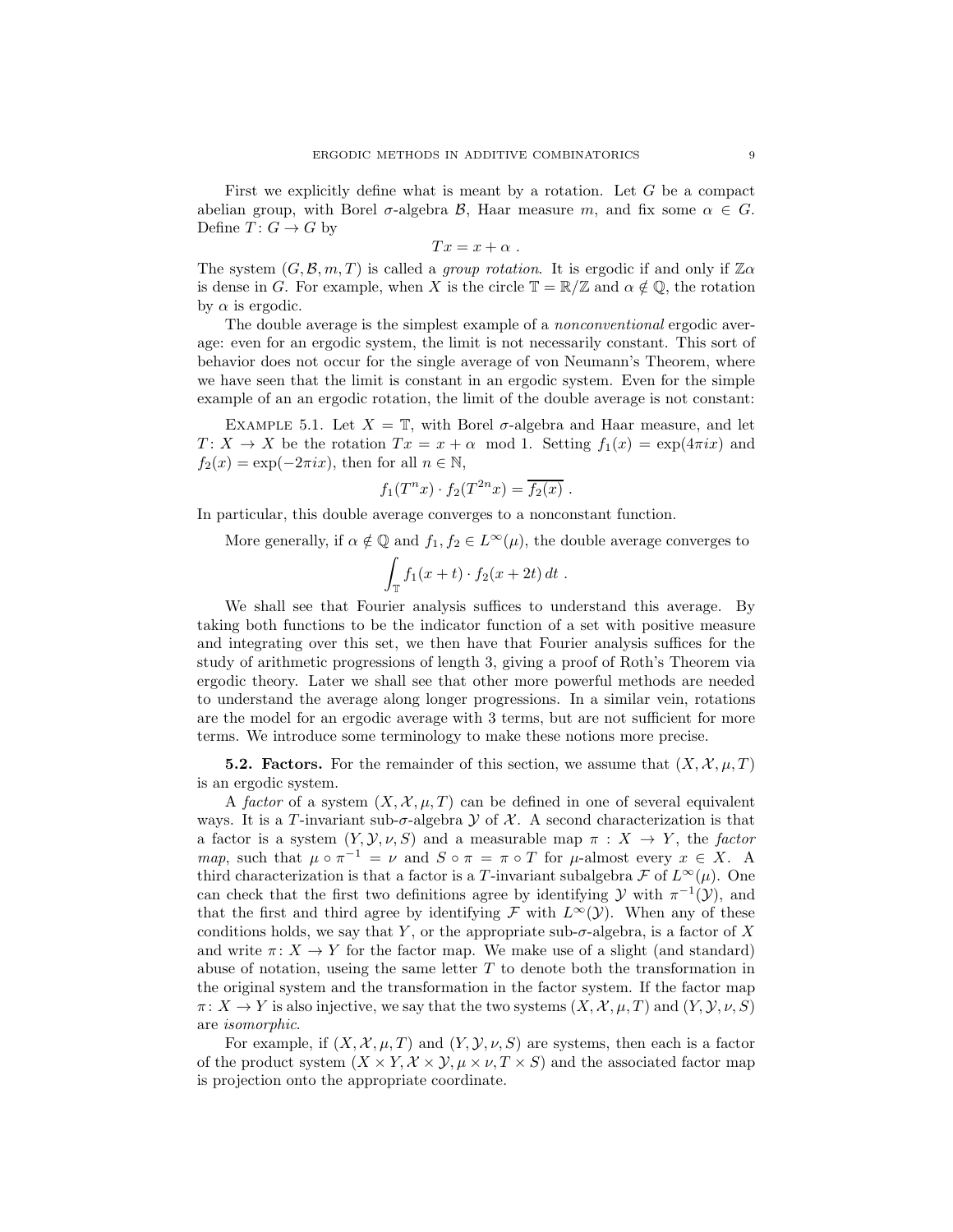A more interesting example can be given in the system  $X = \mathbb{T} \times \mathbb{T}$ , with Borel σ-algebra and Haar measure, and transformation T : X → X given by

$$
T(x,y) = (x + \alpha, y + x) .
$$

Then T with the rotation  $x \mapsto x + \alpha$  is a factor of X.

**5.3. Conditional expectation.** If  $\mathcal{Y}$  is a T-invariant sub- $\sigma$ -algebra of  $\mathcal{X}$  and  $f \in L^2(\mu)$ , the conditional expectation  $\mathbb{E}(f \mid \mathcal{Y})$  of f with respect to  $\mathcal{Y}$  is the function on Y defined by  $\mathbb{E}(f | Y) \circ \pi = \mathbb{E}(f | Y)$ . It is characterized as the Y-measurable function on  $X$  such that

$$
\int_X f(x) \cdot g(\pi(x)) d\mu(x) = \int_Y \mathbb{E}(f \mid \mathcal{Y})(y) \cdot g(y) d\nu(y)
$$

for all  $g \in L^{\infty}(\nu)$  and satisfies the identities

$$
\int \mathbb{E}(f \mid \mathcal{Y}) \, d\mu = \int f \, d\mu
$$

and

$$
T\mathbb{E}(f | \mathcal{Y}) = \mathbb{E}(Tf | \mathcal{Y}).
$$

As an example, take  $X = \mathbb{T} \times \mathbb{T}$  endowed with the transformation  $(x, y) \mapsto$  $(x + \alpha, y + x)$ . We have a factor  $Z = \mathbb{T}$  endowed with the map  $x \mapsto x + \alpha$ . Considering  $f(x, y) = \exp(x) + \exp(y)$ , we have  $\mathbb{E}(f | \mathcal{Z}) = \exp(x)$ . The factor sub- $\sigma$ -algebra  $\mathcal Z$  is the  $\sigma$ -algebra of sets that depend only on the x coordinate.

<span id="page-9-0"></span>**5.4. Characteristic factors.** For  $f_1, \ldots, f_k \in L^{\infty}(\mu)$ , we are interested in convergence in  $L^2(\mu)$  of:

(5.1) 
$$
\frac{1}{N} \sum_{n=0}^{N-1} T^n f_1 \cdot T^{2n} f_2 \cdot \ldots \cdot T^{kn} f_k.
$$

Instead of working with the whole system  $(X, \mathcal{X}, \mu, T)$ , it turns out that it is easier to find some factor of the system that characterizes this average, meaning that if we have some means of understanding convergence of the average under consideration in a well chosen factor, then we can also understand convergence of the same average in the original system. This motivates the following definition.

A factor  $Y$  of  $X$  is *characteristic* for the average  $(5.1)$  if this average converges to 0 when  $\mathbb{E}(f_i | \mathcal{Y}) = 0$  for some  $i \in \{1, ..., k\}$ . This is equivalent to showing that the difference between [\(5.1\)](#page-9-0) and

$$
\frac{1}{N}\sum_{n=0}^{N-1}T^{n}\mathbb{E}(f_1\mid \mathcal{Y})\cdot T^{2n}\mathbb{E}(f_2\mid \mathcal{Y})\cdot\ldots\cdot T^{kn}\mathbb{E}(f_k\mid \mathcal{Y})\cdot
$$

converges to 0 in  $L^2(\mu)$ .

By definition, the whole system is always a characteristic factor. Of course nothing is gained by using such a characteristic factor, and the notion only becomes useful when we can find a characteristic factor that has useful geometric and/or algebraic properties. A very short outline of the proof of convergence of the average [\(5.1\)](#page-9-0) is as follows: find a characteristic factor that has sufficient structure so as to allow one to prove convergence. We return to this idea later.

The definition of a characteristic factor can be extended for any other average under consideration, with the obvious changes: the limit remains unchanged when each function is replaced by its conditional expectation on this factor. This notion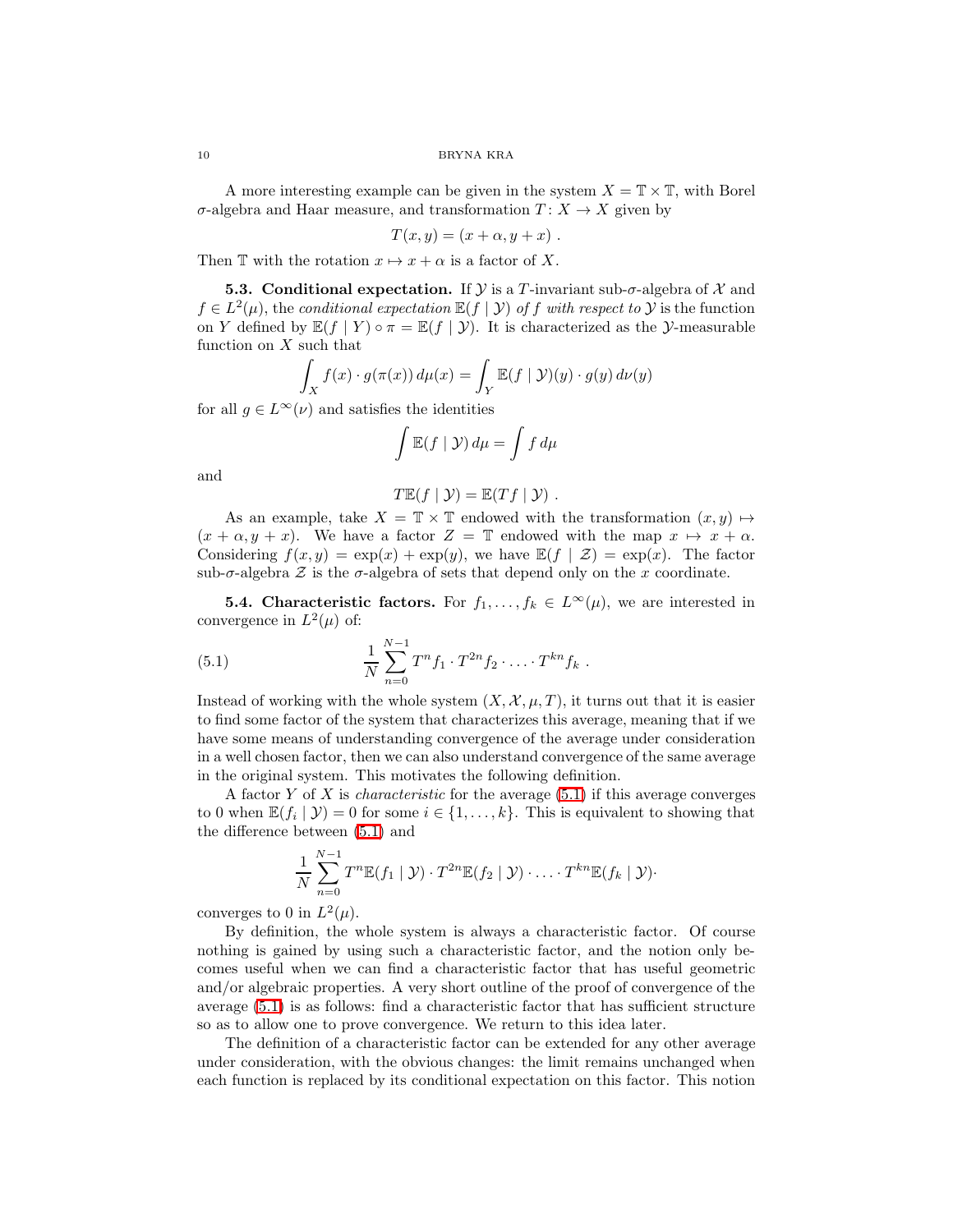has been implicit in the literature since Furstenberg's proof of Szemerédi's Theorem, but the terminology was only introduced more recently in [[22](#page-36-2)].

<span id="page-10-0"></span>**5.5. Weak mixing systems.** The system  $(X, \mathcal{X}, \mu, T)$  is weak mixing if for all  $A, B \in \mathcal{X}$ ,

$$
\lim_{N \to \infty} \frac{1}{N} \sum_{n=0}^{N-1} |\mu(T^{-n} A \cap B) - \mu(A)\mu(B)| = 0.
$$

There are many equivalent formulations of this property, and we give a few (see, for example  $[10]$  $[10]$  $[10]$ ):

PROPOSITION 5.2. Let  $(X, \mathcal{X}, \mu, T)$  be a system. The following are equivalent:

- (1)  $(X, \mathcal{X}, \mu, T)$  is weak mixing.
- (2) There exists  $J \subset \mathbb{N}$  of density zero such that for all  $A, B \in \mathcal{X}$

 $\mu(T^{-n}A \cap B) \to \mu(A)\mu(B)$  as  $n \to \infty$  and  $n \notin J$ .

(3) For all  $A, B, C \in \mathcal{X}$  with  $\mu(A)\mu(B)\mu(C) > 0$ , there exists  $n \in \mathbb{N}$  such that

$$
\mu(A\cap T^{-n}B)\mu(A\cap T^{-n}C)>0.
$$

(4) The system  $(X \times X, \mathcal{X} \times \mathcal{X}, \mu \times \mu, T \times T)$  is ergodic.

Any system exhibiting rotational behavior (for example a rotation on a circle, or a system with a nontrivial circle rotation as a factor) is not weak mixing. We have already seen in Example [5.1](#page-8-0) that weak mixing, or lack thereof, has an effect on multiple averages. We give a second example to highlight this effect:

EXAMPLE 5.3. Suppose that  $X = X_1 \cup X_2 \cup X_3$  with  $T(X_1) = X_2, T(X_2) = X_3$ and  $T(X_3) = X_1$ , and that  $T^3$  restricted to  $X_i$ , for  $i = 1, 2, 3$ , is weak mixing. For the double average

$$
\frac{1}{N} \sum_{n=0}^{N-1} f_1(T^n x) \cdot f_2(T^{2n} x) ,
$$

where  $f_1, f_2 \in L^{\infty}(\mu)$ , if  $x \in X_1$ , this average converges to

$$
\frac{1}{3} \Bigl( \int_{X_1} f_1 \, d\mu \int_{X_1} f_2 \, d\mu + \int_{X_2} f_1 \, d\mu \int_{X_3} f_2 \, d\mu + \int_{X_3} f_1 \, d\mu \int_{X_2} f_2 \, d\mu \Bigr) \ .
$$

A similar expression with obvious changes holds for  $x \in X_2$  or  $x \in X_3$ .

The main point is that (for the double average) the answer depends on the rotational behavior of the system. This example lacks weak mixing and so has nontrivial rotation factor. We now formalize this notion.

**5.6. Kronecker factor.** The Kronecker factor  $(Z_1, Z_1, m, T)$  of  $(X, \mathcal{X}, \mu, T)$ is the sub- $\sigma$ -algebra of X spanned by the eigenfunctions. A classical result is that the Kronecker factor can be given the structure of a group rotation:

THEOREM 5.4 (Halmos and von Neumann [[30](#page-36-12)]). The Kronecker factor of a system is isomorphic to a system  $(Z_1, \mathcal{Z}_1, m, T)$ , where  $Z_1$  is a compact abelian group,  $\mathcal{Z}_1$  is its Borel  $\sigma$ -algebra, m is the Haar measure, and  $Tx = x + \alpha$  for some fixed  $\alpha \in Z_1$ .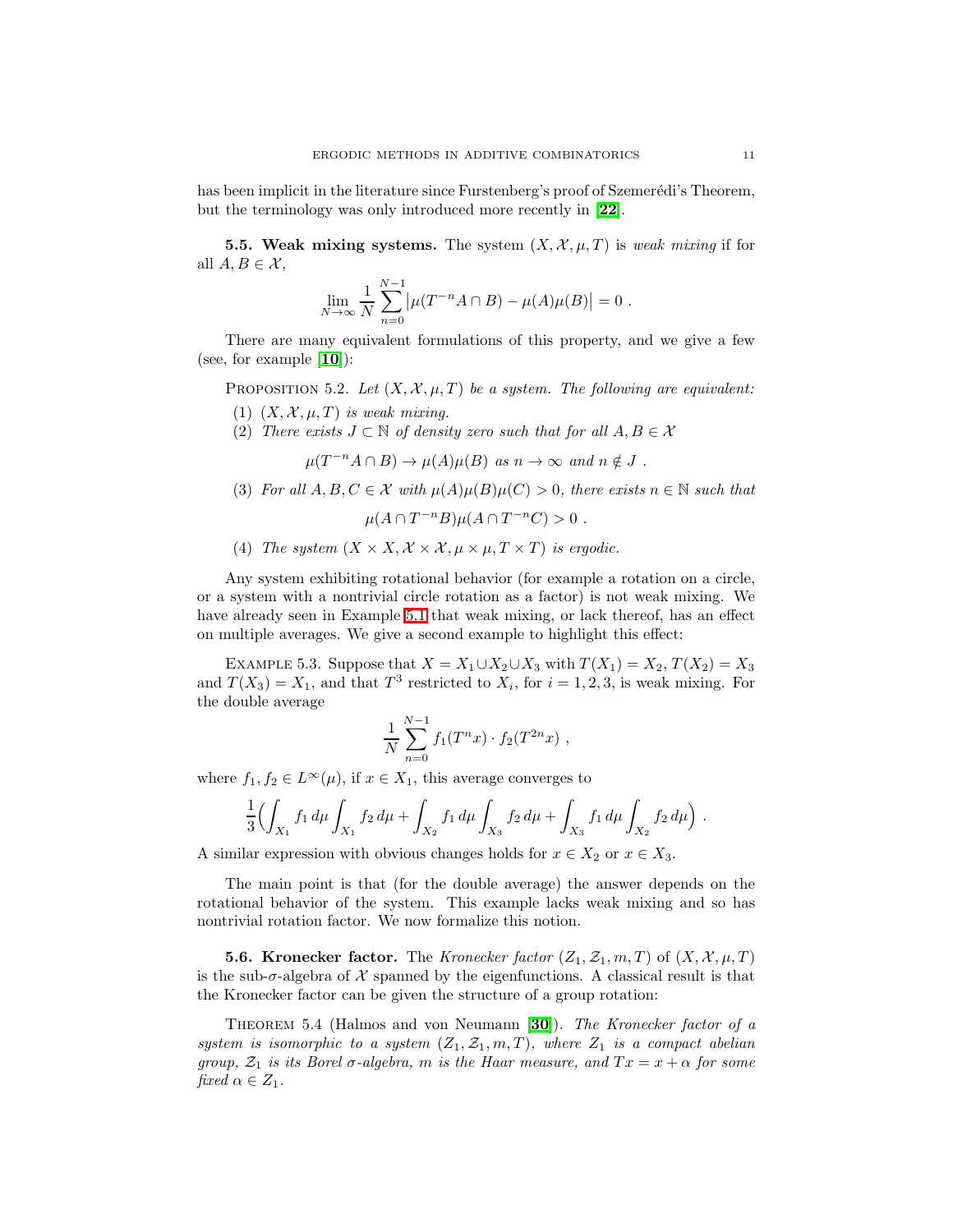We use  $\pi_1: X \to Z_1$  to denote the factor map from a system  $(X, \mathcal{X}, \mu, T)$  to the Kronecker factor  $(Z_1, Z_1, m, T)$ . Then any eigenfunction of X takes the form

$$
f(x) = c\gamma(\pi_1(x)) ,
$$

where c is a constant and  $\gamma \in \widehat{Z_1}$  is a character of  $Z_1$ .

We give two examples of Kronecker factors:

EXAMPLE 5.5. If 
$$
X = \mathbb{T} \times \mathbb{T}
$$
,  $\alpha \in \mathbb{T}$ , and  $T: X \to X$  is the map

$$
T(x,y) = (x + \alpha, y + x) ,
$$

then the rotation  $x \mapsto x + \alpha$  on T is the Kronecker factor of X. It corresponds to the pure point spectrum. (The spectrum in the orthogonal complement of the Kronecker factor is countable Lebesgue.)

EXAMPLE 5.6. If  $X = \mathbb{T}^3$ ,  $\alpha \in \mathbb{T}$ , and  $T: X \to X$  is the map

$$
T(x, y, z) = (x + \alpha, y + x, z + y) ,
$$

then again the rotation  $x \mapsto x+\alpha$  on T is the Kronecker factor of X. This example has the same pure point spectrum as the first example, but the first example is a factor of the second example.

The Kronecker factor can be used to give another characterization of weak mixing:

THEOREM 5.7 (Koopman and von Neumann [[38](#page-36-13)]). A system is not weak mixing if and only if it has a nontrivial factor which is a rotation on a compact abelian group.

The largest of these factors is the Kronecker factor.

<span id="page-11-2"></span><span id="page-11-1"></span>**5.7.** Convergence for  $k = 2$ . If we take into account the rotational behavior in a system, meaning the Kronecker factor, then we can understand the limit of the double average

(5.2) 
$$
\frac{1}{N} \sum_{n=0}^{N-1} T^n f_1 \cdot T^{2n} f_2.
$$

An obvious constraint is that for  $\mu$ -almost every x, the triple  $(x, T^n x, T^{2n} x)$ projects to an arithmetic progression in the Kronecker factor  $\mathcal{Z}_1$ . Furstenberg proved that this obvious restriction is the only restriction, showing that to prove convergence of double average, one can assume that the system is an ergodic rotation on a compact abelian group:

<span id="page-11-0"></span>THEOREM 5.8 (Furstenberg [[16](#page-36-0)]). If  $(X, \mathcal{X}, \mu, T)$  is an ergodic system,  $(Z_1, Z_1,$ m, T) is its Kronecker factor, and  $f_1, f_2, \in L^{\infty}(\mu)$ , then the limit

$$
\left\| \frac{1}{N} \sum_{n=0}^{N-1} T^n f_1 \cdot T^{2n} f_2 - \frac{1}{N} \sum_{n=0}^{N-1} T^n \mathbb{E}(f_1 \mid \mathcal{Z}_1) \cdot T^{2n} \mathbb{E}(f_2 \mid \mathcal{Z}_1) \right\|_{L^2(\mu)}
$$

tends to 0 as  $N \to \infty$ .

<span id="page-11-3"></span>In our terminology, this theorem can be quickly summarized: the Kronecker factor is characteristic for the double average. To prove the theorem, we use a standard trick for averaging, which is an iterated use of a variation of the van der Corput Lemma on differences (see [[41](#page-36-14)] or [[2](#page-35-5)]):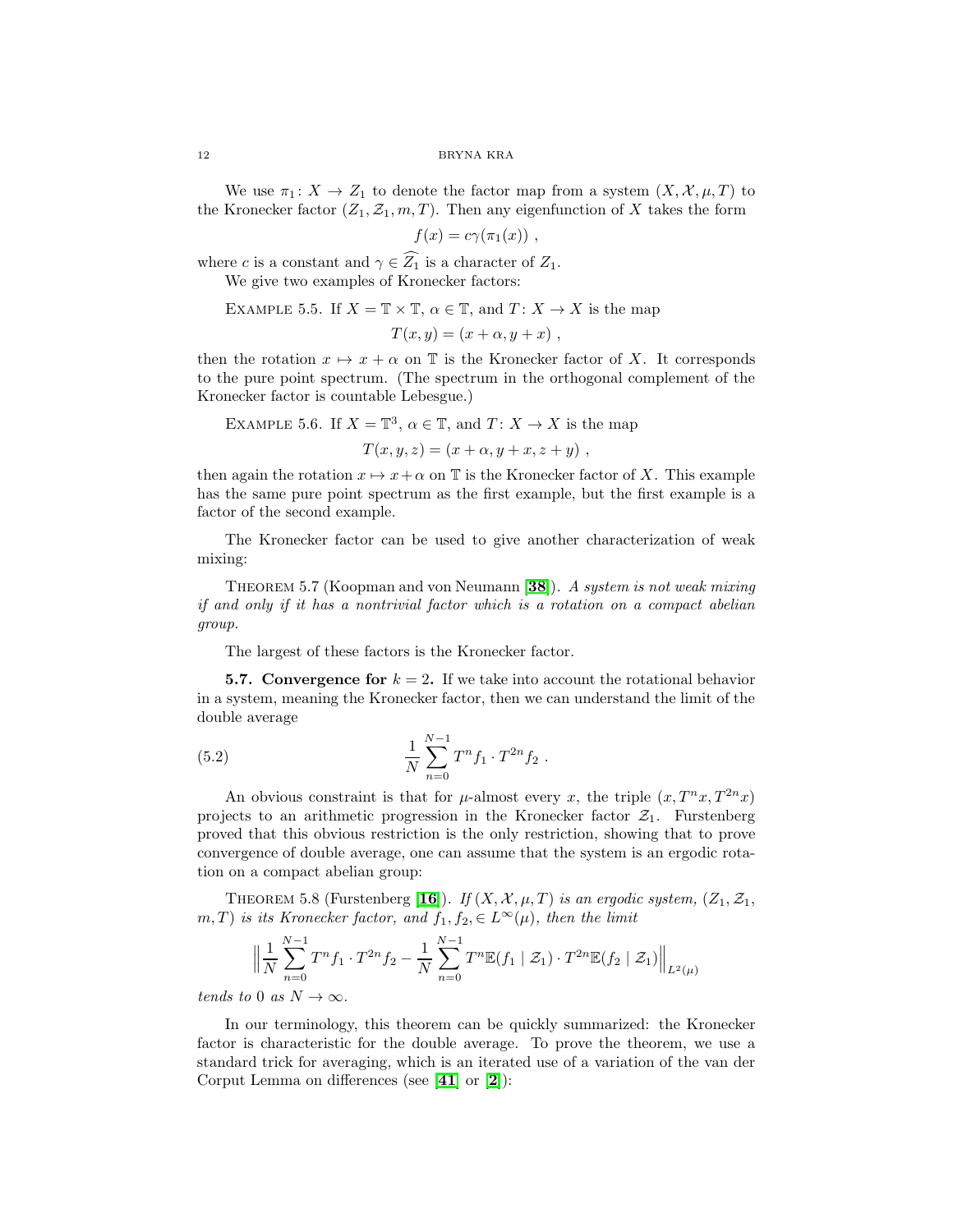LEMMA 5.9 (van der Corput). Let  $\{u_n\}$  be a sequence in a Hilbert space with  $||u_n|| \leq 1$  for all  $n \in \mathbb{N}$ . For  $h \in \mathbb{N}$ , set

$$
\gamma_h = \limsup_{N \to \infty} \left| \frac{1}{N} \sum_{n=0}^{N-1} \langle u_{n+h}, u_n \rangle \right|.
$$

Then

$$
\limsup_{N \to \infty} \left\| \frac{1}{N} \sum_{n=0}^{N-1} u_n \right\|^2 \le \limsup_{H \to \infty} \frac{1}{H} \sum_{h=0}^{H-1} \gamma_h.
$$

PROOF. Given  $\epsilon > 0$  and  $M \in \mathbb{N}$ , for N sufficiently large we have that

$$
\left|\frac{1}{N}\sum_{n=0}^{N-1}u_n - \frac{1}{N}\frac{1}{H}\sum_{n=0}^{N-1}\sum_{h=0}^{H-1}u_{n+h}\right| < \epsilon.
$$

By convexity,

$$
\left\|\frac{1}{N}\sum_{n=0}^{N-1}\frac{1}{H}\sum_{h=0}^{H-1}u_{n+h}\right\|^2 \le \frac{1}{N}\sum_{n=0}^{N-1}\left\|\frac{1}{H}\sum_{h=0}^{H-1}u_{n+h}\right\|^2 = \frac{1}{N}\frac{1}{H^2}\sum_{n=0}^{N-1}\sum_{h_1,h_2=0}^{H-1}\langle u_{n+h_1}, u_{n+h_2}\rangle
$$

and this approaches

$$
\frac{1}{H^2} \sum_{h_1, h_2}^{H-1} \gamma_{h_1-h_2}
$$

as  $N \to \infty$ . But the assumption implies that this approaches 0 as  $H \to \infty$ .  $\Box$ 

We now use this in the proof of Furstenberg's Theorem:

OF THEOREM [5.8.](#page-11-0) Without loss of generality, we assume that  $\mathbb{E}(f | \mathcal{Z}_1) = 0$ and we show that the double averages converges to 0. Set  $u_n = T^n f_1 \cdot T^{2n} f_2$ . Then

$$
\langle u_n, u_{n+h} \rangle = \int T^n f_1 \cdot T^{2n} f_2 \cdot T^{n+h} \overline{f_1} \cdot T^{2n+2h} \overline{f_2} d\mu
$$
  
= 
$$
\int (f_1 \cdot T^h \overline{f_1}) \cdot T^n (f_2 \cdot T^{2h} \overline{f_2}) d\mu.
$$

By the Ergodic Theorem,

$$
\lim_{N \to \infty} \frac{1}{N} \sum_{n=0}^{N-1} \langle u_n, u_{n+h} \rangle
$$

<span id="page-12-0"></span>exists and is equal to

(5.3) 
$$
\int f_1 \cdot T^h \overline{f_1} \cdot \mathbb{P}(f_2 \cdot T^{2h} \overline{f_2}) d\mu,
$$

where  $\mathbb P$  is projection onto the T-invariant functions of  $L^2(\mu)$ . Since T is ergodic,  $\mathbb P$ is projection onto the constant functions. But since  $\mathbb{E}(f_1 | \mathcal{Z}_1) = 0$ , f is orthogonal to the constant functions and so the integral in [\(5.3\)](#page-12-0) is 0. The van der Corput Lemma immediately gives the result.

Furstenberg used a similar argument combined with induction to show that in a weak mixing system, the average [5.1](#page-9-0) converges to the product of the integrals in  $L^2(\mu)$  for all  $k \geq 1$ .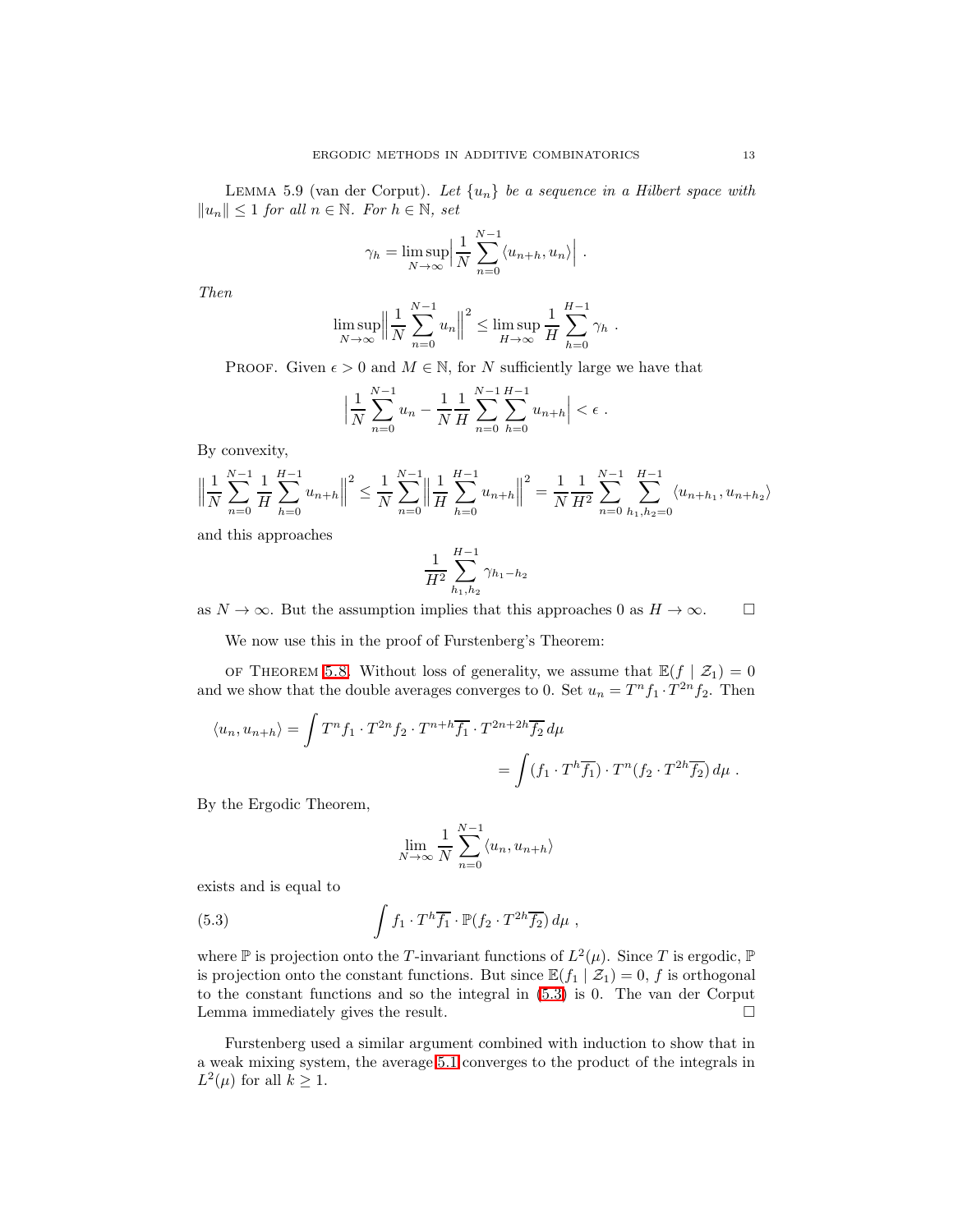Finally, to show that a set of integers with positive upper density contains arithmetic progressions of length three (Roth's Theorem), by Furstenberg's Correspondence Principle it suffices to show double recurrence:

THEOREM 5.10 (Theorem [1.3](#page-1-1) for  $k = 2$ ). Let  $(X, \mathcal{X}, \mu, T)$  be an ergodic system, and let  $A \in \mathcal{X}$  with  $\mu(A) > 0$ . There exists  $n \in \mathbb{N}$  with

$$
\mu(A \cap T^{-n}A \cap T^{-2n}A) > 0.
$$

PROOF. Let  $f = \mathbf{1}_A$ . Then

$$
\mu(A \cap T^{-n}A \cap T^{-2n}A) = \int f \cdot T^n f \cdot T^{2n} f d\mu.
$$

It suffices to show that

$$
\lim_{N \to \infty} \frac{1}{N} \sum_{n=0}^{N-1} \int f \cdot T^n f \cdot T^{2n} f \, d\mu
$$

is positive.

<span id="page-13-0"></span>By Theorem [5.8,](#page-11-0) the limiting behavior of the double average  $\frac{1}{N} \sum_{n=0}^{N-1} T^n f$ .  $T^{2n}$ f is unchanged if f is replaced by  $\mathbb{E}(f \mid \mathcal{Z}_1)$ . Multiplying by f and integrating, it thus suffices to show that

(5.4) 
$$
\lim_{N \to \infty} \frac{1}{N} \sum_{n=0}^{N-1} \int f \cdot T^n \mathbb{E}(f \mid \mathcal{Z}_1) \cdot T^{2n} \mathbb{E}(f \mid \mathcal{Z}_1) d\mu
$$

is positive. Since  $\mathcal{Z}_1$  is T-invariant,  $T^n \mathbb{E}(f | \mathcal{Z}_1) \cdot T^{2n} \mathbb{E}(f | \mathcal{Z}_1)$  is measurable with respect to  $\mathcal{Z}_1$  and so we can replace [\(5.4\)](#page-13-0) by

$$
\lim_{N \to \infty} \frac{1}{N} \sum_{n=0}^{N-1} \int \mathbb{E}(f \mid \mathcal{Z}_1) \cdot T^n \mathbb{E}(f \mid \mathcal{Z}_1) \cdot T^{2n} \mathbb{E}(f \mid \mathcal{Z}_1) d\mu.
$$

This means that we can assume that the first term is also measurable with respect to the Kronecker factor, and so we can assume that  $f$  is a nonnegative function that is measurable with respect to the Kronecker. Thus the system  $X$  can be assumed to be  $Z_1$  and the transformation T is rotation by some irrational  $\alpha$ . Thus it suffices to show that

<span id="page-13-1"></span>
$$
\lim_{N \to \infty} \frac{1}{N} \sum_{n=0}^{N-1} \int_{Z_1} f(s) \cdot f(s + n\alpha) \cdot f(s + 2n\alpha) dm(s)
$$

is positive. Since  $\{n\alpha\}$  is equidistributed in Z, this limit approaches

(5.5) 
$$
\iint_{Z_1 \times Z_1} f(s) \cdot f(s+t) \cdot f(s+2t) dm(s) dm(t) .
$$

But

$$
\lim_{t \to 0} \int_{Z_1} f(s) \cdot f(s+t) \cdot f(s+2t) \, dm(s) = \int_{Z_1} f(s)^3 \, dm(s) ,
$$

which is clearly positive. In particular, the double integral in  $(5.5)$  is positive.  $\Box$ 

In the proof we have actually proven a stronger statement than needed to obtain Roth's Theorem: we have shown the existence of the limit of the double average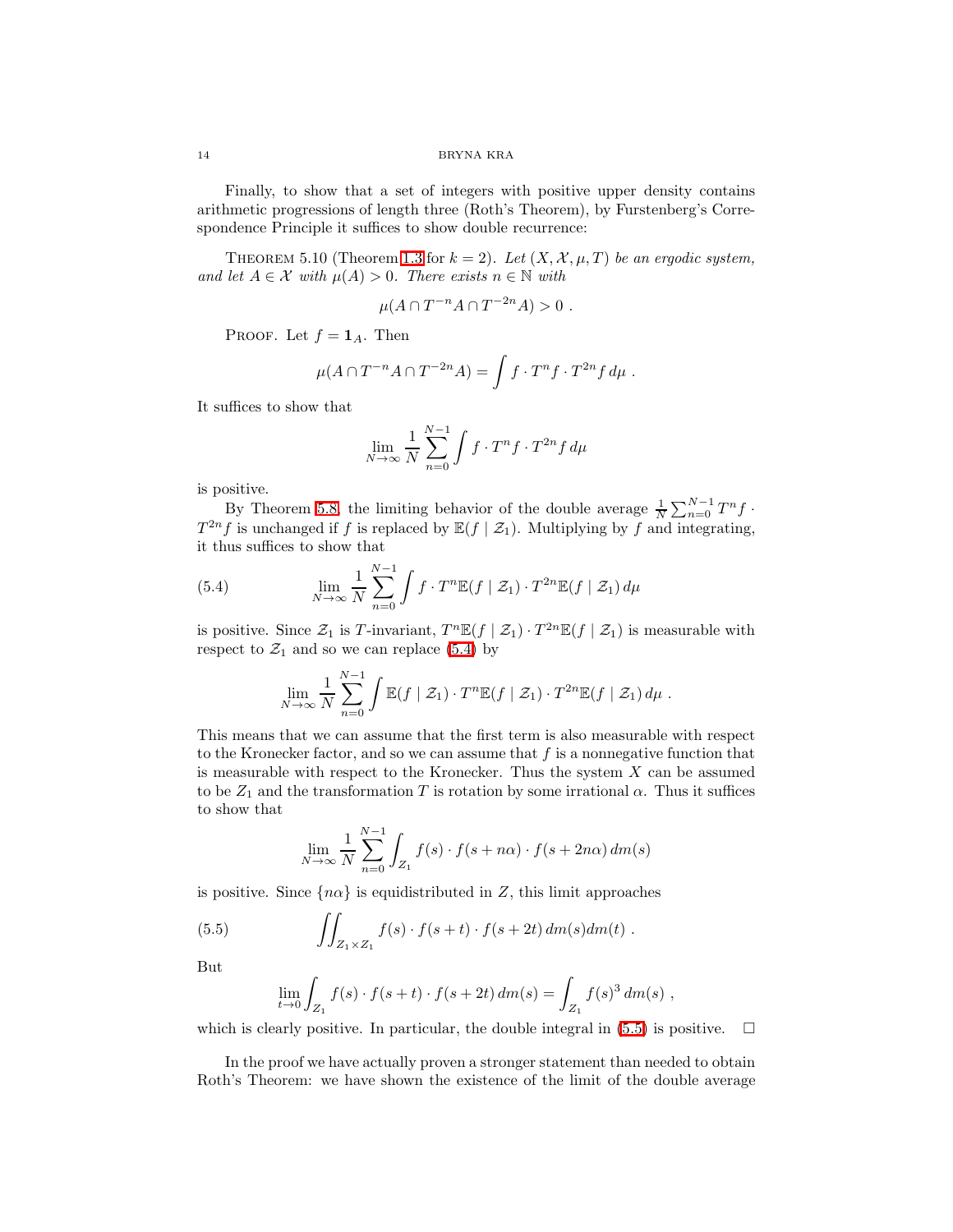in  $L^2(\mu)$ . Letting  $\tilde{f} = \mathbb{E}(f \mid \mathcal{Z}_1)$  for  $f \in L^{\infty}(\mu)$ , we have show that the double average [\(5.2\)](#page-11-1) converges to

$$
\int_{Z_1} \tilde{f}_1(\pi_1(x) + s) \cdot \tilde{f}_2(\pi_1(x) + 2s) dm(s) .
$$

More generally, the same sort of argument can be used to show that in a weak mixing system, the Kronecker factor is characteristic for the averages [\(3.1\)](#page-4-0) for all  $k \geq 1$ , meaning that to prove convergence of these average in a weak mixing system it suffices to assume that the system is a Kronecker system. Using Fourier analysis, one then gets convergence of the averages [\(3.1\)](#page-4-0) for weak mixing systems.

<span id="page-14-0"></span>5.8. Multiple averages. We want to carry out similar analysis for the multiple averages

$$
\frac{1}{N} \sum_{n=0}^{N-1} T^n f_1 \cdot T^{2n} f_2 \cdot \ldots \cdot T^{kn} f_k
$$

and show the existence of the limit in  $L^2(\mu)$  as  $N \to \infty$ . In his proof of Szemerédi's Theorem in [[16](#page-36-0)] and subsequent proofs of Szemerédi's Theorem via ergodic theory such as [[21](#page-36-15)], the approach of Section [5.7](#page-11-2) is not the one used for  $k \geq 3$ . Namely, they do not show the existence of the limit and then analyze the limit itself to show it is positive. A weaker statement is proved, only giving that the lim inf of [2.1](#page-2-1) is positive. We will not discuss the intricate structure theorem and induction needed to prove this.

Already for convergence for  $k = 3$ , one needs to consider more than just rotational behavior.

EXAMPLE 5.11. Given a system  $(X, \mathcal{X}, \mu, T)$ , let  $F(Tx) = f(x)F(x)$ , where  $f(Tx) = \lambda f(x)$  and  $|\lambda| = 1$ .

Then

$$
F(T^{n}x) = f(x)f(Tx)...f(T^{n-1}x)F(x) = \lambda^{\frac{n(n-1)}{2}}(f(x))^{n}F(x)
$$

and so

$$
F(x) = (F(T^n x))^3 (F(T^{2n} x))^{-3} F(T^{3n} x) .
$$

This means that there is some relation among

$$
(x, T^n x, T^{2n} x, T^{3n} x)
$$

that not arising from the Kronecker factor.

One can construct more complicated examples (see Furstenberg [[18](#page-36-16)]) that show that even such generalized eigenfunctions do not suffice for determining the limiting behavior for  $k = 3$ . More precisely, the factor corresponding to generalized eigenfunctions (the *Abramov factor*) is not characteristic for the average [3.1](#page-4-0) with  $k=3$ .

To understand the triple average, one needs to take into account systems more complicated than such Kronecker and Abramov systems. The simplest such example is a 2-step nilsystem (the use of this terminology will be clarified later):

EXAMPLE 5.12. Let  $X = \mathbb{T} \times \mathbb{T}$ , with Borel  $\sigma$ -algebra, and Haar measure. Fix  $\alpha \in \mathbb{T}$  and define  $T: X \to X$  by

$$
T(x, y) = (x + \alpha, y + x)
$$

The system is ergodic if and only if  $\alpha \notin \mathbb{Q}$ .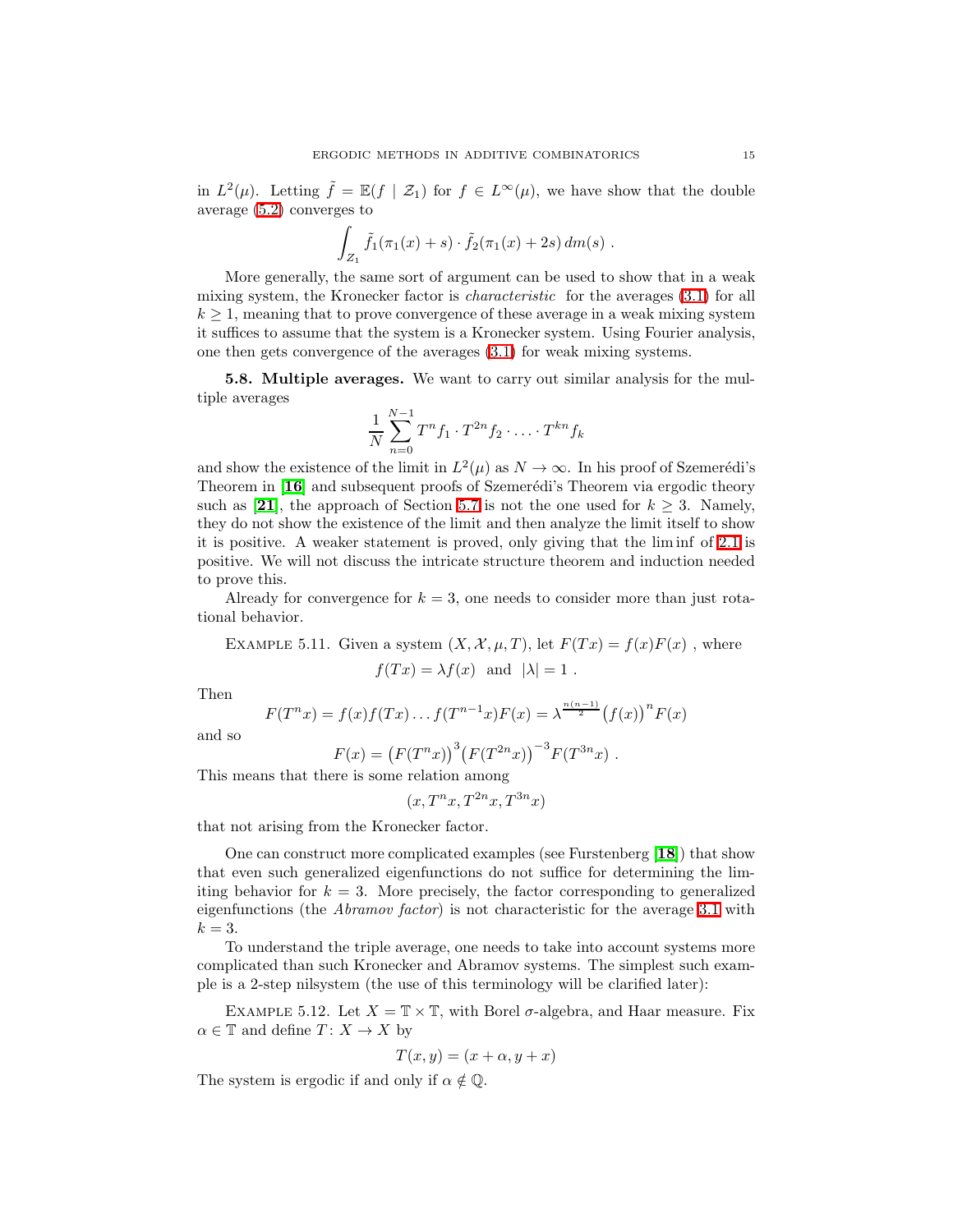The system is not isomorphic to a group rotation, as can be seen by defining  $f(x, y) = e(y) = \exp(2\pi iy)$ . Then for all  $n \in \mathbb{Z}$ ,

$$
T^n(x,y) = (x + n\alpha, y + nx + \frac{n(n-1)}{2}\alpha)
$$

and so

$$
f(T^{n}(x, y)) = e(y)e(nx)e\left(\frac{n(n-1)}{2}\alpha\right)
$$

.

Quadratic expressions like these do not arise from a rotation on a group.

### 6. The structure theorem

6.1. Major steps in the proof of Theorem [3.1.](#page-4-1) In broad terms, there are four major steps in the proof of Theorem [3.1.](#page-4-1)

<span id="page-15-0"></span>For each  $k \in \mathbb{N}$ , we inductively define a seminorm  $\|\cdot\|_k$  that controls the asymptotic behavior of the average. More precisely, we show that if  $|f_1| \leq 1, \ldots, |f_k| \leq 1$ , then

(6.1) 
$$
\limsup_{N \to \infty} \left\| \frac{1}{N} \sum_{n=0}^{N-1} T^n f_1 \cdot T^{2n} f_2 \cdot \ldots \cdot T^{kn} f_k \right\|_{L^2(\mu)} \leq \min_{1 \leq j \leq k} \|f_j\|_k.
$$

Using these seminorms, we define factors  $Z_k$  of X such that for  $f \in L^{\infty}(\mu)$ ,

 $\mathbb{E}(f | \mathcal{Z}_{k-1}) = 0$  if and only if  $|| f ||_k = 0$ .

It follows from [6.1](#page-15-0) that the factor  $Z_{k-1}$  is characteristic for the average [\(3.1\)](#page-4-0).

The bulk of the work is then to give a "geometric" description of these factors. This description is in terms of nilpotent groups, and more precisely we show that the dynamics of translation on homogeneous spaces of a nilpotent Lie group determines the limiting behavior of these averages. This is the content of the structure theorem, explained in Section [6.2.](#page-15-1) (A more detailed expository version of this is given in Host  $[31]$  $[31]$  $[31]$ ; for full details, see  $[34]$  $[34]$  $[34]$ .)

Finally, we show convergence for these particular types of systems.

Roughly speaking, this same outline applies to other convergence results we consider in the sequel, such as averages along polynomial times, averages along cubes, or averages for commuting transformations. For each average, we find a characteristic factor that can be described in geometric terms, allowing us to prove convergence in the characteristic factor.

<span id="page-15-1"></span>6.2. The role of nilsystems. We have already seen that the limit behavior of the double average is controlled by group rotations, meaning the Kronecker factor is characteristic for this average. Furthermore, we have seen that something more is needed to control the limit behavior of the triple average. Our goal here is to explain how the multiple averages of [\(3.1\)](#page-4-0), and some more general averages, are controlled by nilsystems. We start with some terminology.

Let G be a group. If  $g, h \in G$ , let  $[g, h] = g^{-1}h^{-1}gh$  denote the commutator of g and h. If  $A, B \subset G$ , we write  $[A, B]$  for the subgroup of G spanned by  $\{[a, b] : a \in A, b \in B\}$ . The lower central series

$$
G = G_1 \supset G_2 \supset \cdots \supset G_j \supset G_{j+1} \supset \cdots
$$

of G is defined inductively, setting  $G_1 = G$  and  $G_{i+1} = [G, G_i]$  for  $j \ge 1$ . We say that G is k-step nilpotent if  $G_{k+1} = \{1\}.$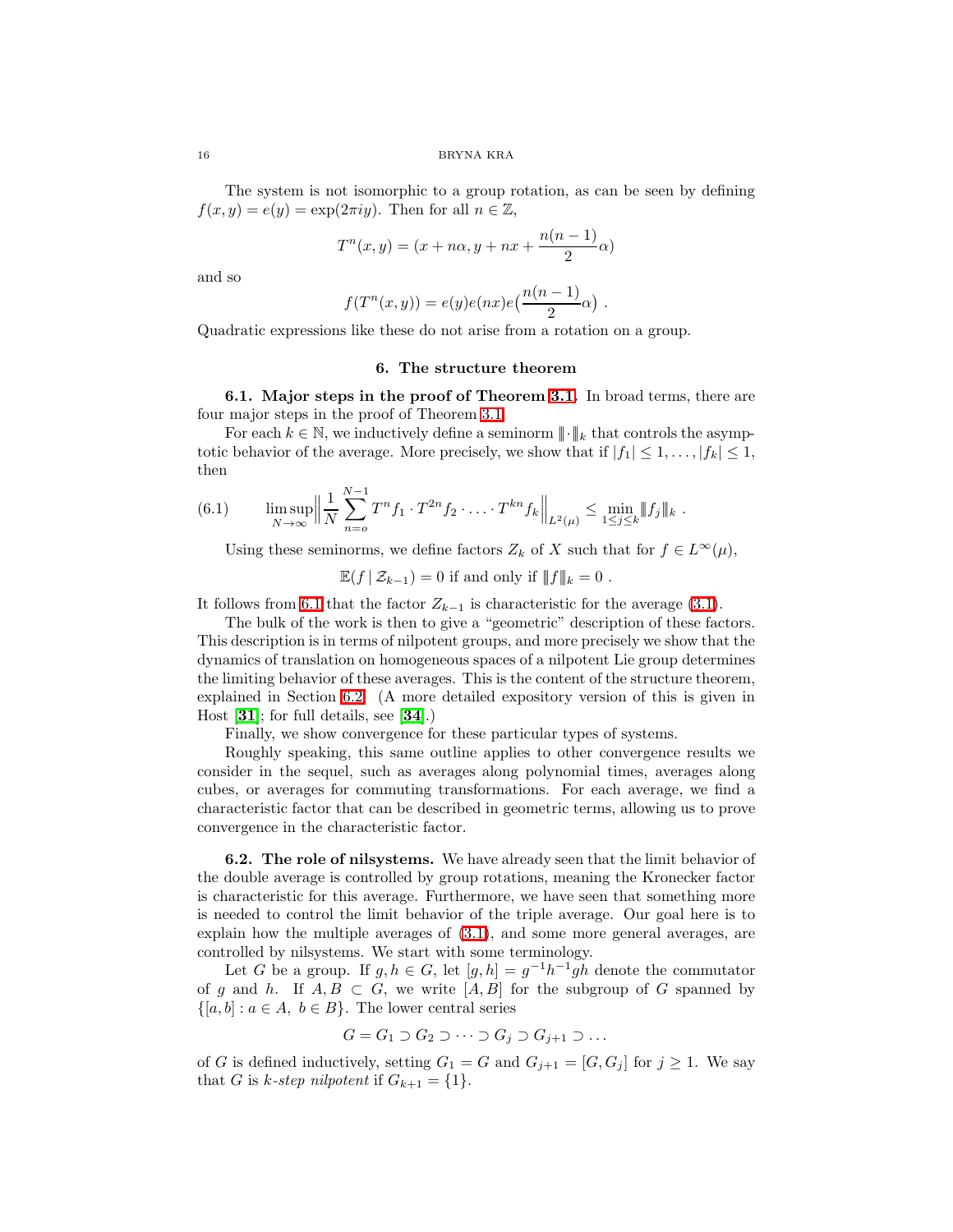If G is a k-step nilpotent Lie group and  $\Gamma$  is a discrete cocompact subgroup, the compact manifold  $X = G/\Gamma$  is k-step nilmanifold.

The group G acts naturally on X by left translation: if  $a \in G$  and  $x \in X$ , the translation  $T_a$  by a is given by  $T_a(x\Gamma) = (ax)\Gamma$ . There is a unique Borel probability measure  $\mu$  (the *Haar measure*) on X that is invariant under this action Fixing an element  $a \in G$ , the system  $(G/\Gamma, \mathcal{G}/\Gamma, T_a, \mu)$  is a k-step nilsystem and  $T_a$ is a nilrotation.

The system  $(X, \mathcal{X}, \mu, T)$  is an *inverse limit* of a sequence of factors  $\{(X_j, \mathcal{X}_j, \mu_j, T)\}$ if  $\{\mathcal{X}_j\}_{j\in\mathbb{N}}$  is an increasing sequence of T-invariant sub- $\sigma$ -algebras such that  $\bigvee_{j\in\mathbb{N}}\mathcal{X}_j=1$ X up to null sets. If each system  $(X_i, \mathcal{X}_i, \mu_i, T)$  is isomorphic to a k-step nilsystem, then  $(X, \mathcal{X}, \mu, T)$  is an *inverse limit of k-step nilsystems*.

Proving convergence of the averages [\(3.1\)](#page-4-0) is only possible if one can has a good description of some characteristic factor for these averages. This is the content of the structure theorem:

THEOREM 6.1 (Host and Kra  $[35]$  $[35]$  $[35]$ ). There exists a characteristic factor for the averages [\(3.1\)](#page-4-0) which is isomorphic to an inverse limit of  $(k-1)$ -step nilsystems.

6.3. Examples of nilsystems. We give two examples of nilsystems that illustrate their general properties.

EXAMPLE 6.2. Let  $G = \mathbb{Z} \times \mathbb{T} \times \mathbb{T}$  with multiplication given by

 $(k, x, y) * (k', x', y') = (k + k', x + x' \pmod{1}, y + y' + 2kx' \pmod{1})$ .

The commutator subgroup of G is  $\{0\} \times \{0\} \times \mathbb{T}$ , and so G is 2-step nilpotent. The subgroup  $\Gamma = \mathbb{Z} \times \{0\} \times \{0\}$  is discrete and cocompact, and thus  $X = G/\Gamma$  is a nilmanifold. Let  $\mathcal X$  denote the Borel  $\sigma$ -algebra and let  $\mu$  denote Haar measure on X. Fix some irrational  $\alpha \in \mathbb{T}$ , let  $a = (1, \alpha, \alpha)$ , and let  $T : X \to X$  be translation by a. Then  $(X, \mu, T)$  is a 2-step nilsystem.

The Kronecker factor of X is  $\mathbb T$  with rotation by  $\alpha$ . Identifying X with  $\mathbb T^2$  via the map  $(k, x, y) \mapsto (x, y)$ , the transformation T takes on the familiar form of a skew transformation:

$$
T(x,y) = (x + \alpha, y + 2x + \alpha) .
$$

This system is ergodic if and only if  $\alpha \notin \mathbb{Q}$ : for  $x, y \in X$  and  $n \in \mathbb{Z}$ ,

$$
T^n(x, y) = (x + n\alpha, y + 2nx + n^2\alpha)
$$

and equidistribution of the sequence  $\{T^n(x, y)\}$  is equivalent to ergodicity.

EXAMPLE 6.3. Let G be the Heisenberg group  $\mathbb{R} \times \mathbb{R} \times \mathbb{R}$  with multiplication given by

$$
(x, y, z) * (x', y', z') = (x + x', y + y', z + z' + xy').
$$

Then G is a 2-step nilpotent Lie group. The subgroup  $\Gamma = \mathbb{Z} \times \mathbb{Z} \times \mathbb{Z}$  is discrete and cocompact and so  $X = G/\Gamma$  is a nilmanifold. Letting T be the translation by  $a = (a_1, a_2, a_3) \in G$  where  $a_1, a_2$  are independent over Q and  $a_3 \in \mathbb{R}$ , and taking  $\mathcal X$  to be the Borel  $\sigma$ -algebra and  $\mu$  the Haar measure, we have that  $(X, \mathcal X, \mu, T)$  is a nilsystem. The system is ergodic if and only if  $a_1, a_2$  are independent over  $\mathbb Q$ 

The compact abelian group  $G/G_2\Gamma$  is isomorphic to  $\mathbb{T}^2$  and the rotation on  $\mathbb{T}^2$ by  $(a_1, a_2)$  is ergodic. The Kronecker factor of X is the factor induced by functions on  $x_1, x_2$ .

The system  $(X, \mathcal{X}, \mu, T)$  is (uniquely) ergodic.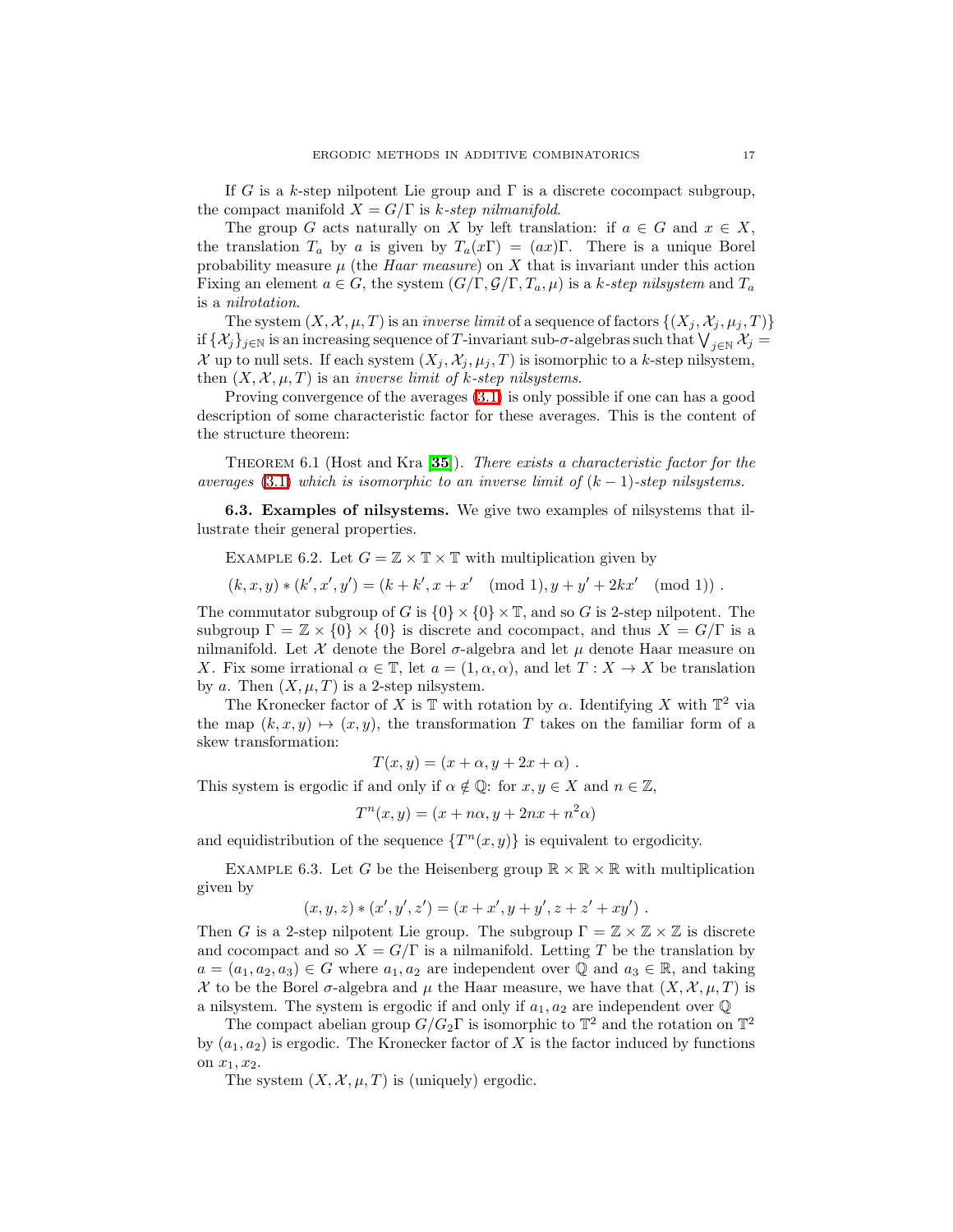The dynamics of the first example gives rise to quadratic sequences, such as  ${n<sup>2</sup> \alpha}$ , and the dynamics of the second example gives rise to generalized quadratic sequences such as  $\{|n\alpha|n\beta\}.$ 

6.4. Motivation for nilpotent groups. The content of the Structure Theorem is that nilpotent groups, or more precisely the dynamics of a translation on the homogeneous space of a nilpotent Lie group, control the limiting behavior of the averages along arithmetic progressions. We give some motivation as to why nilpotent groups arise.

If  $G$  is an abelian group, then

$$
\{(g, gz, gz^2, \dots, gz^n): g, z \in G\}
$$

is a subgroup of  $G<sup>n</sup>$ . However, this does not hold if G is not abelian. To make these arithmetic progressions into a group, one must take into account the commutators. This is the content of the following theorem, proven in different contexts by Hall [[29](#page-36-17)], Petresco [[48](#page-37-6)], Lazard [[42](#page-36-18)], Leibman [[43](#page-36-19)]:

THEOREM 6.4. If G is a group, then for any  $x, y \in G$ , there exist  $z \in G$  and  $w_i \in G_i$  such that

$$
(x, x^2, x^3, \dots, x^n) \times (y, y^2, y^3, \dots, y^n) =
$$
  

$$
(z, z^2w_1, z^3w_1^3w_2, \dots, z^{n \choose 1}w_1^{n \choose 2}w_2^{n \choose 3} \dots w_{n-1}^{n \choose n}).
$$

Furthermore, these expressions form a group.

If G is a group, a geometric progression is a sequence of the form

$$
(g, gz, gz^{2}w_{1}, gz^{3}w_{1}^{3}w_{2}, \ldots, gz^{n \choose 1}w_{1}^{n \choose 2} \ldots w_{n-1}^{n \choose n} ,
$$

where  $g, z \in G$  and  $w_i \in G_i$ .

Thus if G is abelian, g and z determine the whole sequence. On the other hand, if G is k-step nilpotent with  $k < n$ , the first k terms determine the whole sequence. Similarly, if  $(G/\Gamma, \mathcal{G}/\Gamma, \mu, T_a)$  is a k-step nilsystem and

$$
x_1 = g_1 \Gamma, x_2 = g_2 \Gamma, \dots, x_k = g_k \Gamma, \dots, x_n = g_n \Gamma
$$

is a geometric progression, then the first k terms determine the rest. Thus  $a^{k+1}x\Gamma$ is a function of the first k terms  $ax\Gamma, a^2x\Gamma, \ldots, a^kx\Gamma$ .

This means that the  $(k + 1)$ -st term  $T^{(k+1)n}x$  in an arithmetic progression  $T^n x, \ldots, T^{kn} x$  is constrained by first k terms. More interestingly, the converse also holds: in an arbitrary system  $(X, \mathcal{X}, \mu, T)$ , any k-step nilpotent factor places a constraint on  $(x, T^n x, T^{2n} x, \ldots, T^{kn} x)$ .

# 7. Building characteristic factors

<span id="page-17-0"></span>The material in this and the next section is based on [[34](#page-36-4)] and the reader is referred to [[34](#page-36-4)] for full proofs. To describe characteristic factors for the averages [\(3.1\)](#page-4-0), for each  $k \in \mathbb{N}$  we define a seminorm and use it to define these factors. We start by defining certain measures that are then used to define the seminorms. Throughout this section, we assume that  $(X, \mathcal{X}, \mu, T)$  is an ergodic system.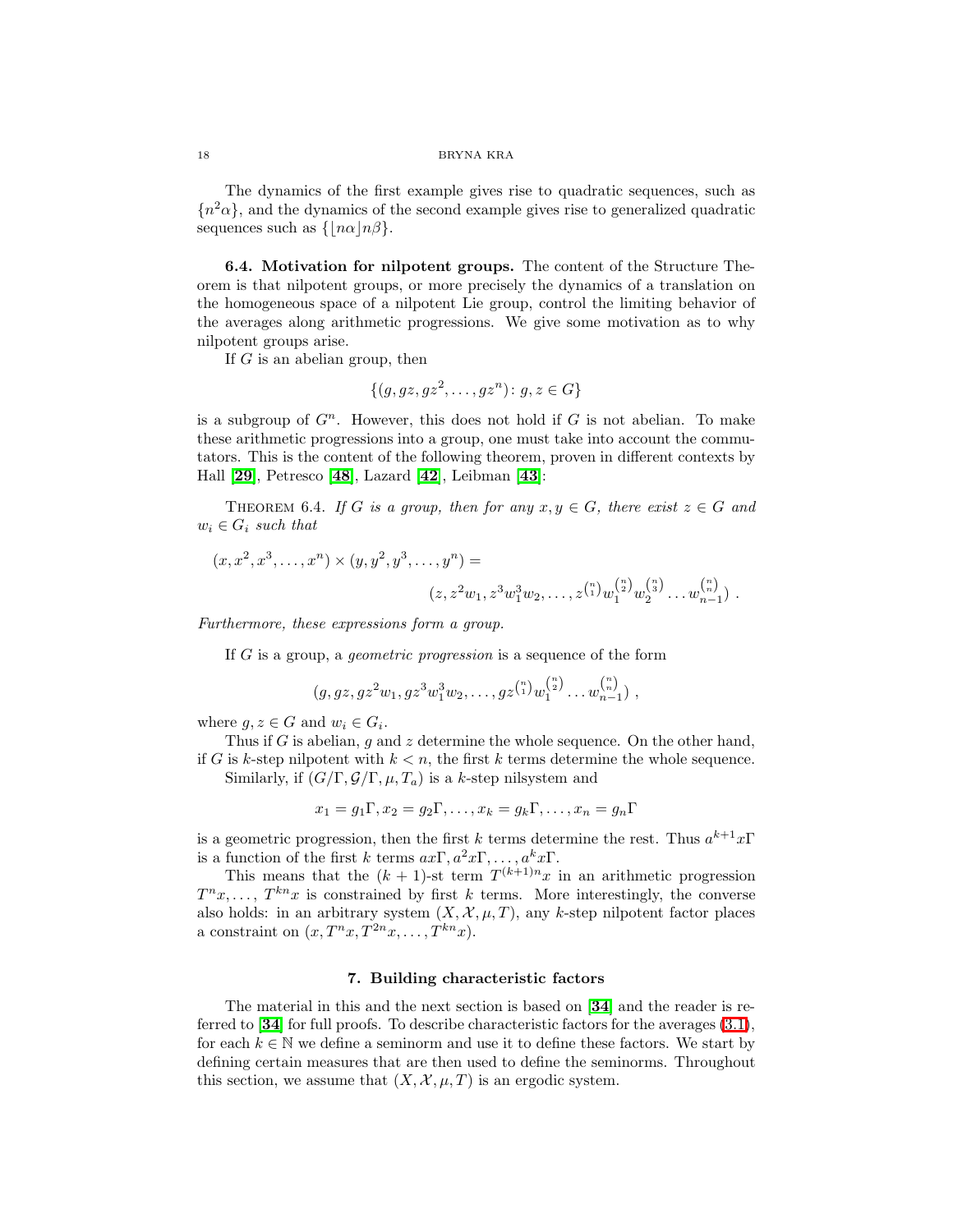7.1. Definition of the measures. Let  $X^{[k]} = X^{2^k}$  and define  $T^{[k]} : X^{[k]} \to$  $X^{[k]}$  by  $T^{[k]} = T \times \cdots \times T$  (taken  $2^k$  times).

We write a point  $\mathbf{x} \in X^{[k]}$  as  $\mathbf{x} = (x_{\epsilon} : \epsilon \in \{0,1\}^{k})$  and make the natural identification of  $X^{[k+1]}$  with  $X^{[k]} \times X^{[k]}$ , writing  $\mathbf{x} = (\mathbf{x}', \mathbf{x}'')$  for a point of  $X^{[k+1]}$ , with  $\mathbf{x}', \mathbf{x}'' \in X^{[k]}$ .

By induction, we define a measure  $\mu^{[k]}$  on  $X^{[k]}$  invariant under  $T^{[k]}$ . Set  $\mu^{[0]} := \mu$ . Let  $\mathcal{I}^{[k]}$  be the invariant  $\sigma$ -algebra of  $(X^{[k]}, \mathcal{X}^{[k]}, \mu^{[k]}, T^{[k]})$ . (Note that this system is not necessarily ergodic.) Then  $\mu^{[k+1]}$  is defined to be the *relatively in*dependent joining of  $\mu^{[k]}$  with itself over  $\mathcal{I}^{[k]}$ , meaning that if F and G are bounded functions on  $X^{[k]}$ ,

<span id="page-18-1"></span>
$$
(7.1)
$$

$$
\int_{X^{[k+1]}} F(\mathbf{x}') \cdot G(\mathbf{x}'') d\mu^{[k+1]}(\mathbf{x}) = \int_{X^{[k]}} \mathbb{E}(F \mid \mathcal{I}^{[k]})(\mathbf{y}) \cdot \mathbb{E}(G \mid \mathcal{I}^{[k]})(\mathbf{y}) d\mu^{[k]}(\mathbf{y}) .
$$

Since  $(X, \mathcal{X}, \mu, T)$  is assumed to be ergodic,  $\mathcal{I}^{[0]}$  is trivial and  $\mu^{[1]} = \mu \times \mu$ . If the system is weak mixing, then for all  $k \geq 1$ ,  $\mu^{[k]}$  is the product measure  $\mu \times \mu \times \ldots \times \mu$ , taken  $2^k$  times.

# **7.2.** Symmetries of the measures. Writing a point  $x \in X^{[k]}$  as

$$
\mathbf{x} = (x_{\epsilon}: \epsilon \in \{0,1\}^{k}),
$$

we identify the indexing set  $\{0,1\}^k$  of this point with the vertices of the Euclidean cube.

An isometry  $\sigma$  of  $\{0,1\}^k$  induces a map  $\sigma_*: X^{[k]} \to X^{[k]}$  by permuting the coordinates:

$$
(\sigma_*({\bf x}))_\epsilon = x_{\sigma(\epsilon)}
$$

For example, from the diagonal symmetries for  $k = 2$ , we have the permutations

.

$$
(x_{00}, x_{01}, x_{10}, x_{11}) \mapsto (x_{00}, x_{10}, x_{01}, x_{11})
$$

$$
(x_{00}, x_{01}, x_{10}, x_{11}) \mapsto (x_{11}, x_{01}, x_{10}, x_{00})
$$
.

By induction, the measures are invariant under permutations:

<span id="page-18-0"></span>LEMMA 7.1. For each  $k \in \mathbb{N}$ , the measure  $\mu^{[k]}$  is invariant under all permutations of coordinates arising from isometries of the unit Euclidean cube.

**7.3. Defining seminorms.** For each  $k \in \mathbb{N}$ , we define a seminorm on  $L^{\infty}(\mu)$ by setting

$$
\|f\|_{k}^{2^{k}} = \int_{X^{[k]}} \prod_{\epsilon \in \{0,1\}^{k}} f(x_{\epsilon}) d\mu^{[k]}(\mathbf{x}) .
$$

By definition of the measure  $\mu^{[k]}$ , this integral is equal to

$$
\int_{X^{[k-1]}}\mathbb{E}\Bigl(\prod_{\epsilon\in\{0,1\}^{k-1}}f(x_{\epsilon})\mid\mathcal{I}^{[k-1]}\Bigr)^2\,d\mu^{[k-1]}
$$

and so in particular it is nonnegative.

From the symmetries of the measure  $\mu^{[k]}$  (Lemma [7.1\)](#page-18-0), we have a version of the Cauchy-Schwarz inequality for the seminorms, referred to as a Cauchy-Schwarz-Gowers inequality: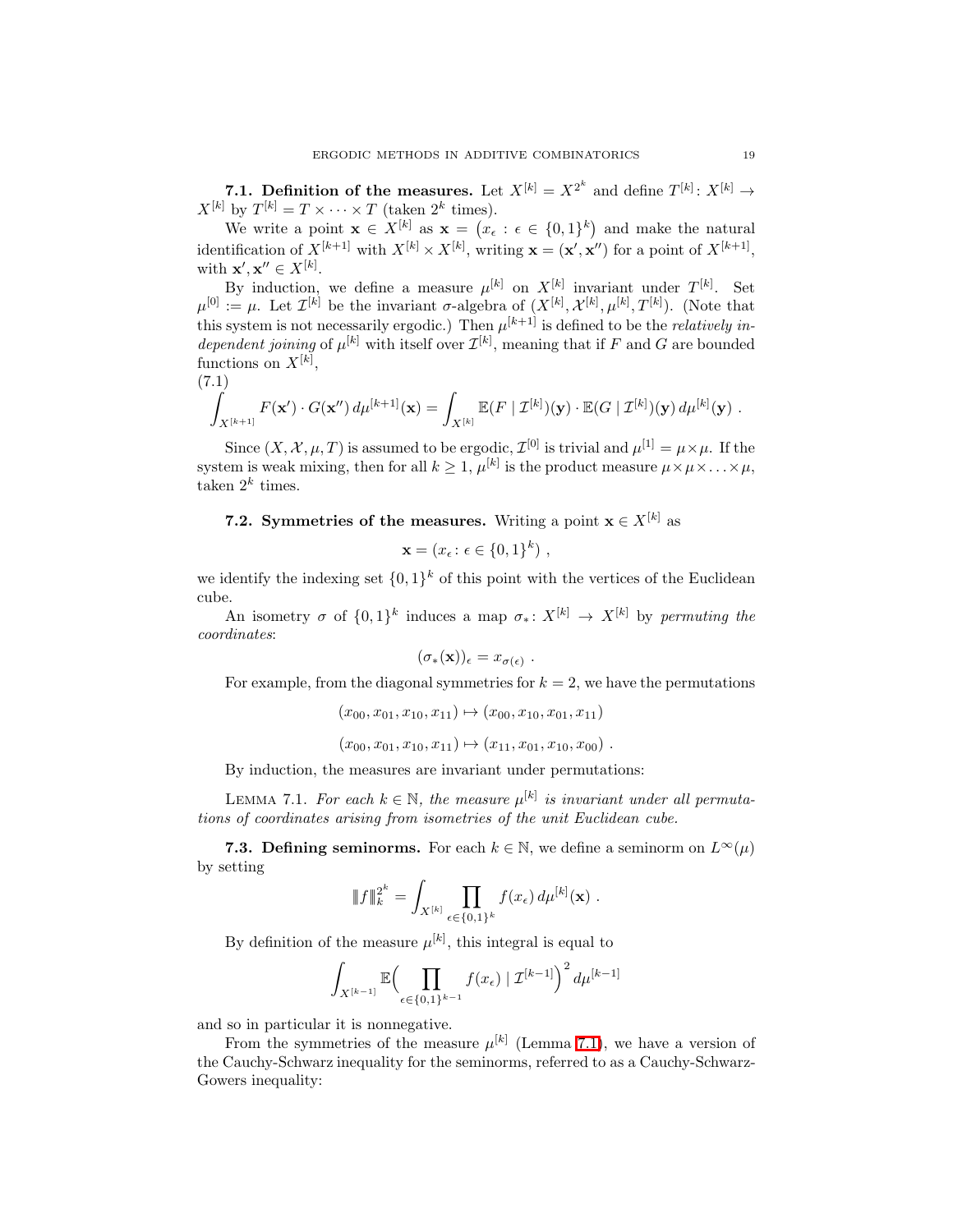LEMMA 7.2. For  $\epsilon \in \{0,1\}^k$ , let  $f_{\epsilon} \in L^{\infty}(\mu)$ . Then

$$
\Big|\int \prod_{\epsilon \in \{0,1\}^k} f_{\epsilon}(x_{\epsilon}) d\mu^{[k]}(\mathbf{x})\Big| \leq \prod_{\epsilon \in \{0,1\}^k} \|f\|_k.
$$

As a corollary, the map  $f \mapsto ||f||_k$  is subadditive and so:

COROLLARY 7.3. For every  $k \in \mathbb{N}$ ,  $\|\cdot\|_k$  is a seminorm on  $L^{\infty}(\mu)$ .

Since the system  $(X, \mathcal{X}, \mu, T)$  is ergodic, the  $\sigma$ -algebra  $\mathcal{I}^{[0]}$  is trivial,  $\mu^{[1]} = \mu \times \mu$ and  $|| f ||_1 =$  $\int f d\mu$ . By induction,

$$
||f||_1 \leq ||f||_2 \leq \cdots \leq ||f||_k \leq \cdots \leq ||f||_{\infty}.
$$

If the system is weak mixing, then  $|| f ||_k = || f ||_1$  for all  $k \in \mathbb{N}$ .

By induction and the ergodic theorem, we have a second presentation of these seminorms:

LEMMA 7.4. For every  $k \geq 1$ ,

$$
\|f\|_{k+1}^{2^{k+1}} = \lim_{N \to \infty} \frac{1}{N} \sum_{n=0}^{N-1} \|f \cdot T^n f\|_{k}^{2^k}.
$$

<span id="page-19-0"></span>7.4. Seminorms control the averages [3.1.](#page-4-0) The seminorms  $\|\cdot\|_k$  control the averages along arithmetic progressions:

LEMMA 7.5. Assume that  $(X, \mathcal{X}, \mu, T)$  is ergodic and let  $k \in \mathbb{N}$ . If  $||f_1||_{\infty}, \ldots$ ,  $||f_k||_{\infty}$  ≤ 1, then

$$
\limsup_{N \to \infty} \left\| \frac{1}{N} \sum_{n=0}^{N-1} T^n f_1 \cdot T^{2n} f_2 \cdot \ldots \cdot T^{kn} f_k \right\|_2 \leq \min_{\ell=1,\ldots,k} \ell \| f_\ell \|_k.
$$

PROOF. We proceed by induction on k. For  $k = 1$  this is trivial. Assume it holds for  $k \geq 1$ . Define  $u_n = T^n f_1 \cdot T^{2n} f_2 \cdots T^{(k+1)n} f_{k+1}$ , and assume that  $\ell > 1$ (the case  $\ell = 1$  is similar). Then

$$
\left| \frac{1}{N} \sum_{n=0}^{N-1} \langle u_{n+h}, u_n \rangle \right| = \left| \int (f_1 \cdot T^h f_1) \frac{1}{N} \sum_{n=0}^{N-1} \prod_{j=2}^{k+1} T^{(j-1)n} (f_j \cdot T^{jh} f_j) d\mu \right|
$$
  

$$
\leq \left\| \frac{1}{N} \sum_{n=0}^{N-1} \prod_{j=2}^{k+1} T^{(j-1)n} (f_j \cdot T^{jh} f_j) \right\|_2.
$$

By the induction hypothesis,  $\gamma_h \leq \ell \Vert f_\ell \cdot T^{\ell h} f_\ell \Vert_k$ . Thus

$$
\frac{1}{H} \sum_{h=0}^{H-1} \gamma_h \le \ell \frac{\ell}{\ell H} \sum_{n=0}^{\ell H-1} \| f_\ell \cdot T^n f_\ell \|_k
$$

and the statement follows from the van der Corput Lemma (Lemma [5.9\)](#page-11-3) and the definition of the seminorm  $|\!|\!|\cdot|\!|\!|_{k+1}$ .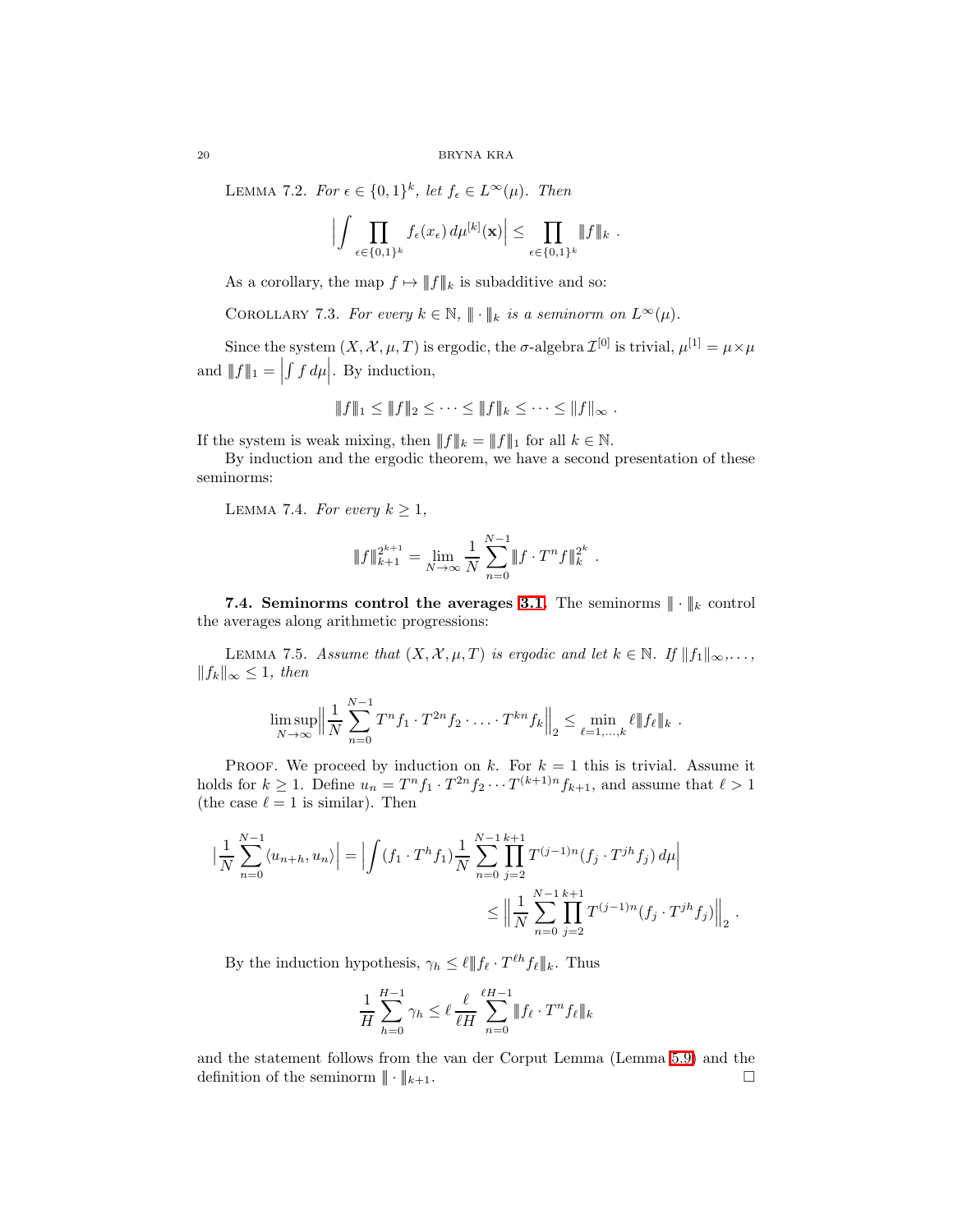7.5. The Kronecker factor, revisited  $(k = 2)$ . We have seen two presentations of the Kronecker factor  $(Z_1, Z_1, m, T)$ : it is the largest abelian group rotation factor and it is the sub- $\sigma$ -algebra of X generated by the eigenfunctions. Another equivalent formulation is that it is the smallest sub- $\sigma$ -algebra of X such that all invariant functions of  $(X \times X, \mathcal{X} \times \mathcal{X}, \mu \times \mu, T \times T)$  are measurable with respect to  $\mathcal{Z}_1 \times \mathcal{Z}_1$  . Recall that  $\pi_1 \colon X \to \mathcal{Z}_1$  denotes the factor map.

We give an explicit description of the measure  $\mu^{[2]}$ , and thus give yet another description of the Kronecker factor. For  $f \in L^{\infty}(\mu)$ , write  $\tilde{f} = \mathbb{E}(f \mid \mathcal{Z}_1)$ .

For  $s \in Z_1$  and  $f_0, f_1 \in L^{\infty}(\mu)$ , we define a probability measure  $\mu_s$  on  $X \times X$ by

$$
\int_{X\times X} f_0(x_0) f_1(x_1) d\mu_s(x_0, x_1) := \int_{Z_1} \tilde{f}_0(z) \tilde{f}_1(z+s) dm(z) .
$$

This measure is  $T \times T$ -invariant and the ergodic decomposition of  $\mu \times \mu$  under  $T \times T$ is given by

$$
\mu \times \mu = \int_{Z_1} \mu_s dm(s) .
$$

Thus for *m*-almost every  $s \in Z_1$ , the system  $(X \times X, \mathcal{X} \times \mathcal{X}, \mu_s, T \times T)$  is ergodic and

$$
\mu^{[2]} = \int_{Z_1} \mu_s \times \mu_s dm(s) .
$$

More generally, if  $f_{\epsilon}$ ,  $\epsilon \in \{0, 1\}^2$ , are measurable functions on X, then

$$
\int_{X^{[2]}} f_{00} \otimes f_{01} \otimes f_{10} \otimes f_{11} d\mu^{[2]} \n= \int_{Z_1^3} \tilde{f}_{00}(z) \cdot \tilde{f}_{01}(z+s) \cdot \tilde{f}_{10}(z+t) \cdot \tilde{f}_{11}(z+s+t) dm(z) dm(s) dm(t).
$$

It follows immediately that:

$$
\begin{aligned} \n\|f\|_2^4 &:= \int f \otimes f \otimes f \otimes f \, d\mu^{[2]} \\ \n&= \int_{Z_1^3} \tilde{f}(z) \cdot \tilde{f}(z+s) \cdot \tilde{f}(z+t) \cdot \tilde{f}(z+s+t) \, dm(z) \, dm(s) \, dm(t) \, .\n\end{aligned}
$$

As a corollary,  $|| f ||_2$  is the  $\ell^4$ -norm of the Fourier Transform of  $\tilde{f}$  and the factor Z<sub>1</sub>, defined by  $|| f ||_2 = 0$  if and only if  $\mathbb{E}(f | \mathcal{Z}_1) = 0$  for  $f \in L^{\infty}(\mu)$ , is the Kronecker factor of  $(X, \mathcal{X}, \mu, T)$ .

7.6. Factors for all  $k \geq 1$ . Using these seminorms, we define factors  $Z_k =$  $Z_k(X)$  for  $k \geq 1$  of X that generalize the relation between the Kronecker factor Z<sub>1</sub> and the second seminorm  $\|\cdot\|_2$ : for  $f \in L^{\infty}(\mu)$ ,  $\mathbb{E}(f | \mathcal{Z}_k) = 0$  if and only if  $||f||_{k+1} = 0$ . To explain this, we start by describing some geometric properties of the measures  $\mu^{[k]}$ .

Indexing  $X^{[k]}$  by the coordinates  $\{0,1\}^k$  of the Euclidean cube, it is natural to use geometric terms like *side*, *edge*, *vertex* for subsets of  $\{0,1\}^k$ . For example, the following illustrates the point  $\mathbf{x} \in X^{[3]}$  with the side  $\alpha = \{010, 011, 110, 111\}$ :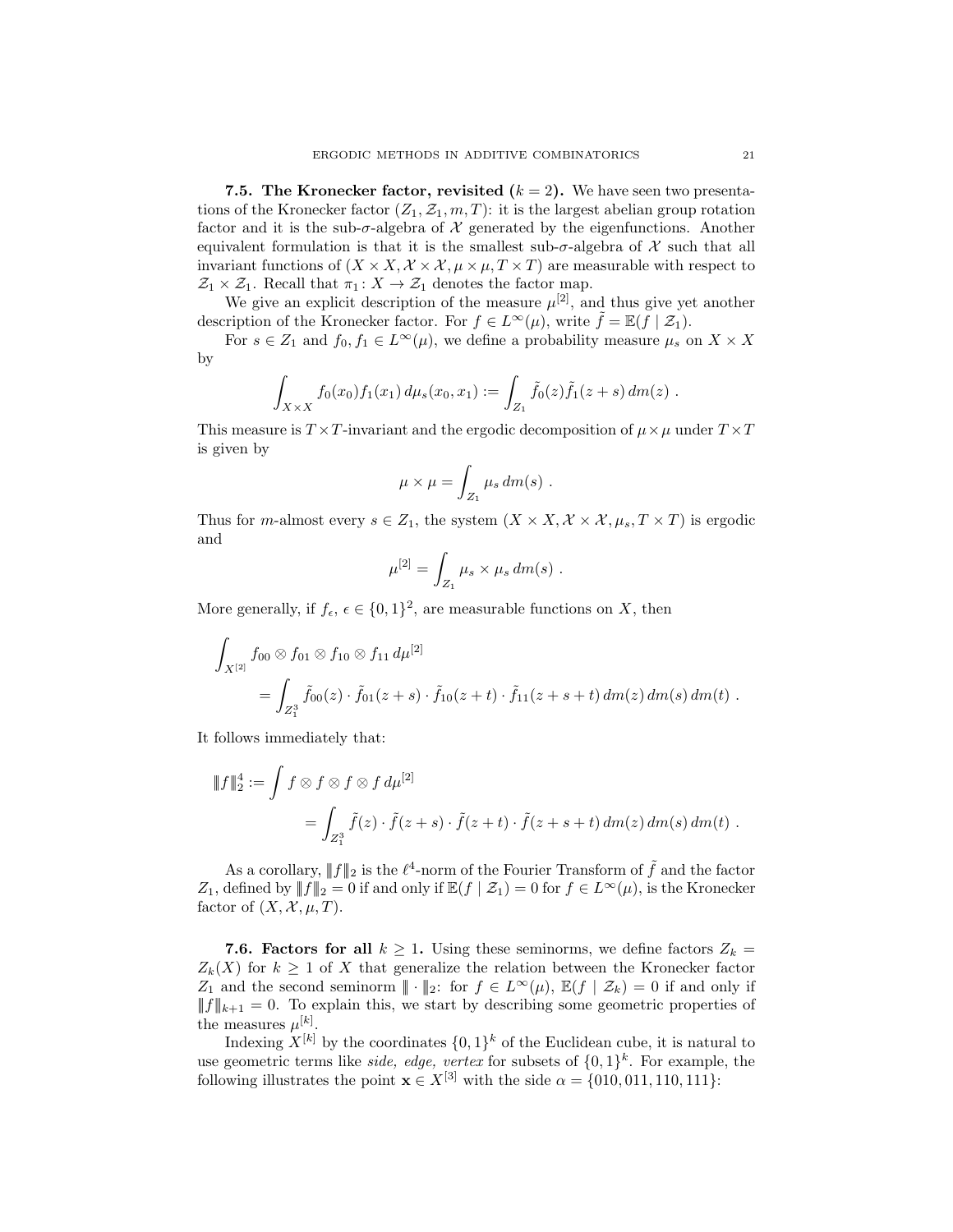

Let  $\alpha \subset \{0,1\}^k$  be a side. The *side transformation*  $T_\alpha^{[k]}$  of  $X^{[k]}$  is defined by:

$$
\left(T^{[k]}_\alpha \mathbf{x}\right)_\epsilon = \begin{cases} Tx_\epsilon & \text{ if } \epsilon \in \alpha \ ; \\ x_\epsilon & \text{ otherwise } . \end{cases}
$$

We can represent the transformation  $T_{\alpha}$  associated to the side  $\{010, 011, 110, 111\}$ by:



Since permutations of coordinates leave the measure  $\mu^{[k]}$  invariant and act transitively on the sides, we have:

LEMMA 7.6. For all  $k \in \mathbb{N}$ , the measure  $\mu^{[k]}$  is invariant under the side transformations.

We now view  $X^{[k]}$  in a different way, identifying  $X^{[k]} = X \times X^{2^k-1}$ . A point  $\mathbf{x} \in X^{[k]}$  is now written as

$$
\mathbf{x} = (x_0, \tilde{x})
$$
 where  $\tilde{x} \in X^{2^k - 1}$ ,  $x_0 \in X$ , and  $\mathbf{0} = (00...0) \in \{0, 1\}^k$ .

Although the 0 coordinate has been singled out and seems to play a particular role, it follows from the symmetries of the measure  $\mu^{[k]}$  (Lemma [7.1\)](#page-18-0) that any other coordinate could have been used instead.

If  $\alpha \subset \{0,1\}^k$  is a side that does not contain **0** (there are k such sides), the transformation  $T_{\alpha}^{[k]}$  leaves the coordinate **0** invariant. It follows from induction and the definition of the measure  $\mu^{[k]}$  that: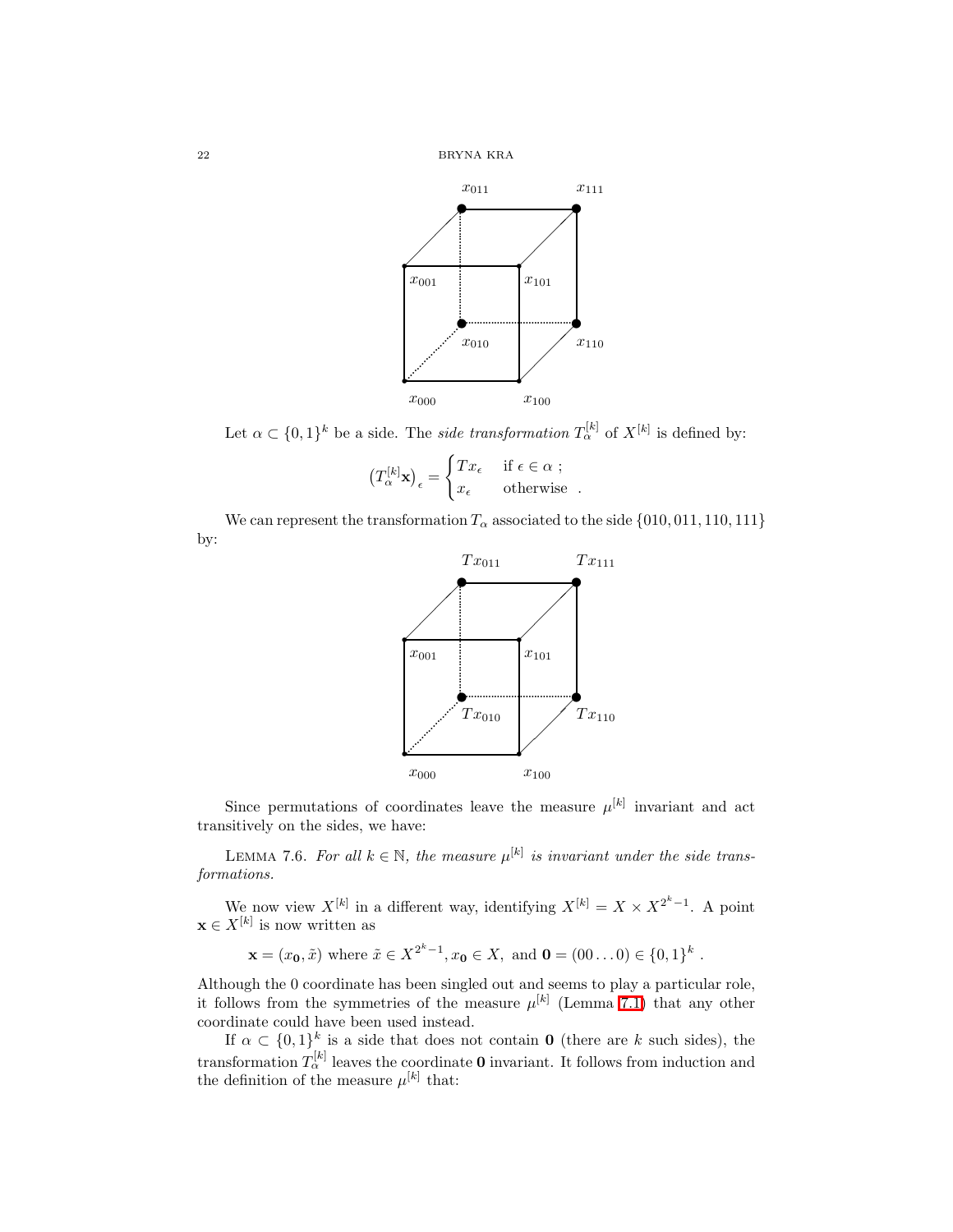<span id="page-22-0"></span>PROPOSITION 7.7. Let  $k \in \mathbb{N}$ . If  $B \subset X^{2^k-1}$ , there exists  $A \subset X$  with

(7.2) 
$$
\mathbf{1}_A(x_0) = \mathbf{1}_B(\tilde{x}) \text{ for almost all } \mathbf{x} \in X^{[k]}
$$

if and only if  $X \times B$  is invariant under the k transformations  $T_\alpha^{[k]}$  arising from the k sides  $\alpha$  not containing 0.

This means that the subsets  $A \subset X$  such that there exists  $B \subset X^{2^k-1}$  sat-isfying [\(7.2\)](#page-22-0) form an invariant sub- $\sigma$ -algebra  $\mathcal{Z}_{k-1} = \mathcal{Z}_{k-1}(X)$  of X. We define  $Z_{k-1} = Z_{k-1}(X)$  to be the associated factor. Thus  $\mathcal{Z}_{k-1}(X)$  is defined to be the sub- $\sigma$ -algebra of sets  $A \subset X$  such that Equation [\(7.2\)](#page-22-0) holds for some set  $B \subset X^{2^k-1}$ .

We give some properties of the factors:

PROPOSITION 7.8. (1) For every bounded function f on X,

 $||f||_k = 0$  if and only if  $\mathbb{E}(f | \mathcal{Z}_{k-1}) = 0$ .

(2) For bounded functions  $f_{\epsilon}$ ,  $\epsilon \in \{0,1\}^k$ , on X,

$$
\int \prod_{\epsilon \in \{0,1\}^k} f_{\epsilon}(x_{\epsilon}) d\mu^{[k]}(\mathbf{x}) = \int \prod_{\epsilon \in \{0,1\}^k} \mathbb{E}(f_{\epsilon} | \mathcal{Z}_{k-1})(x_{\epsilon}) d\mu^{[k]}(\mathbf{x}).
$$

Furthermore,  $\mathcal{Z}_{k-1}$  is the smallest sub- $\sigma$ -algebra of X with this property.

(3) The invariant sets of  $(X^{[k]}, \mathcal{X}^{[k]}, \mu^{[k]}, T^{[k]})$  are measurable with respect to  $\mathcal{Z}_k^{[k]}$  $\mathbb{R}^{[K]}_k$ . Furthermore,  $\mathcal{Z}_k$  is the smallest sub- $\sigma$ -algebra of X with this property.

The proof of this proposition relies on showing a similar formula to that used (in Equation [\(7.1\)](#page-18-1)) to define the measures  $\mu^{[k]}$ , but with respect to the new identification separating 1 coordinate from the  $2^k - 1$  others. Namely, for bounded functions f on X and F on  $X^{2^k-1}$ ,

$$
\int_{X^{[k]}} f(x_{\mathbf{0}}) \cdot F(\tilde{x}) d\mu^{[k]}(\mathbf{x}) = \int_{X^{[k-1]}} \mathbb{E}(f \mid \mathcal{Z}_{k-1}) \cdot \mathbb{E}(F \mid \mathcal{Z}_{k-1}) d\mu^{[k-1]}.
$$

The given properties then follow using induction and the symmetries of the measures.

We have already seen that  $Z_0$  is the trivial factor and  $Z_1$  is the Kronecker factor. More generally, the sequence of factors is increasing:

$$
Z_0 \leftarrow Z_1 \leftarrow \cdots \leftarrow Z_k \leftarrow Z_{k+1} \leftarrow \cdots \leftarrow X \; .
$$

If X is weak mixing, then  $Z_k(X)$  is the trivial factor for every k.

<span id="page-22-1"></span>An immediate consequence of Lemma [7.5](#page-19-0) and the definition of the factors is that the factor  $Z_{k-1}$  is characteristic for the average along arithmetic progressions:

PROPOSITION 7.9. For all  $k \geq 1$ , the factor  $Z_{k-1}$  is characteristic for the convergence of the averages

$$
\frac{1}{N} \sum_{n=0}^{N-1} T^n f_1 \cdot T^{2n} f_2 \cdot \ldots \cdot T^{kn} f_k \; .
$$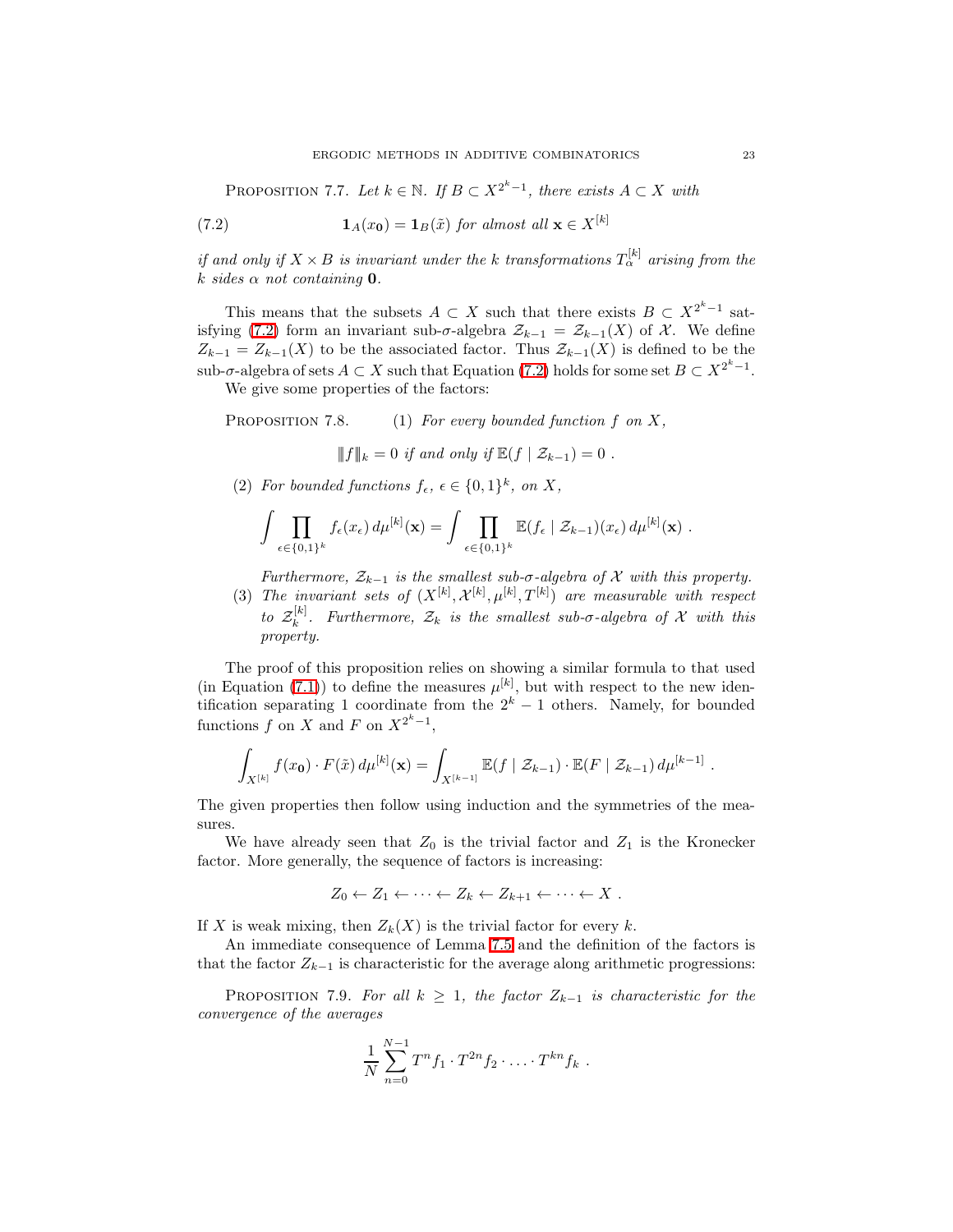### 8. Structure theorem

8.1. Systems of order k. For  $k \geq 0$ , an ergodic system X is said to be of order k if  $Z_k(X) = X$ . This means that  $\|\cdot\|_{k+1}$  is a norm on  $L^{\infty}(\mu)$ .

Given an ergodic system  $(X, \mathcal{X}, \mu, T)$ ,  $Z_k(X)$  is a system of order k, since  $Z_k(Z_k(X)) = Z_k(X)$ . The unique system of order zero is the trivial system, and a system of order 1 is an ergodic rotation. By definition, if a system is of order  $k$ , then it is also of order  $k'$  for any  $k' > k$ .

By Proposition [7.9,](#page-22-1) to show convergence of

$$
\frac{1}{N} \sum_{n=0}^{N-1} T^n f_1 \cdot T^{2n} f_2 \cdot \ldots \cdot T^{kn} f_k
$$

on an arbitrary system, it suffices to assume that each function is defined on the factor  $Z_{k-1}$ . But since  $Z_{k-1}(X)$  is a system of order k, it suffices to prove convergence of this average for systems of order  $k - 1$ .

In this language, the structure theorem becomes:

THEOREM 8.1 (Host and Kra [[35](#page-36-11)]). A system of order k is the inverse limit of a sequence of k-step nilsystems.

Before turning to the proof of the structure theorem, we show convergence for the average along arithmetic progressions in a nilsystem.

8.2. Convergence on a nilmanifold. Using general properties of nilmanifolds (see Furstenberg [[15](#page-36-20)] and Parry [[47](#page-37-7)]), Lesigne [[46](#page-37-8)] showed for connected group  $G$  and Leibman  $[44]$  $[44]$  $[44]$  showed in the general case, convergence in a nilsystem:

<span id="page-23-0"></span>THEOREM 8.2. If  $(X = G/\Gamma, \mathcal{G}/\Gamma, \mu, T)$  is a nilsystem and f is a continuous function on X, then

$$
\frac{1}{N} \sum_{n=0}^{N-1} f(T^n x)
$$

converges for every  $x \in X$ .

(See also Ratner [[50](#page-37-10)] and Shah [[53](#page-37-11)] for related convergence results.)

As a corollary, we have convergence in  $L^2(\mu)$  for the average along arithmetic progressions in a nilmanifold:

COROLLARY 8.3. If  $(X = G/\Gamma, \mathcal{G}/\Gamma, \mu, T)$  is a nilsystem,  $k \in \mathbb{N}$ , and  $f_1, f_2, \ldots, f_k \in$  $L^{\infty}(\mu)$ , then

$$
\lim_{N \to \infty} \frac{1}{N} \sum_{n=0}^{N-1} T^n f_1 \cdot T^{2n} f_2 \cdot \ldots \cdot T^{kn} f_k
$$

exists in  $L^2(\mu)$ .

PROOF. By density, we can assume that the functions are continuous. By assumption,  $G^k$  is a nilpotent Lie group,  $\Gamma^k$  is a discrete cocompact subgroup and  $X^k = G^k / \Gamma^k$  is a nilmanifold. Let

$$
s = (t, t^2, \dots, t^k) \in G^k
$$

and let  $S: X^k \to X^k$  be the translation by s, meaning that

$$
S=T\times T^2\times \ldots \times T^k.
$$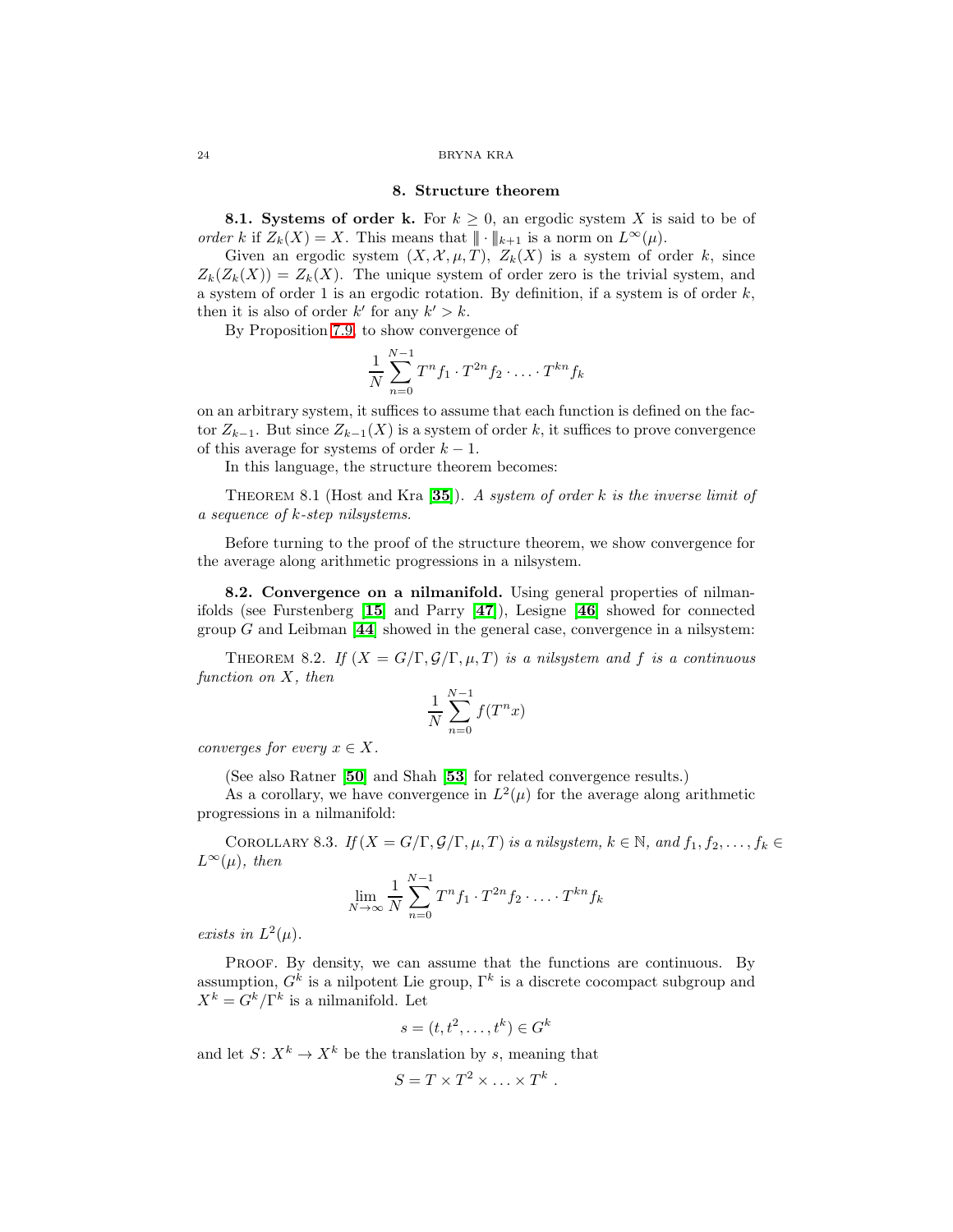We apply Theorem [8.2](#page-23-0) to  $(X^k, S)$  with the continuous function

$$
F(x_1, x_2, \ldots, x_k) = f_1(x_1) f_2(x_2) \ldots f_k(x_k)
$$

at the point  $y = (x, x, \dots, x)$  and so the averages converge everywhere.

Thus Theorem [3.1](#page-4-1) holds in a nilsystem, and we are left with proving the Structure Theorem.

8.3. A group of transformations. To each ergodic system, we associate a group of measure preserving transformations. The general approach is to show that for sufficiently many systems of order  $k$ , this group is a nilpotent Lie group. The bulk of the work is to then show that this group acts transitively on the system. Thus the system can be given the structure of a nilmanifold and the Structure Theorem follows.

Most proofs are sketched or omitted completely, and the reader is referred to [[35](#page-36-11)] for the details.

Let  $(X, \mathcal{X}, \mu, T)$  be an ergodic system. If  $S: X \to X$  and  $\alpha \subset \{0, 1\}^k$ , define  $S_{\alpha}^{[k]}: X^{[k]} \to X^{[k]}$  by:

$$
\left(S_\alpha^{[k]}\mathbf{x}\right)_\epsilon = \begin{cases} Sx_\epsilon & \text{if } \epsilon \in \alpha; \\ x_\epsilon & \text{otherwise} \end{cases}.
$$

Let  $\mathcal{G} = \mathcal{G}(X)$  be the group of transformations  $S: X \to X$  such that for all  $k \in \mathbb{N}$  and all sides  $\alpha \subset \{0,1\}^k$ , the measure  $\mu^{[k]}$  is invariant under  $S_{\alpha}^{[k]}$ .

Some properties of this group are immediate. By symmetry, it suffices to consider one side. By definition,  $T \in \mathcal{G}$ , and if  $ST = TS$  then we also have that  $S \in \mathcal{G}$ . If  $S \in \mathcal{G}$  and  $k \in N$ , then  $\mu^{[k]}$  is invariant under  $S^{[k]}: X^{[k]} \to X^{[k]}$ . Furthermore,  $S^{[k]}E = E$  for every  $E \in \mathcal{I}^{[k]}$ .

By induction, the invariance of the measure  $\mu^{[k]}$  under the side transformations, and commutator relations, we have:

PROPOSITION 8.4. If X is a system of order k, then  $\mathcal{G}(X)$  is a k-step nilpotent group.

8.4. Proof of the structure theorem. We proceed by induction. By the inductive assumption, we can assume that we are given a system  $(X, \mathcal{X}, \mu, T)$  of order k. We have a factor  $(Y, Y, \nu, T)$ , where  $Y = Z_{k-1}(X)$  and  $\pi: X \to Y$  is the factor map. Furthermore, Y is an inverse limit of a sequence of  $(k-1)$ -step nilsystems

$$
Y = \underline{\lim} Y_i ; Y_i = G_i / \Gamma_i .
$$

 $Y = \varprojlim Y_i$ ;  $Y_i = G_i/\Gamma_i$ .<br>We want to show that X is an inverse limit of k-step nilsystems.

We have already shown that if  $f_{\epsilon}$ ,  $\epsilon \in \{0,1\}^k$ , are bounded functions on X, then

$$
\int \prod_{\epsilon \in \{0,1\}^k} f_{\epsilon}(x_{\epsilon}) d\mu^{[k]}(\mathbf{x}) = \int \prod_{\epsilon \in \{0,1\}^k} \mathbb{E}(f_{\epsilon} \mid \mathcal{Y})(x_{\epsilon}) d\mu^{[k]}(\mathbf{x})
$$

In particular, for  $f \in L^{\infty}(\mu)$ ,

 $||f||_k = 0$  if and only if  $\mathbb{E}(f | \mathcal{Y}) = 0$ .

Furthermore, X does not admit a strict sub- $\sigma$ -algebra  $\mathcal Z$  such that all invariant sets of  $(X^{[k]}, \mu^{[k]}, T^{[k]})$  are measurable with respect to  $\mathcal{Z}^{[k]}$ . Recall also that the system  $(X^{[k]}, \mu^{[k]}, T^{[k]})$  is defined as a relatively independent joining.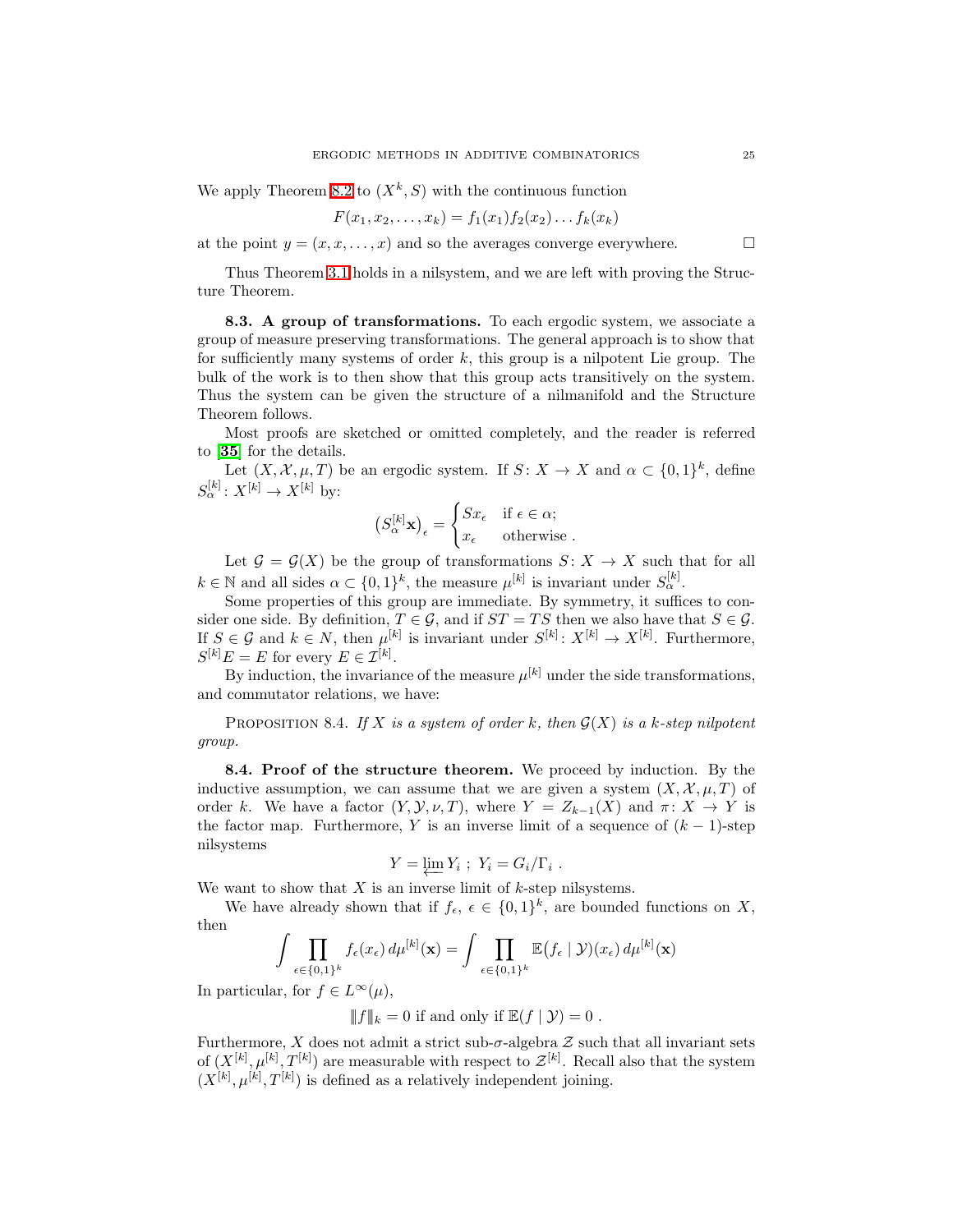In [[16](#page-36-0)], Furstenberg described the invariant  $\sigma$ -algebra for relatively independent joinings. It follows that X is an *isometric extension* of Y, meaning that  $X =$  $Y \times H/K$  where H is a compact group and K is a closed subgroup,  $\mu = \nu \times m$ , where  $m$  is the Haar measure of  $H/K$ , and the transformation  $T$  is given by

$$
T(y, u) = (Ty, \rho(y) \cdot u)
$$

for some map  $\rho: Y \to H$ .

LEMMA 8.5. For every  $h \in H$ , the transformation  $(y, u) \mapsto (y, h \cdot u)$  of X belongs to the center of  $\mathcal{G}(X)$ .

Thus H is abelian. We can substitute  $H/K$  for H, and we use additive notation for H.

We therefore have more information:  $X$  is an *abelian extension* of  $Y$ , meaning that  $X = Y \times H$  for some compact abelian group H,  $\mu = \nu \times m$ , where m is the Haar measure of H, and the transformation T is given by  $T(y, u) = (Ty, u + \rho(y))$ for some map  $\rho: Y \to H$ . We call  $\rho$  the *cocycle* defining the extension.

<span id="page-25-0"></span>Furthermore, we show that the cocycle defining this extension has a particular form:

<span id="page-25-2"></span>PROPOSITION 8.6 (The functional equation). If  $(X, \mathcal{X}, \mu, T)$  is a system of order k and  $(Y, Y, \nu, T) = Z_{k-1}(X)$ , then X is an abelian extension of Y via a compact group H and for the cocycle  $\rho$  defining this extension, there exists a map  $\Phi\colon Y^{[k]} \to H$  such that

(8.1) 
$$
\sum_{\epsilon \in \{0,1\}^k} (-1)^{\epsilon_1 + \cdots + \epsilon_k} \rho(y_\epsilon) = \Phi(T^{[k]}\mathbf{y}) - \Phi(\mathbf{y})
$$

for  $\nu^{[k]}$ -a.e.  $y \in Y^{[k]}$ .

We can make a few more assumptions on our system. Namely, by induction we can deduce that  $H$  is connected. Since every connected compact abelian group H is an inverse limit of a sequence of tori, we can further reduce to the case that  $H=\mathbb{T}^d$ .

8.5. The case  $k = 2$  (The Conze-Lesigne Equation). We maintain notation of the preceding section and review what this means for the case  $k = 2$ . By assumption, we have that  $(Y, Y, \nu, T)$  is a system of order 1, meaning it is a group rotation. The measure  $\nu^{[2]}$  is the Haar measure of the subgroup

$$
\big\{(y,y+s,y+t,y+s+t)\colon y,s,t\in Y\big\}
$$

of  $Y^4$ . The functional equation of Proposition [8.6](#page-25-0) is: there exists  $\Phi: Y^3 \to \mathbb{T}^d$  with

$$
\rho(y) - \rho(y+s) - \rho(y+t) + \rho(y+s+t) = \Phi(y+1, s, t) - \Phi(y, s, t)
$$

It follows that for every  $s \in Y$ , there exists  $\phi_s : Y \to \mathbb{T}^d$  and  $c_s \in \mathbb{T}^d$  satisfying the Conze-Lesigne Equation (see [[9](#page-35-2)]):

<span id="page-25-1"></span>
$$
(\text{(CL)}) \qquad \rho(y) - \rho(y+s) = \phi_s(y+1) - \phi_s(y) + c_s \; .
$$

The group  $\mathcal{G}(X)$  associated to the system is the group of transformations of  $X = Y \times \mathbb{T}^d$  of the form

$$
(y,h)\mapsto (y+s,h+\phi_s(y))
$$

where s and  $\phi_s$  satisfy [\(CL\).](#page-25-1)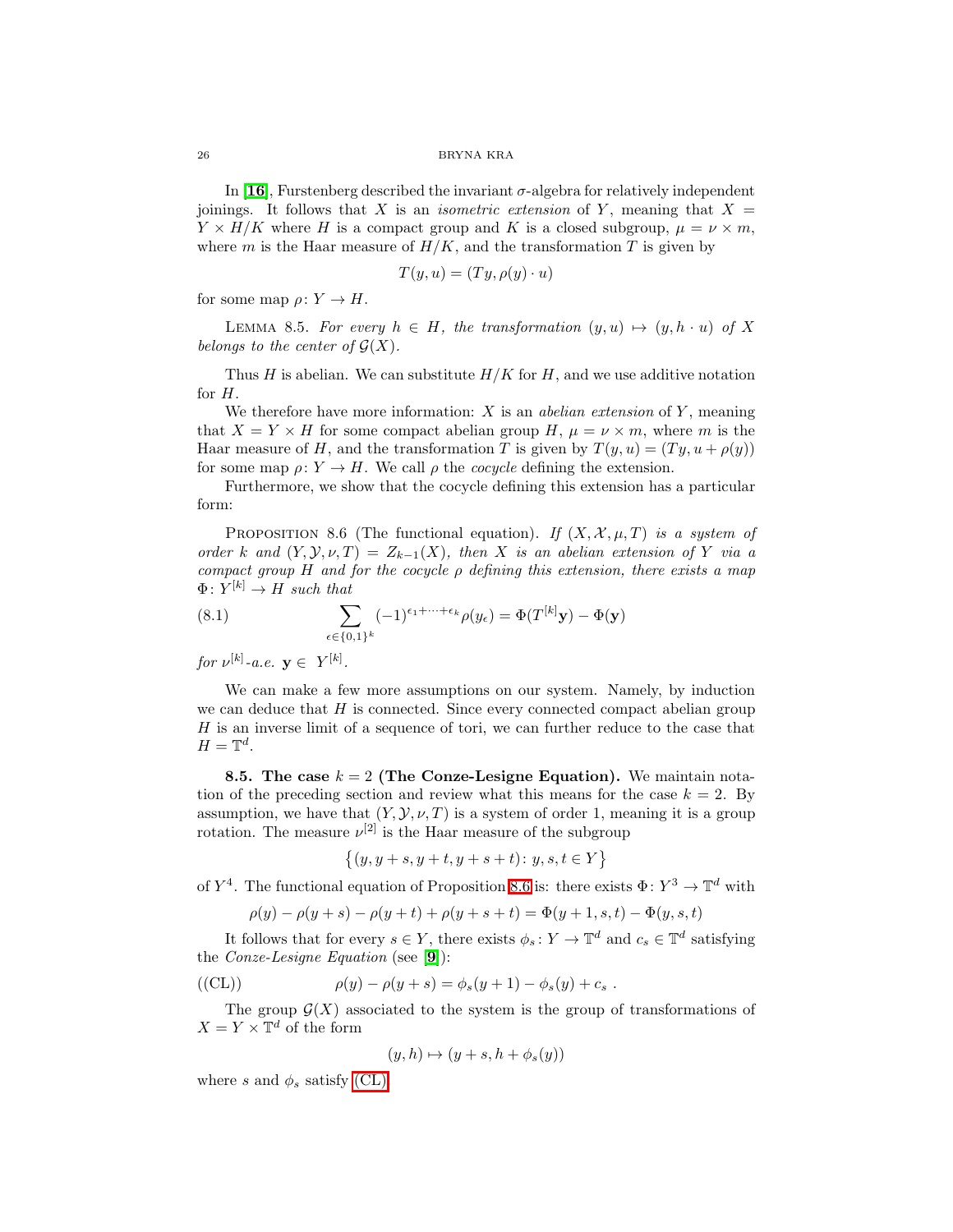8.6. Structure theorem in general. We give a short outline of the steps needed to complete the proof of the Structure Theorem for  $k \geq 3$ . We have that  $Y = Z_{k-1}(X)$  is a system of order  $k-1$ ,  $X = Y \times \mathbb{T}^d$ ,  $T(y,h) = (Ty, h + \rho(y)),$ and  $\rho: Y \to \mathbb{T}^d$  satisfies the functional equation [\(8.1\)](#page-25-2). By the induction hypothesis  $Y = \varprojlim_{i} Y_i$  where each  $Y_i = G_i/\Gamma_i$  is a  $(k-1)$ -step nilsystem.

We first show that the cocycle  $\rho$  is *cohomologous* to a cocycle measurable with respect to  $\mathcal{Y}_i$  for some i, meaning that the difference between the two cocycles is a coboundary. This reduces us to the case that  $\rho$  is measurable with respect to some  $\mathcal{Y}_i$ , and so we can assume that  $Y = \mathcal{Y}_i$  for some i. Thus Y is a  $(k-1)$ -step nilsystem and we can assume that  $Y = G/\Gamma$  with  $G = \mathcal{G}(Y)$ .

We then use the functional equation to lift every transformation  $S \in G$  to a transformation of X belonging to  $\mathcal{G}(X)$ . Starting with the case  $S \in G_{k-1}$ , we move up the lower central series of  $G$ . Lastly we show that we obtain sufficiently many elements of the group  $\mathcal{G}(X)$  in this way.

**8.7. Relations to the finite case.** The seminorms  $\|\cdot\|_k$  play the same role that the Gowers norms play in Gowers's proof [[23](#page-36-21)] of Szemerédi's Theorem and in Green and Tao's proof [[25](#page-36-22)] that the primes contain arbitrarily long arithmetic progressions. We let  $U_k$  denote the k-th Gowers norm. For the finite system  $\mathbb{Z}/N\mathbb{Z}$ ,  $||f||_k = ||f||_{U_k}$ . Furthermore,  $||\cdot||_{U_k}$  is a norm, not only a seminorm. The analog of Lemma [7.5](#page-19-0) is that if  $||f_0||_{\infty}, ||f_1||_{\infty}, \ldots, ||f_k||_{\infty} \leq 1$ , then there exists some constant  $C_k > 0$  such that

$$
\left| \mathbb{E} (f_0(x)f_1(x+y)\dots f_k(x+ky) \mid x,y \in \mathbb{Z}/p\mathbb{Z}) \right| \leq C_k \min_{0 \leq j \leq k} \|f_j\|_{U_k}.
$$

Other parts of the program are not as easy to translate to the finite setting. Consider defining a factor of the system using the seminorms. If  $p$  is prime, then  $\mathbb{Z}/p\mathbb{Z}$  has no nontrivial factor and so there is no factor of  $\mathbb{Z}/p\mathbb{Z}$  playing the role of the factor  $Z_k$ , meaning there is no factor with

$$
\mathbb{E}(f \mid \mathcal{Z}_k) = 0
$$
 if and only if  $||f||_{U_k} = 0$ .

Instead, the corresponding results have a different flavor: if  $||f||_{U_k}$  is large in some sense, then f has large conditional expectation on some (noninvariant)  $\sigma$ -algebra or it has large correlation with a function of some particular class. Although we have a complete characterization of the seminorms  $\|\cdot\|_k$  (and so the factors  $Z_k$ ) in terms of nilmanifolds, there are only partial combinatorial characterizations in this direction (see [[26](#page-36-8)], [[27](#page-36-9)] and [[28](#page-36-10)]).

# <span id="page-26-2"></span>9. Other patterns

<span id="page-26-1"></span><span id="page-26-0"></span>9.1. Commuting transformations. Ergodic theory has been used to detect other patterns that occur in sets of positive upper density, using Furstenberg's Correspondence Principle and an appropriately chosen strengthening of Furstenberg multiple recurrence. A first example is for commuting transformations:

THEOREM 9.1 (Furstenberg and Katznelson [[19](#page-36-23)]). Let  $(X, \mathcal{X}, \mu)$  be a probability measure space, let  $k \geq 1$  be an integer, and assume that  $T_j: X \to X$  are commuting measure preserving transformations for  $j = 1, 2, \ldots, k$ , then for all  $A \in \mathcal{X}$  with  $\mu(A) > 0$ , there exist infinitely many  $n \in \mathbb{N}$  such that

(9.1) 
$$
\mu(A \cap T_1^{-n}A \cap T_2^{-n}A \cap ... \cap T_k^{-n}A) > 0.
$$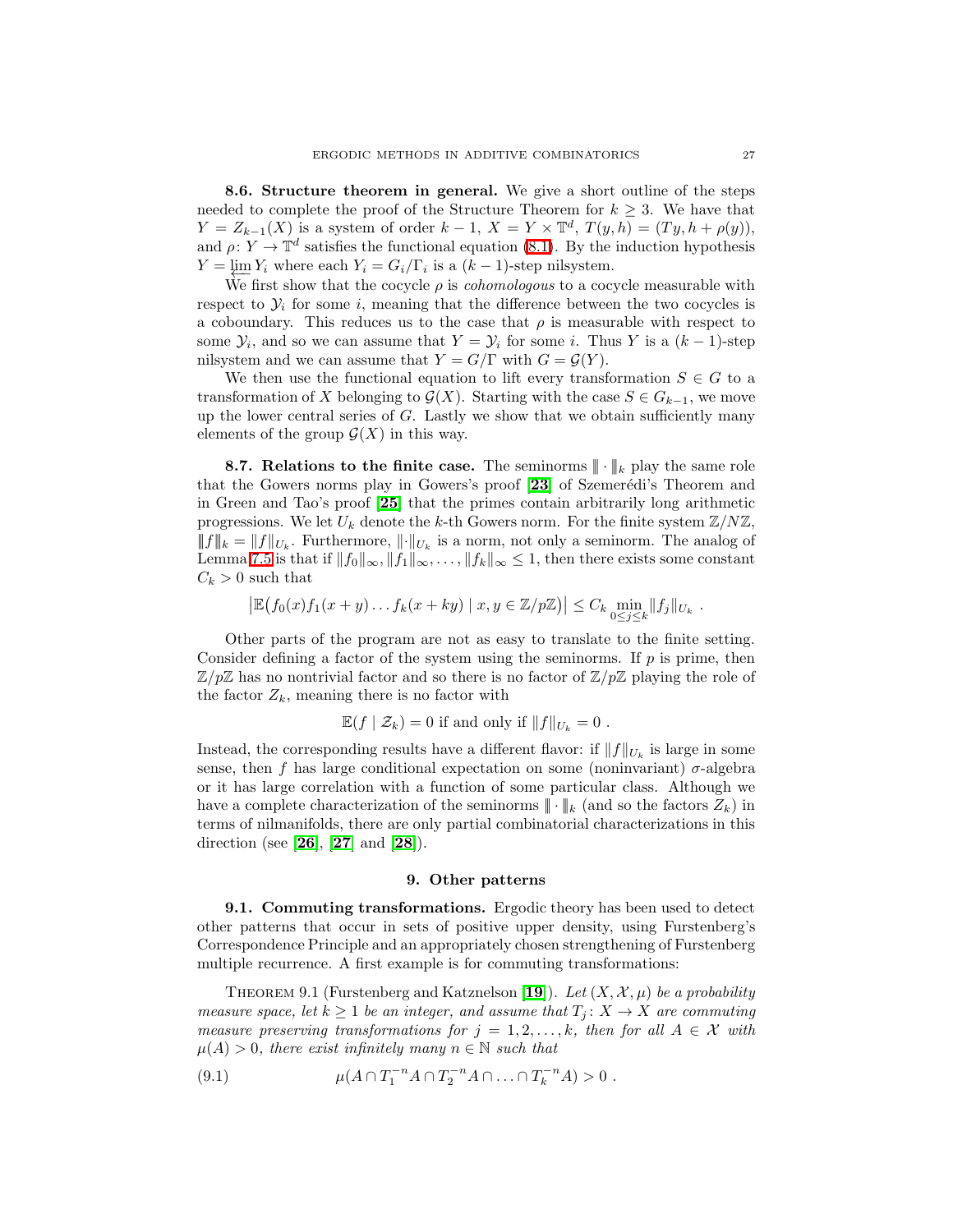(In [[20](#page-36-24)], Furstenberg and Katznelson proved a strengthening of this result, showing that one can place some restrictions on the choice of n; we do not discuss these "IP" versions of the theorems given in the sequel.) Via correspondence, a multidimensional version of Szemerédi's Theorem follows: if  $E \subset \mathbb{Z}^r$  has positive upper density and  $F \subset \mathbb{Z}^r$  is a finite subset, then there exist  $z \in \mathbb{Z}^r$  and  $n \in \mathbb{N}$ such that  $z + nF \subset E$ .

Again, this theorem is proven by showing that the associated lim inf of the average of the quantity in Equation [\(9.1\)](#page-26-2) is positive. Again, it is natural to ask if the limit

$$
\lim_{N \to \infty} \frac{1}{N} \sum_{n=0}^{N-1} \mu(A \cap T_1^{-n} A \cap \ldots \cap T_k^{-n} A)
$$

exists in  $L^2(\mu)$  for commuting maps  $T_1, \ldots, T_k$ . Only partial results are known. For  $k = 2$ , Conze and Lesigne ([[8](#page-35-1)], [[9](#page-35-2)]) proved convergence. For  $k \geq 3$ , the only known results rely on strong hypotheses of ergodicity:

<span id="page-27-1"></span>THEOREM 9.2 (Frantzikinakis and Kra [[13](#page-35-6)]). Let  $k \in \mathbb{N}$  and assume that  $T_1, T_2, \ldots, T_k$  are commuting invertible ergodic measure preserving transformations of a measure space  $(X, \mathcal{X}, \mu)$  such that  $T_i T_j^{-1}$  is ergodic for all  $i, j \in \{1, 2, ..., k\}$ with  $i \neq j$ . If  $f_1, f_2, \ldots, f_k \in L^{\infty}(\mu)$  the averages,

$$
\frac{1}{N} \sum_{n=0}^{N-1} T_1^n f_1 \cdot T_2^n f_2 \cdot \ldots \cdot T_k^n f_k
$$

converge in  $L^2(\mu)$  as  $N \to \infty$ .

The idea is to prove an analog of Lemma [7.5](#page-19-0) for commuting transformations, thus reducing the problem to working in a nilsystem. The factors  $Z_k$  that are characteristic for averages along arithmetic progressions are also characteristic for these particular averages of commuting transformations. Without the strong hypotheses of ergodicity, this no longer holds and the general case remains open.

**9.2.** Averages along cubes. Another type of average is along  $k$ -dimensional cubes, the natural objects that arise in the definition of the seminorms. For example, a 2-dimensional cube is an expression of the form:

$$
f(x)f(T^mx)f(T^nx)f(T^{m+n}x).
$$

In [[4](#page-35-7)], Bergelson showed the existence in  $L^2(\mu)$  of

$$
\lim_{N \to \infty} \frac{1}{N^2} \sum_{n,m=0}^{N-1} T^n f_1 \cdot T^m f_2 \cdot T^{n+m} f_3 ,
$$

where  $f_1, f_2, f_3 \in L^{\infty}(\mu)$ . Similarly, one can define a 3-dimensional cube:

$$
f_1(T^m x) f_2(T^n x) f_3(T^{m+n} x) f_4(T^p x) f_5(T^{m+p} x) f_6(T^{n+p} x) f_7(T^{m+n+p} x)
$$

and existence of the limit of the average of this expression  $L^2(\mu)$  for bounded functions  $f_1, f_2, \ldots, f_7$  was shown in [[33](#page-36-25)].

More generally, this theorem holds for cubes of  $2^k - 1$  functions. Recalling the notation of Section [7,](#page-17-0) we have for  $\epsilon = \epsilon_1 \ldots \epsilon_k \in \{0,1\}^k$  and  $\mathbf{n} = (n_1, \ldots, n_k) \in \mathbb{Z}^k$ ,

$$
\epsilon \cdot \mathbf{n} = \epsilon_1 n_1 + \epsilon_2 n_2 + \cdots + \epsilon_k n_k,
$$

<span id="page-27-0"></span>and **0** denotes the element  $00...0$  of  $\{0,1\}^k$ . We have: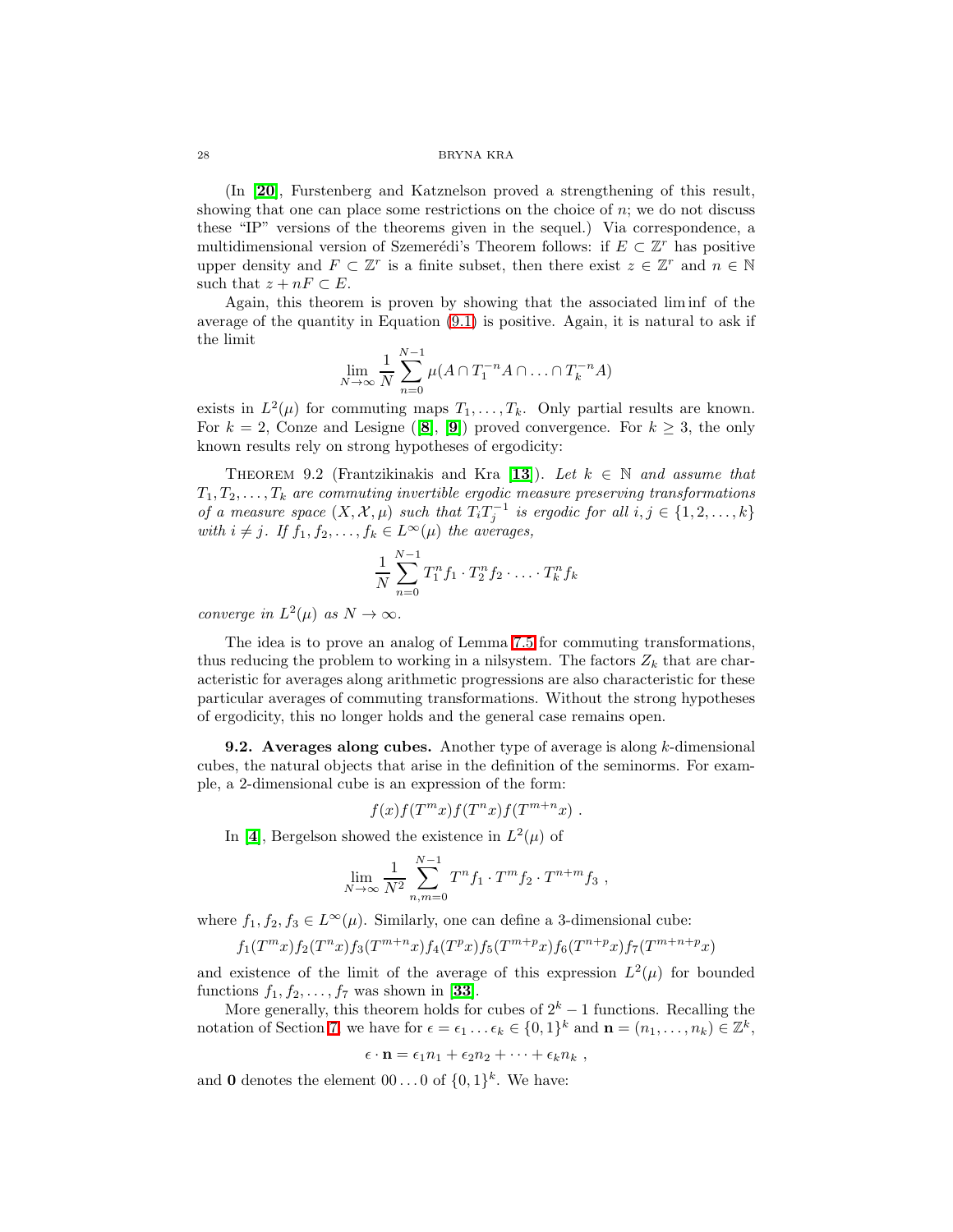THEOREM 9.3 (Host and Kra [[34](#page-36-4)]). Let  $(X, \mathcal{X}, \mu, T)$  be a system, let  $k \geq 1$  be an integer, and let  $f_{\epsilon}$ ,  $\epsilon \in \{0,1\}^k \setminus \{\mathbf{0}\}$ , be  $2^k - 1$  bounded functions on X. Then the averages

$$
\frac{1}{N^k} \cdot \sum_{\mathbf{n} \in [0, N-1]^k} \prod_{\substack{\epsilon \in \{0, 1\}^k \\ \epsilon \neq \mathbf{0}}} T^{\epsilon \cdot \mathbf{n}} f_{\epsilon}
$$

converge in  $L^2(\mu)$  as  $N \to \infty$ .

The same result holds for translated averages, meaning the average for  $\mathbf{n}\in$  $[M_1, N_1] \times \cdots \times [M_k, N_k]$ , as  $N_1 - M_1, \ldots, N_k - M_k \rightarrow \infty$ .

By Furstenberg's Correspondence Principle, this translates to a combinatorial statement. A subset  $E \subset \mathbb{Z}$  is *syndetic* if  $\mathbb{Z}$  can be covered by finitely many translates of E. In other words, there exists  $N > 0$  such that every interval of size N contains at least one element of  $E$ . (Thus it is natural to refer to a syndetic set in the integers as a set with *bounded gaps*.) More generally,  $E \subset \mathbb{Z}^k$  is *syndetic* if there exists an integer  $N > 0$  such that

$$
E\cap ([M_1, M_1+N]\times \ldots\times [M_k, M_k+N])\neq \emptyset
$$

for all  $M_1, \ldots, M_k \in \mathbb{Z}$ .

Restricting Theorem [9.3](#page-27-0) to indicator functions, the limit of the averages

$$
\prod_{i=1}^k \frac{1}{N_i - M_i} \cdot \sum_{n_1 \in [M_1, N_1], \dots, n_k \in [M_k, N_k]} \mu \left( \bigcap_{\epsilon \in \{0, 1\}^k} T^{\epsilon \cdot \mathbf{n}} A \right)
$$

exists and is greater than or equal to  $\mu(A)^{2^k}$  when  $N_1 - M_1, \ldots, N_k - M_k \to \infty$ . Thus for every  $\varepsilon > 0$ ,

$$
\left\{ \mathbf{n} \in \mathbb{Z}^k : \mu \big( \bigcap_{\epsilon \in \{0,1\}^k} T^{\epsilon \cdot \mathbf{n}} A \big) > \mu(A)^{2^k} - \varepsilon \right\}
$$

of  $\mathbb{Z}^k$  is syndetic.

By the Correspondence Principle, we have that if  $E \subset \mathbb{Z}$  has upper density  $d^*(E) > \delta > 0$  and  $k \in \mathbb{N}$ , then

$$
\left\{ \mathbf{n} \in \mathbb{Z}^k \colon d^* \big( \bigcap_{\epsilon \in \{0,1\}^k} (E + \epsilon \cdot \mathbf{n}) \big) \ge \delta^{2^k} \right\}
$$

is syndetic.

9.3. Polynomial patterns. In a different direction, one can restrict the iterates arising in Furstenberg's multiple recurrence. A natural choice is polynomial iterates, and the corresponding combinatorial statement is that a set of integers with positive upper density contains elements who differ by a polynomial:

THEOREM 9.4 (Sárközy [[51](#page-37-12)], Furstenberg [[17](#page-36-1)]). If  $E \subset \mathbb{N}$  has positive upper density and  $p: \mathbb{Z} \to \mathbb{Z}$  is a polynomial with  $p(0) = 0$ , then there exist  $x, y \in E$  and  $n \in \mathbb{N}$  such that  $x - y = p(n)$ .

As for arithmetic progressions, Furstenberg's proof relies on an averaging theorem: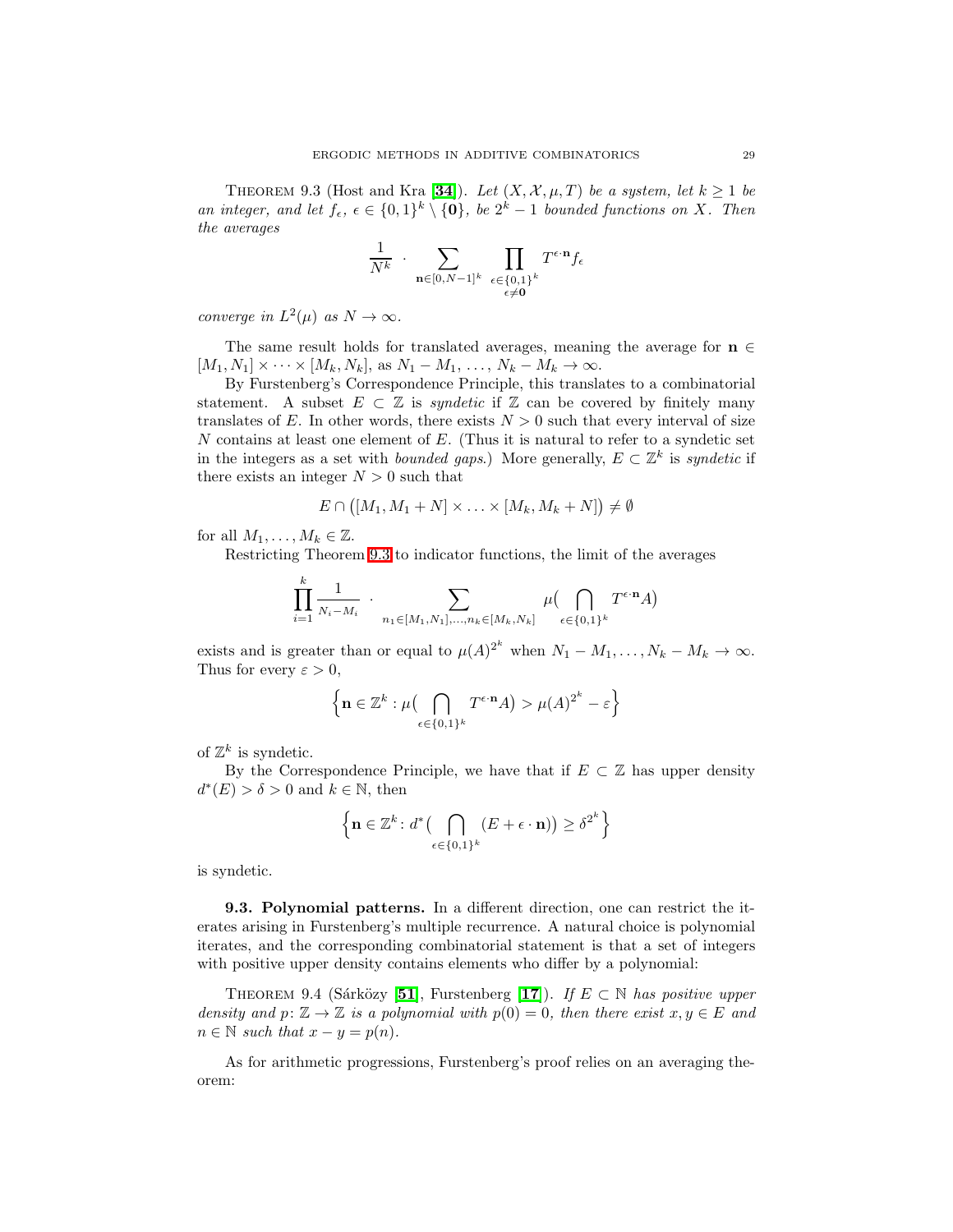THEOREM 9.5 (Furstenberg [[17](#page-36-1)]). Let  $(X, \mathcal{X}, \mu, T)$  be a system, let  $A \in \mathcal{X}$  with  $\mu(A) > 0$  and let  $p: \mathbb{Z} \to \mathbb{Z}$  be a polynomial with  $p(0) = 0$ . Then

$$
\liminf_{N \to \infty} \frac{1}{N} \sum_{n=0}^{N-1} \mu(A \cap T^{-p(n)}A) > 0.
$$

The multiple polynomial recurrence theorem, simultaneously generalizing this single polynomial result and Furstenberg's multiple recurrence, was proven by Bergelson and Leibman:

<span id="page-29-1"></span><span id="page-29-0"></span>THEOREM 9.[6](#page-35-3) (Bergelson and Leibman [6]). Let  $(X, \mathcal{X}, \mu, T)$  be a system, let  $A \in \mathcal{X}$  with  $\mu(A) > 0$ , and let  $k \in \mathbb{N}$ . If  $p_1, p_2, \ldots, p_k \colon \mathbb{Z} \to \mathbb{Z}$  are polynomials with  $p_j(0) = 0$  for  $j = 1, ..., k$ , then

(9.2) 
$$
\liminf_{N \to \infty} \frac{1}{N} \sum_{n=0}^{N-1} \mu(A \cap T^{-p_1(n)} A \cap \dots \cap T^{-p_k(n)} A) > 0.
$$

By the Correspondence Principle, one immediately deduces a polynomial Szemerédi Theorem: if  $E \subset \mathbb{Z}$  has positive upper density, then it contains arbitrary polynomial patterns, meaning there exists  $n \in \mathbb{N}$  such that

$$
x, x + p_1(n), x + p_2(n), \ldots, x + p_k(n) \in E
$$
.

(More generally, Bergelson and Leibman proved a version of Theorem [9.6](#page-29-0) for commuting transformations, with a multidimensional polynomial Szemerédi Theorem as a corollary.)

Again, it is natural to ask if the lim inf in [\(9.2\)](#page-29-1) is actually a limit. A first result in this direction was given by Furstenberg and Weiss [[22](#page-36-2)], who proved convergence in  $L^2(\mu)$  of

$$
\frac{1}{N}\sum_{n=0}^{N-1}T^{n^2}f_1\cdot T^nf_2
$$

and

$$
\frac{1}{N} \sum_{n=0}^{N-1} T^{n^2} f_1 \cdot T^{n^2+n} f_2
$$

for bounded functions  $f_1, f_2$ .

The proof of convergence for general polynomial averages uses the technology of the seminorms, reducing to the same characteristic factors  $Z_k$  that can be described using nilsystems, as for averages along arithmetic progressions:

THEOREM 9.7 (Host and Kra [[35](#page-36-11)], Leibman [[45](#page-37-1)]). Let  $(X, \mathcal{X}, \mu, T)$  be a system,  $k \in \mathbb{N}$ , and  $f_1, f_2, \ldots, f_k \in L^{\infty}(\mu)$ . Then for any polynomials  $p_1, p_2, \ldots, p_k : \mathbb{Z} \to \mathbb{Z}$ , the averages

$$
\frac{1}{N} \sum_{n=0}^{N-1} T^{p_1(n)} f_1 \cdot T^{p_2(n)} f_2 \cdot \ldots \cdot T^{p_k(n)} f_k
$$

converge in  $L^2(\mu)$ .

Recently, Johnson [[36](#page-36-26)] has shown that under similar strong ergodicity condi-tions to those in Theorem [9.2,](#page-27-1) one can generalize this and prove  $L^2(\mu)$ -convergence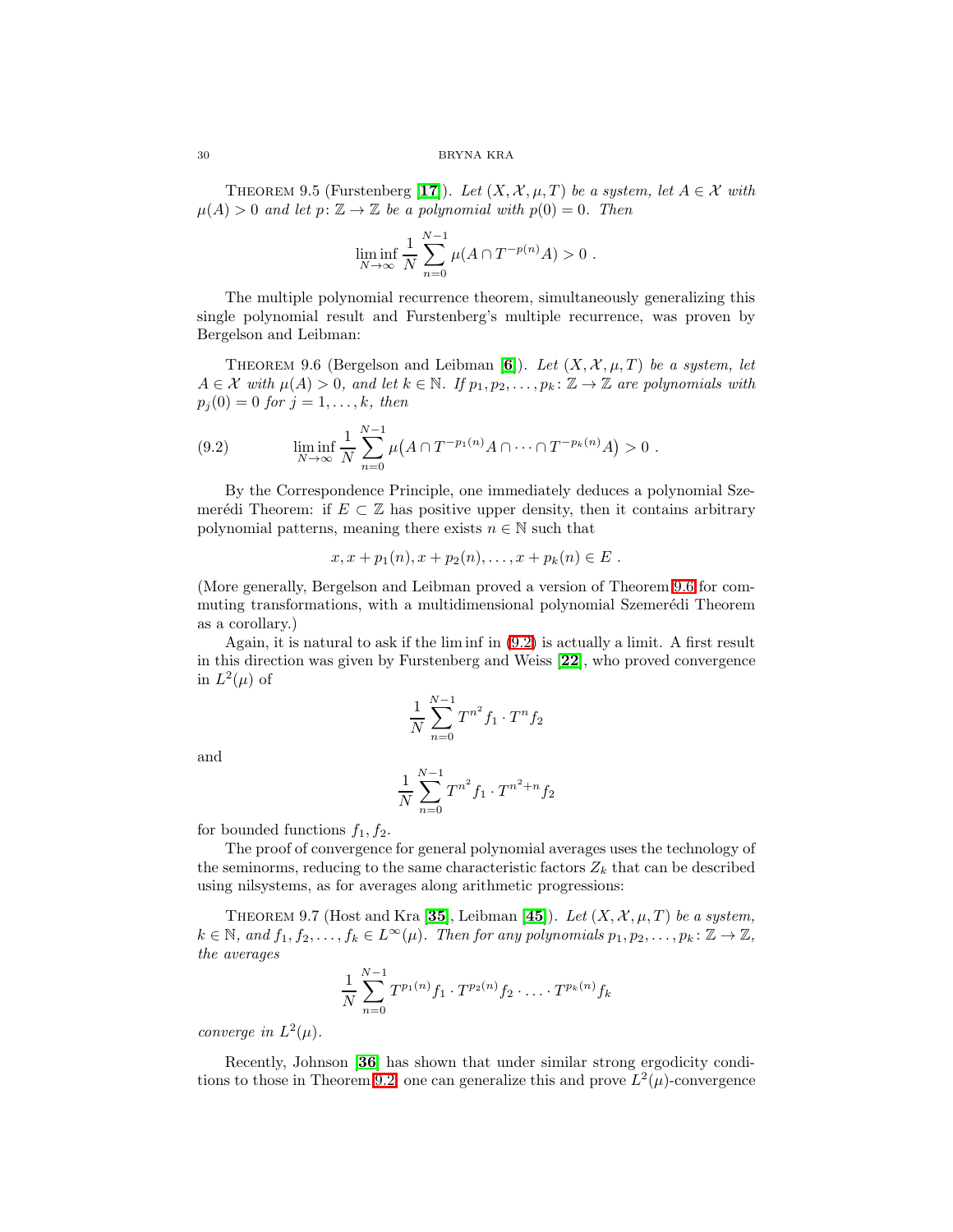of the polynomial averages for commuting transformations:

$$
\frac{1}{N} \sum_{n=0}^{N-1} T_1^{p_1(n)} f_1 \cdot T_2^{p_2(n)} f_2 \cdot \ldots \cdot T_k^{p_k(n)} f_k
$$

for  $f_1, f_2, \ldots, f_k \in L^{\infty}(\mu)$ .

For a *totally ergodic system* (meaning that  $T^n$  is ergodic for all  $n \in \mathbb{N}$ ), Furstenberg and Weiss showed a stronger result, giving an explicit and simple formula for the limit:

$$
\frac{1}{N} \sum_{n=0}^{N-1} T^n f_1 \cdot T^{n^2} f_2 \to \int f_1 d\mu \cdot \int f_2 d\mu
$$

in  $L^2(\mu)$ .

Bergelson  $[3]$  $[3]$  $[3]$  asked whether the same result holds for k polynomials of different degrees, meaning that the limit of the polynomial average for a totally ergodic system is the product integrals. We show that the answer is yes under a more general condition. A family of polynomials  $p_1, p_2, \ldots, p_k : \mathbb{Z} \to \mathbb{Z}$  is rationally independent if for all integers  $m_1, \ldots, m_k$  with at least some  $m_j \neq 0$ , the polynomial  $\sum_{j=1}^{k} m_j p_j(n)$  is not constant. We show:

THEOREM 9.8 (Frantzikinakis and Kra [[12](#page-35-9)]). Let  $(X, \mathcal{X}, \mu, T)$  be a totally ergodic system, let  $k \geq 1$  be an integer, and assume that  $p_1, p_2 \ldots, p_k \colon \mathbb{Z} \to \mathbb{Z}$  are rationally independent polynomials. If  $f_1, f_2, \ldots, f_k \in L^{\infty}(\mu)$ ,

$$
\lim_{N \to \infty} \left\| \frac{1}{N} \sum_{n=0}^{N-1} T^{p_1(n)} f_1 \cdot T^{p_2(n)} \cdot \ldots \cdot T^{p_k(n)} f_k - \prod_{i=1}^k \int f_i \, d\mu \right\|_{L^2(\mu)} = 0 \; .
$$

As a corollary, if  $(X, \mathcal{X}, \mu, T)$  is totally ergodic,  $\{1, p_1, \ldots, p_k\}$  are rationally independent polynomials taking on integer values on the integers, and  $A_0, A_1, \ldots, A_k \in$ X with  $\mu(A_i) > 0$ ,  $i = 0, \ldots, k$ , then

$$
\mu(A_0 \cap T^{-p_1(n)}A_1 \cap \ldots \cap T^{-p_k(n)}A_k) > 0
$$

for some  $n \in \mathbb{N}$ . Thus in a totally ergodic system, one can strengthen Bergelson and Leibman's multiple polynomial recurrence theorem, allowing the sets  $A_i$  to be distinct, and allowing the polynomials  $p_i$  to have nonzero constant term. It is not clear if this has a combinatorial interpretation.

# 10. Strengthening Poincaré recurrence

10.1. Khintchine recurrence. Poincaré recurrence states that a set of positive measure returns to intersect itself infinitely often. One way to strengthen this is to ask that the set return to itself often with 'large' intersection. Khintchine made this notion precise, showing that large self intersection occurs on a syndetic set:

THEOREM 10.1 (Khintchine [[37](#page-36-27)]). Let  $(X, \mathcal{X}, \mu, T)$  be a system, let  $A \in \mathcal{X}$  have  $\mu(A) > 0$ , and let  $\varepsilon > 0$ . Then

$$
\{n \in \mathbb{Z} : \mu(A \cap T^n A) > \mu(A)^2 - \varepsilon\}
$$

is syndetic.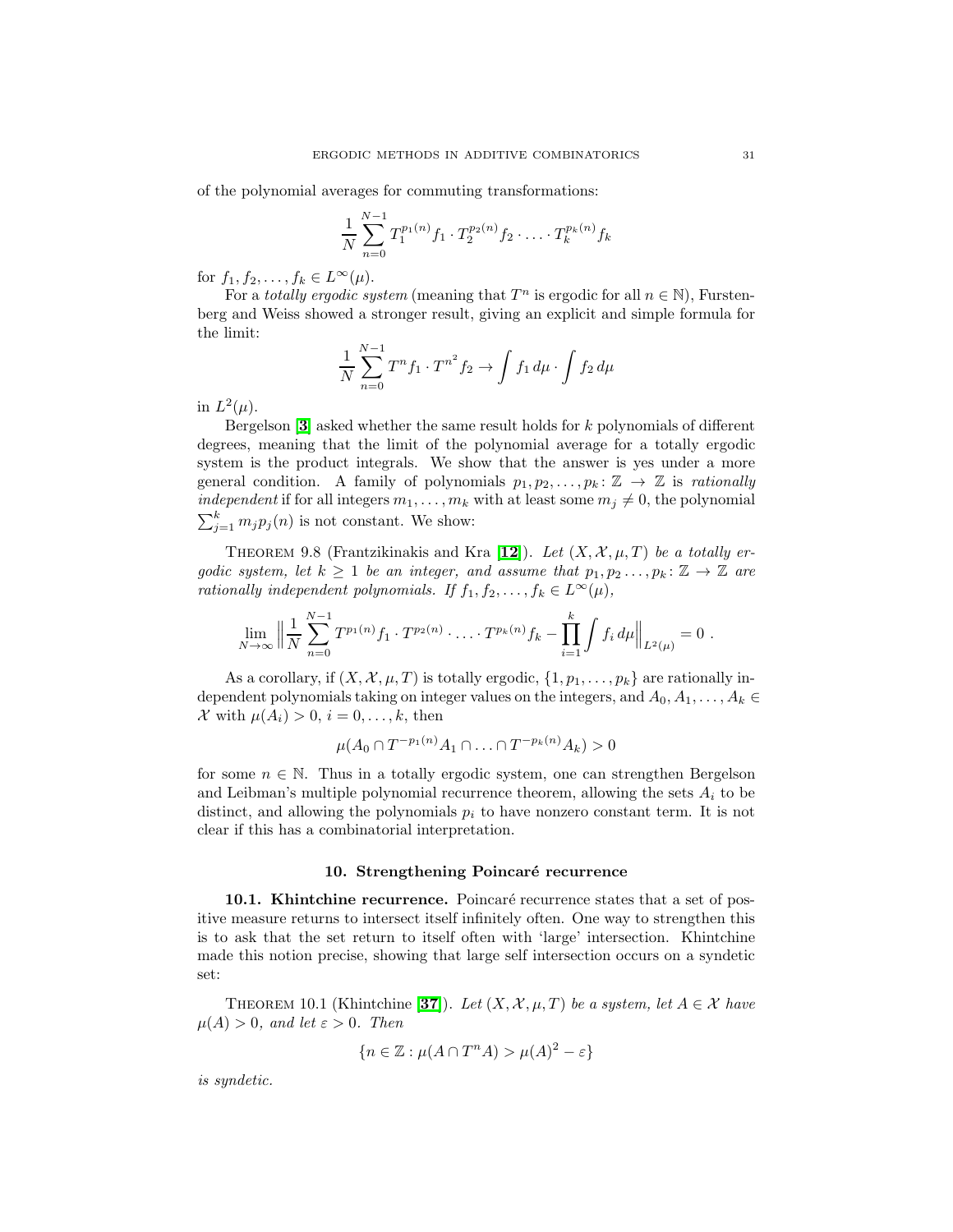It is natural to ask for a simultaneous generalization of Furstenberg Multiple Recurrence and Khintchine Recurrence. More precisely, if  $(X, \mathcal{X}, \mu, T)$  is a system,  $A \in \mathcal{X}$  has positive measure,  $k \in \mathbb{N}$ , and  $\varepsilon > 0$ , is the set

$$
\left\{n \in \mathbb{Z} \colon \mu(A \cap T^n A \cap \dots \cap T^{kn} A) > \mu(A)^{k+1} - \varepsilon\right\}
$$

syndetic?

Furstenberg Multiple Recurrence implies that there exists some constant  $c =$  $c(\mu(A)) > 0$  such that

$$
\{n \in \mathbb{Z} \colon \mu(A \cap T^n A \cap \ldots \cap T^{kn} A) > c\}
$$

<span id="page-31-0"></span>is syndetic. But to generalize Khintchine Recurrence, one needs  $c = \mu(A)^{k+1}$ . It turns out that the answer depends on the length k of the arithmetic progression.

THEOREM 10.2 (Bergelson, Host and Kra [[5](#page-35-10)]). Let  $(X, \mathcal{X}, \mu, T)$  be an ergodic system and let  $A \in \mathcal{X}$ . Then for every  $\varepsilon > 0$ , the sets

$$
\left\{ n \in \mathbb{Z} : \mu(A \cap T^n A \cap T^{2n} A) > \mu(A)^3 - \varepsilon \right\}
$$

and

$$
\left\{n\in\mathbb{Z}:\mu(A\cap T^nA\cap T^{2n}A\cap T^{3n}A)>\mu(A)^4-\varepsilon\right\}
$$

are syndetic.

Furthermore, this result fails on average, meaning that the average of the left hand side expressions is not greater than  $\mu(A)^3 - \varepsilon$  or  $\mu(A)^4 - \varepsilon$ , respectively.

<span id="page-31-1"></span>On the other hand, based on an example of Ruzsa contained in the appendix of  $[5]$  $[5]$  $[5]$ , we have:

THEOREM 10.3 (Bergelson, Host and Kra [[5](#page-35-10)]). There exists an ergodic system  $(X, \mathcal{X}, \mu, T)$  and for all  $\ell \in \mathbb{N}$  there exists a set  $A = A(\ell) \in \mathcal{X}$  with  $\mu(A) > 0$  such that

$$
\mu(A \cap T^n A \cap T^{2n} A \cap T^{3n} A \cap T^{4n} A) \le \mu(A)^{\ell}/2
$$

for every integer  $n \neq 0$ .

We now briefly outline the major ingredients in the proofs of these theorems.

10.2. Positive ergodic results. We start with the ergodic results needed to prove Theorem [10.2.](#page-31-0) Fix an integer  $k > 1$ , an ergodic system  $(X, \mathcal{X}, \mu, T)$ , and  $A \in \mathcal{X}$  with  $\mu(A) > 0$ . The key ingredient is the study of the *multicorrelation* sequence

$$
\mu(A \cap T^n A \cap T^{2n} A \cap \ldots \cap T^{kn} A) .
$$

More generally, for a real valued function  $f \in L^{\infty}(\mu)$ , we consider the *multicorre*lation sequence

$$
I_f(k,n) := \int f \cdot T^n f \cdot T^{2n} f \cdot \ldots \cdot T^{kn} f d\mu(x) .
$$

When  $k = 1$ , Herglotz's Theorem implies that the correlation sequence  $I_f(1, n)$ is the Fourier transform of some positive measure  $\sigma = \sigma_f$  on the torus T:

$$
I_f(1,n) = \hat{\sigma}(n) := \int_{\mathbb{T}} e^{2\pi int} d\sigma(t) .
$$

Decomposing the measure  $\sigma$  into its continuous part  $\sigma^c$  and its discrete part  $\sigma^d$ , can write the multicorrelation sequence  $I_f(1,n)$  as the sum of two sequences

$$
I_f(1,n) = \widehat{\sigma^c}(n) + \widehat{\sigma^d}(n) .
$$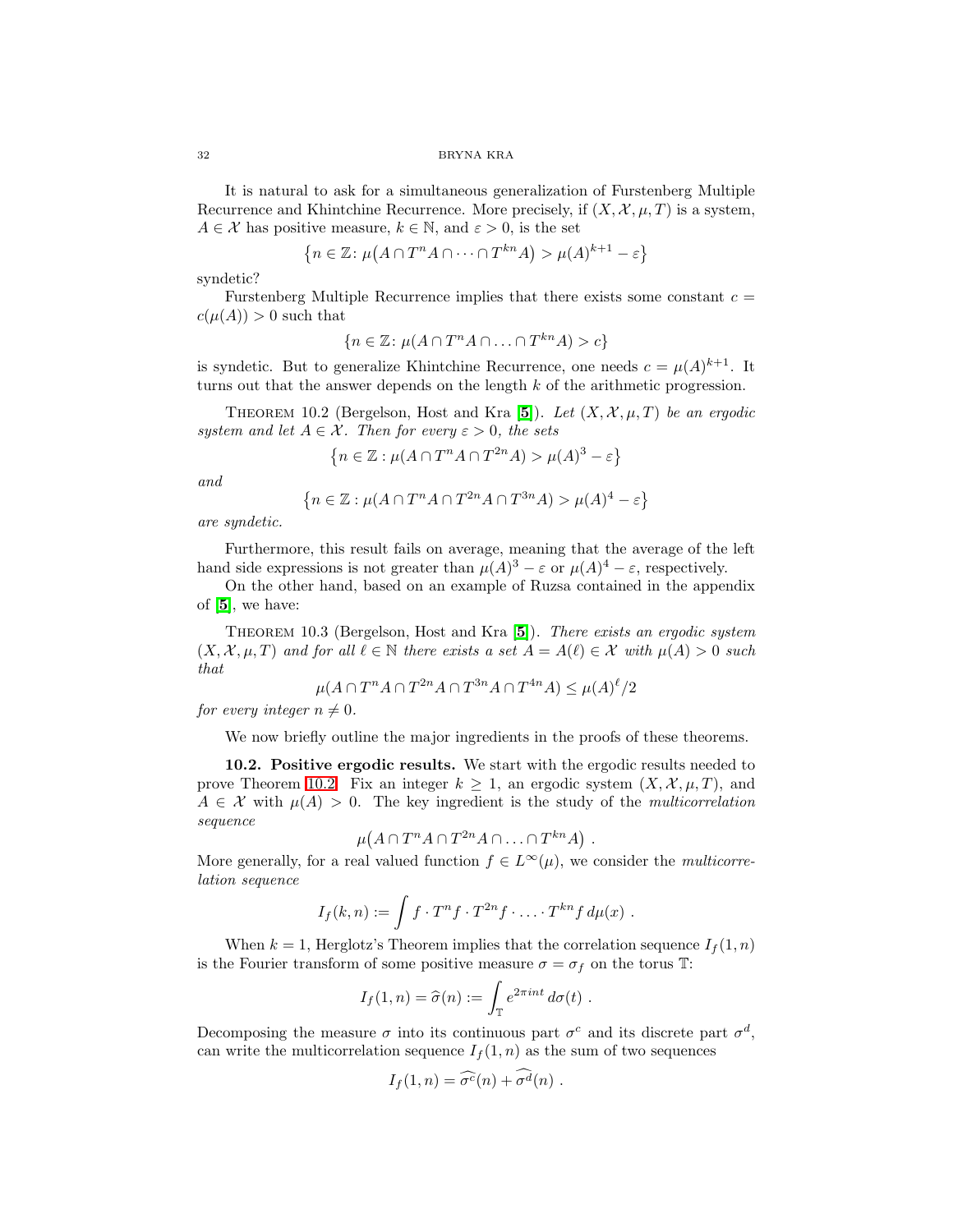The sequence  $\{\widehat{\sigma^c}(n)\}\)$  tends to 0 in density, meaning that

$$
\lim_{N \to \infty} \sup_{M \in \mathbb{Z}} \frac{1}{M} \sum_{n=M}^{M+N-1} |\widehat{\sigma^c(n)}| = 0.
$$

Equivalently, for any  $\varepsilon > 0$ , the upper Banach density<sup>3</sup> of the set  $\{n \in \mathbb{Z} : |\widehat{\sigma^c(n)}| > \varepsilon\}$  $\varepsilon$  is zero. The sequence  $\{\widehat{\sigma^d}(n)\}\$ is almost periodic, meaning that there exists a compact abelian group G, a continuous real valued function  $\phi$  on G, and  $a \in G$ such that  $\sigma^d(n) = \phi(a^n)$  for all *n*.

A compact abelian group can be approximated by a compact abelian Lie group. Thus any almost periodic sequence can be uniformly approximated by an almost periodic sequence arising from a compact abelian Lie group.

In general, however, for higher  $k$  the answer is more complicated. We find a similar decomposition for the multicorrelation sequences  $I_f(k, n)$  for  $k \geq 2$ . The notion of an almost periodic sequence is replaced by that of a nilsequence: for an integer  $k \geq 2$ , a k-step nilmanifold  $X = G/\Gamma$ , a continuous real (or complex) valued function  $\phi$  on  $G, a \in G$ , and  $e \in X$ , the sequence  $\{\phi(a^n \cdot e)\}\$ is called a *basic k-step* nilsequence. A  $k$ -step nilsequence is a uniform limit of basic  $k$ -step nilsequences.

It follows that a 1-step nilsequence is the same as an almost periodic sequence. An inverse limit of compact abelian Lie groups is a compact group. However an inverse limit of k-step nilmanifolds is not, in general, the homogeneous space of some locally compact group, and so for higher  $k$ , the decomposition result must take into account the uniform limits of basic nilsequences. We have:

THEOREM 10.4 (Bergelson, Host and Kra [[5](#page-35-10)]). Let  $(X, \mathcal{X}, \mu, T)$  be an ergodic system,  $f \in L^{\infty}(\mu)$  and  $k \geq 1$  an integer. The sequence  $\{I_f(k,n)\}\$ is the sum of a sequence tending to zero in density and a k-step nilsequence.

Finally, we explain how this result can be used to prove Theorem [10.2.](#page-31-0) Let  ${a_n}_{n \in \mathbb{Z}}$  be a bounded sequence of real numbers. The *syndetic supremum* of this sequence is defined to be

$$
\sup \Big\{ c \in \mathbb{R} \colon \{ n \in \mathbb{Z} \colon a_n > c \} \text{ is syntetic } \Big\} .
$$

Every nilsequence  $\{a_n\}$  is uniformly recurrent. In particular, if  $S = \sup(a_n)$  and  $\varepsilon > 0$ , then  $\{n \in \mathbb{Z} : a_n \geq S - \varepsilon\}$  is syndetic.

If  $\{a_n\}$  and  $\{b_n\}$  are two sequences of real numbers such that  $a_n - b_n$  tends to 0 in density, then the two sequences have the same syndetic supremum. Therefore the syndetic supremums of the sequences

$$
\{\mu(A \cap T^n A \cap T^{2n} A)\}
$$

and

$$
\{\mu(A\cap T^nA\cap T^{2n}A\cap T^{3n}A)\}
$$

are equal to the supremum of the associated nilsequences, and we are reduced to showing that they are greater than or equal to  $\mu(A)^3$  and  $\mu(A)^4$ , respectively.

<sup>&</sup>lt;sup>3</sup>The upper Banach density  $\overline{d}(E)$  of a set  $E \subset \mathbb{Z}$  is defined by  $\overline{d}(e) = \lim_{N \to \infty} \sum_{M \in \mathbb{Z}} \frac{1}{N} |E \cap E|$  $[M, M + N - 1]$ .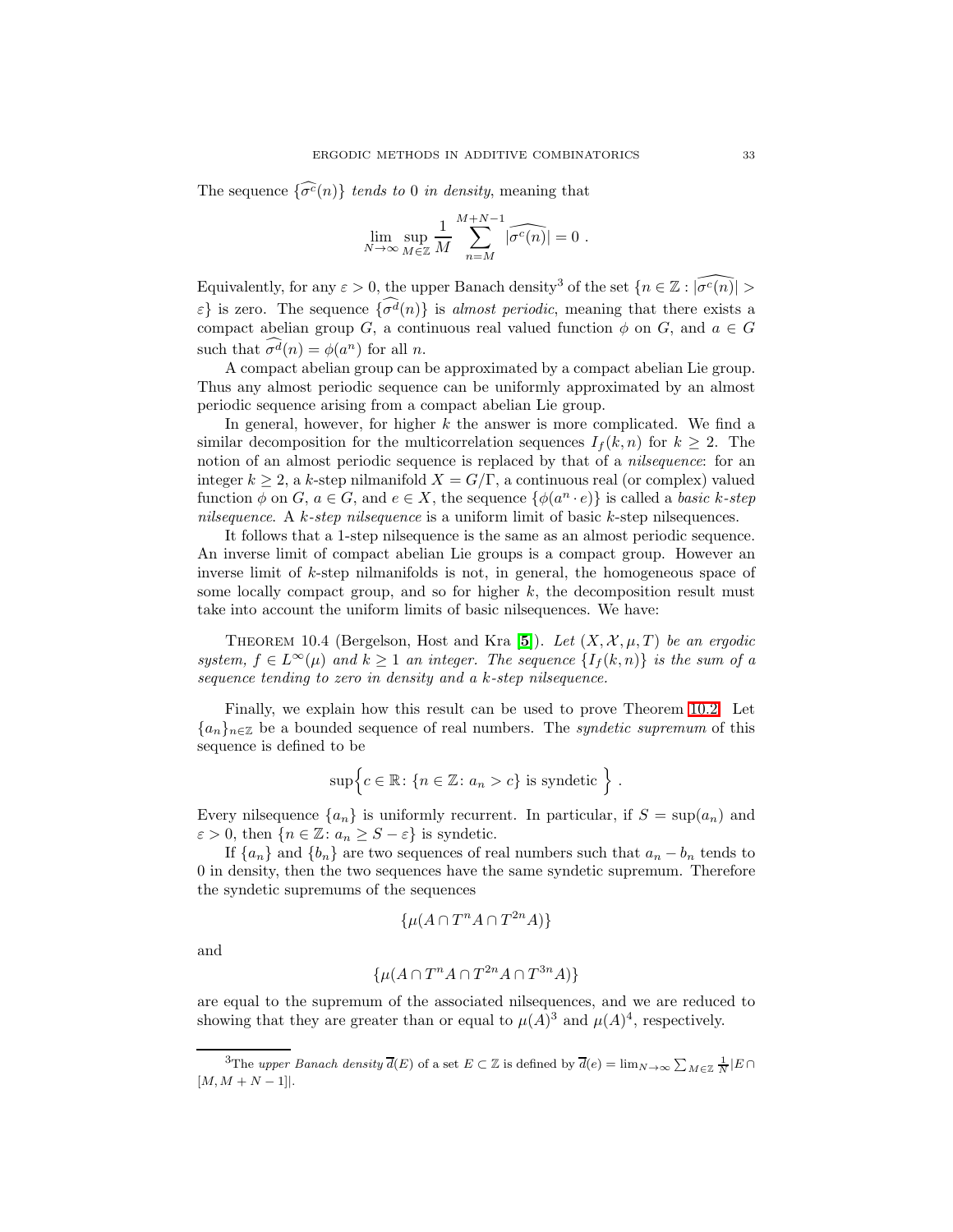<span id="page-33-0"></span>10.3. Nonergodic counterexample. Ergodicity is not needed for Khintchine's Theorem, but is essential for Theorem [10.2:](#page-31-0)

Theorem 10.5 (Bergelson, Host, and Kra [[5](#page-35-10)]). There exists a (nonergodic) system  $(X, \mathcal{X}, \mu, T)$ , and for every  $\ell \in \mathbb{N}$  there exists  $A \in \mathcal{X}$  with  $\mu(A) > 0$  such that

$$
\mu(A \cap T^n A \cap T^{2n} A) \leq \frac{1}{2} \mu(A)^{\ell} .
$$

for integer  $n \neq 0$ .

Actually there exists a set  $A$  of arbitrarily small positive measure with

 $\mu(A \cap T^n A \cap T^{2n} A) \leq \mu(A)^{-c \log(\mu(A))}$ 

for every integer  $n \neq 0$  and for some positive universal constant c.

The proof is based on Behrend's construction of a set containing no arithmetic progression of length 3:

THEOREM [1](#page-35-11)0.6 (Behrend [1]). For all  $L \in \mathbb{N}$ , there exists a subset  $E \subset$  ${0, 1, \ldots, L-1}$  having more than  $L \exp(-c\sqrt{\log L})$  elements that does not contain any nontrivial arithmetic progression of length 3.

PROOF. (of Theorem [10.5\)](#page-33-0) Let  $X = \mathbb{T} \times \mathbb{T}$ , with Haar measure  $\mu = m \times m$  and transformation  $T: X \to X$  given by  $T(x, y) = (x, y + x)$ .

Let  $E \subset \{0, 1, \ldots, L-1\}$ , not containing any nontrivial arithmetic progression of length 3. Define

$$
B=\bigcup_{j\in E}\bigl[\frac{j}{2L},\frac{j}{2L}+\frac{1}{4L}\bigr)\;,
$$

which we consider as a subset of the torus and  $A = \mathbb{T} \times B$ .

For every integer  $n \neq 0$ , we have  $T^n(x, y) = (x, y + nx)$  and

$$
\mu(A \cap T^n A \cap T^{2n} A) = \iint_{\mathbb{T} \times \mathbb{T}} \mathbf{1}_B(y) \mathbf{1}_B(y + nx) \mathbf{1}_B(y + 2nx) dm(y) dm(x)
$$
  
= 
$$
\iint_{\mathbb{T} \times \mathbb{T}} \mathbf{1}_B(y) \mathbf{1}_B(y + x) \mathbf{1}_B(y + 2x) dm(y) dm(x) .
$$

Bounding this integral, we have that:

$$
\mu(A \cap T^n A \cap T^{2n} A) = \iint_{\mathbb{T} \times \mathbb{T}} \mathbf{1}_B(y) \mathbf{1}_B(y+x) \mathbf{1}_B(y+2x) \, dm(x) \, dm(y)
$$
  

$$
\leq \frac{m(B)}{4L}.
$$

By Behrend's Theorem, we can choose the set  $E$  with cardinality on the order of  $L \exp(-c\sqrt{\log L})$ . Choosing L sufficiently large, a simple computation gives the statement.  $\Box$ 

For longer arithmetic progressions, the counterexample of Theorem [10.3](#page-31-1) is based on a construction of Ruzsa. When  $P$  is a nonconstant integer polynomial of degree  $\leq 2$ , the subset

$$
\{P(0), P(1), P(2), P(3), P(4)\}
$$

of  $Z$  is called a *quadratic configuration of* 5 terms, written QC5 for short.

Any QC5 contains at least 3 distinct elements. An arithmetic progression of length 5 is a QC5, corresponding to a polynomial of degree 1.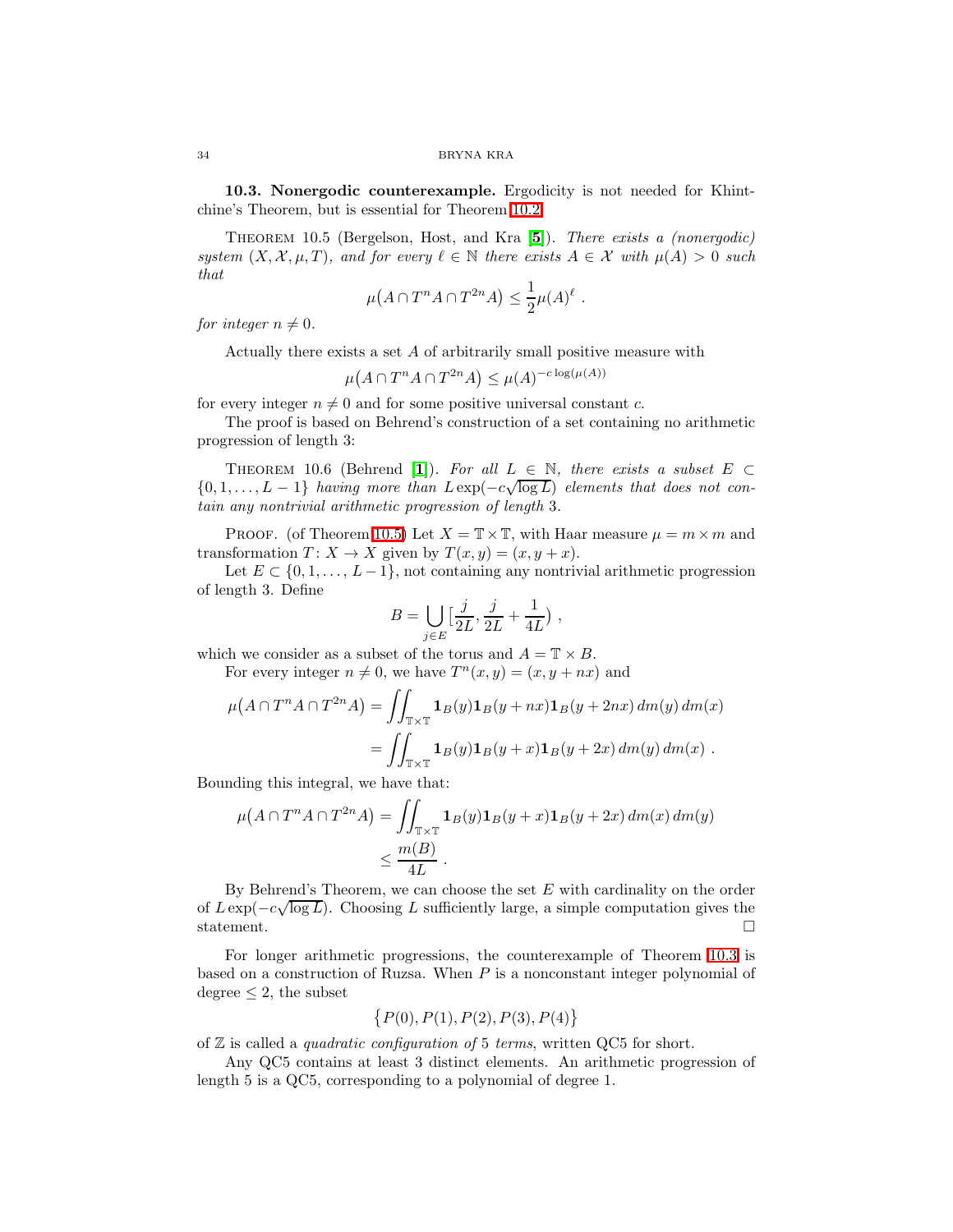THEOREM 10.7 (Ruzsa [[5](#page-35-10)]). For all  $L \in \mathbb{N}$ , there exists a subset  $E \subset \{0, 1, \ldots,$ L−1} having more than  $L \exp(-c\sqrt{\log L})$  elements that does not contain any QC5.

Based on this, we show:

Theorem 10.8 (Bergelson, Host and Kra [[5](#page-35-10)]). There exists an ergodic system  $(X, \mathcal{X}, \mu, T)$  and, for every  $\ell \in \mathbb{N}$ , there exists  $A \in \mathcal{X}$  with  $\mu(A) > 0$  such that

$$
\mu(A \cap T^n A \cap T^{2n} A \cap T^{3n} A \cap T^{4n} A) \le \frac{1}{2} \mu(A)^{\ell}
$$

for every integer  $n \neq 0$ .

Once again, proof gives the estimate  $\mu(A)^{-c \log(\mu(A))}$ , for some constant  $c > 0$ . The construction again involves a simple example: T is the torus with Haar measure m,  $X = \mathbb{T} \times \mathbb{T}$ , and  $\mu = m \times m$ . Let  $\alpha \in \mathbb{T}$  be irrational and let  $T: X \to X$ be

<span id="page-34-0"></span>
$$
T(x,y) = (x + \alpha, y + 2x + \alpha) .
$$

Combinatorially this example becomes: for all  $k \in \mathbb{N}$ , there exists  $\delta > 0$  such that for infinitely many integers N, there is a subset  $A \subset \{1, \ldots, N\}$  with  $|A| \ge \delta N$ that contains no more than  $\frac{1}{2}\delta^k N$  arithmetic progressions of length  $\geq 5$  with the same difference.

10.4. Combinatorial consequences. Via a slight modification of the Correspondence Principle, each of these results translates to a combinatorial statement. For  $\varepsilon > 0$  and  $E \subset \mathbb{Z}$  with positive upper Banach density, consider the set

(10.1)  $\{n \in \mathbb{Z} : \overline{d}(E \cap (E+n) \cap (E+2n) \cap ... \cap (E+kn)) \ge \overline{d}(E^{k+1}) - \varepsilon\}.$ 

From Theorems [10.2](#page-31-0) and [10.3,](#page-31-1) for  $k = 2$  and for  $k = 3$ , this set is syndetic, while for  $k \geq 4$  there exists a set of integers E with positive upper Banach density such that the set in [\(10.1\)](#page-34-0) is empty.

We can refine this a bit further. Recall the notation from Szemerédi's Theorem: for every  $\delta > 0$  and  $k \in \mathbb{N}$ , there exists  $N(\delta, k)$  such that for all  $N > N(\delta, k)$ , every subset of  $\{1, \ldots, N\}$  with at least  $\delta N$  elements contains an arithmetic progression of length k.

For an arithmetic progression  $\{a, a + s, \ldots, a + (k-1)s\}$ , s is the *difference* of the progression. Write  $|x|$  for integer part of x. From Szemerédi's Theorem, we can deduce that every subset E of  $\{1, \ldots, N\}$  with at least  $\delta N$  elements contains at least  $\lfloor cN^2 \rfloor$  arithmetic progressions of length k, where  $c = c(k, \delta) > 0$  is a constant. Therefore the set E contains at least  $|c(k,\delta)N|$  progressions of length k with the same difference.

The ergodic results of Theorem [10.2](#page-31-0) give some improvement for  $k = 3$  and  $k = 4$  (see [[5](#page-35-10)] for the precise statement). For  $k = 3$ , this was strengthened by Green:

THEOREM 10.9 (Green [[24](#page-36-28)]). For all  $\delta, \varepsilon > 0$ , there exists  $N_0(\delta, \varepsilon)$  such that for all  $N > N_0(\delta, \varepsilon)$  and any  $E \subset \{1, ..., N\}$  with  $|E| \geq \delta N$ , E contains at least  $(1 - \varepsilon)\delta^3 N$  arithmetic progressions of length 3 with the same difference.

On the other hand, the similar bound for longer progressions with length  $k \geq 5$ does not hold. The proof in [[5](#page-35-10)], based on an example of Rusza, does not use ergodic theory. We show that for all  $k \in \mathbb{N}$ , there exists  $\delta > 0$  such that for infinitely many N, there exists a subset E of  $\{1,\ldots,N\}$  with  $|E|\geq \delta N$  that contains no more than  $\frac{1}{2}\delta^k N$  arithmetic progressions of length  $\geq 5$  with the same step.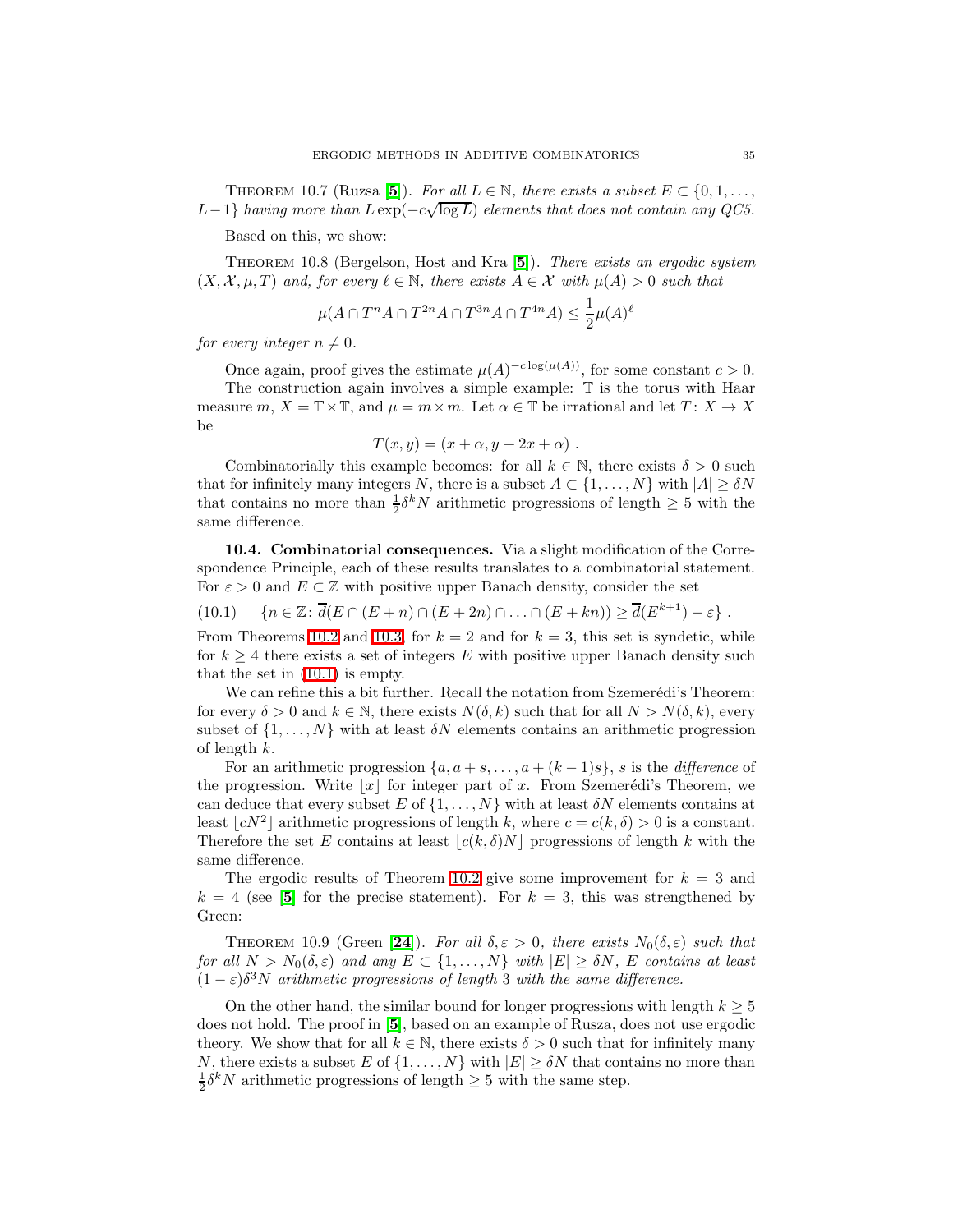10.5. Polynomial averages. One can ask if similar lower bounds hold for the polynomial averages. For independent polynomials, using the fact that the characteristic factor is the Kronecker factor, we can show:

THEOREM 10.10 (Frantzikinakis and Kra [[14](#page-36-29)]). Let  $k \in \mathbb{N}$ ,  $(X, \mathcal{X}, \mu, T)$  be a system,  $A \in \mathcal{X}$ , and let  $p_1, p_2, \ldots, p_k : \mathbb{Z} \to \mathbb{Z}$  be rationally independent polynomials with  $p_i(0) = 0$  for  $i = 1, 2m \ldots, k$ . Then for every  $\varepsilon > 0$ , the set

$$
\left\{n \in \mathbb{Z} : \mu(A \cap T^{p_1(n)}A \cap T^{p_2(n)} \cap \ldots \cap T^{p_k(n)}A) > \mu(A)^{k+1} - \varepsilon\right\}
$$

is syndetic.

Once again, this result fails on average.

Via Correspondence, analogous to the results of [\(10.1\)](#page-34-0), we have that for  $E \subset \mathbb{Z}$ and rationally independent polynomials  $p_1, p_2, \ldots, p_k : \mathbb{Z} \to \mathbb{Z}$  with  $p_i(0) = 0$  for  $i = 1, 2, \ldots, k$ , then for all  $\varepsilon > 0$ , the set

$$
\{n \in \mathbb{Z} \colon \overline{d}(E \cap (E + p_1(n)) \cap \ldots \cap (E + p_k(n))) \geq \overline{d}(E)^{k+1} - \varepsilon\}
$$

is syndetic.

Moreover, in [[14](#page-36-29)] we strengthen this and show that there are many configurations with the same *n* giving the differences: if  $p_1, p_2, \ldots, p_k : \mathbb{Z} \to \mathbb{Z}$  are rationally independent polynomials with  $p_i(0) = 0$  for  $i = 1, 2, \ldots, k$ , then for all  $\delta, \varepsilon > 0$ , there exists  $N(\delta, \varepsilon)$  such that for all  $N > N(\delta, \varepsilon)$  and any subset  $E \subset \{1, \ldots, N\}$ with  $|E| \ge \delta N$  contains at least  $(1 - \varepsilon)\delta^{k+1} N$  configurations of the form

$$
\{x, x + p_1(n), x + p_2(n), \ldots, x + p_k(n)\}\
$$

<span id="page-35-11"></span>for a fixed  $n \in \mathbb{N}$ .

### References

- [1] F. A. Behrend. On sets of integers which contain no three in arithmetic progression. Proc. Nat. Acad. Sci. 23 (1946), 331-332.
- <span id="page-35-5"></span>[2] V. Bergelson. Weakly mixing PET. Erg. Th. & Dyn. Sys. 7 (1987), 337-349.
- <span id="page-35-8"></span><span id="page-35-7"></span>[3] V. Bergelson. Ergodic Ramsey theory an update. Ergodic Theory of  $\mathbb{Z}^d$ -actions (Eds.: M. Pollicott, K. Schmidt). Cambridge University Press, Cambridge (1996), 1–61.
- [4] V. Bergelson. The multifarious Poincar recurrence theorem. Descriptive set theory and dynamical systems (Marseille-Luminy, 1996), Cambridge University Press, Cambridge (2000), 31–57.
- <span id="page-35-10"></span>[5] V. Bergelson, B. Host and B. Kra, with an Appendix by I. Ruzsa. Multiple recurrence and nilsequences. Inventiones Math. 160 (2005), 261-303.
- <span id="page-35-3"></span>[6] V. Bergelson and A. Leibman. Polynomial extensions of van der Waerden's and Szemerédi's theorems. J. Amer. Math. Soc. 9 (1996), 725–753.
- [7] J. Bourgain. On the maximal ergodic theorem for certain subsets of the positive integers. Isr. J. Math. 61 (1988), 39–72.
- <span id="page-35-1"></span>J.-P. Conze and E. Lesigne. Sur un théorème ergodique pour des mesures diagonales. Publications de l'Institut de Recherche de Mathématiques de Rennes, Probabilités 1987.
- <span id="page-35-2"></span>[9] J.-P. Conze and E. Lesigne. Sur un théorème ergodique pour des mesures diagonales. C. R. Acad. Sci. Paris Série I 306 (1988), 491-493.
- <span id="page-35-4"></span>[10] I. Cornfeld, S. Fomin and Ya. Sinai. Ergodic Theory. Springer-Verlag, Berlin, Heidelberg, New York 1982.
- <span id="page-35-0"></span>[11] P. Erdős and P. Turán. On some sequences of integers. J. London Math. Soc. 11 (1936), 261–264.
- <span id="page-35-9"></span>[12] N. Frantzikinakis and B. Kra. Polynomial averages converge to the product of the integrals. Isr. J. Math. 148 (2005), 267-276.
- <span id="page-35-6"></span>[13] N. Frantzikinakis and B. Kra. Convergence of multiple ergodic averages for some commuting transformations. Erg. Th. & Dyn. Sys. 25 (2005), 799-809.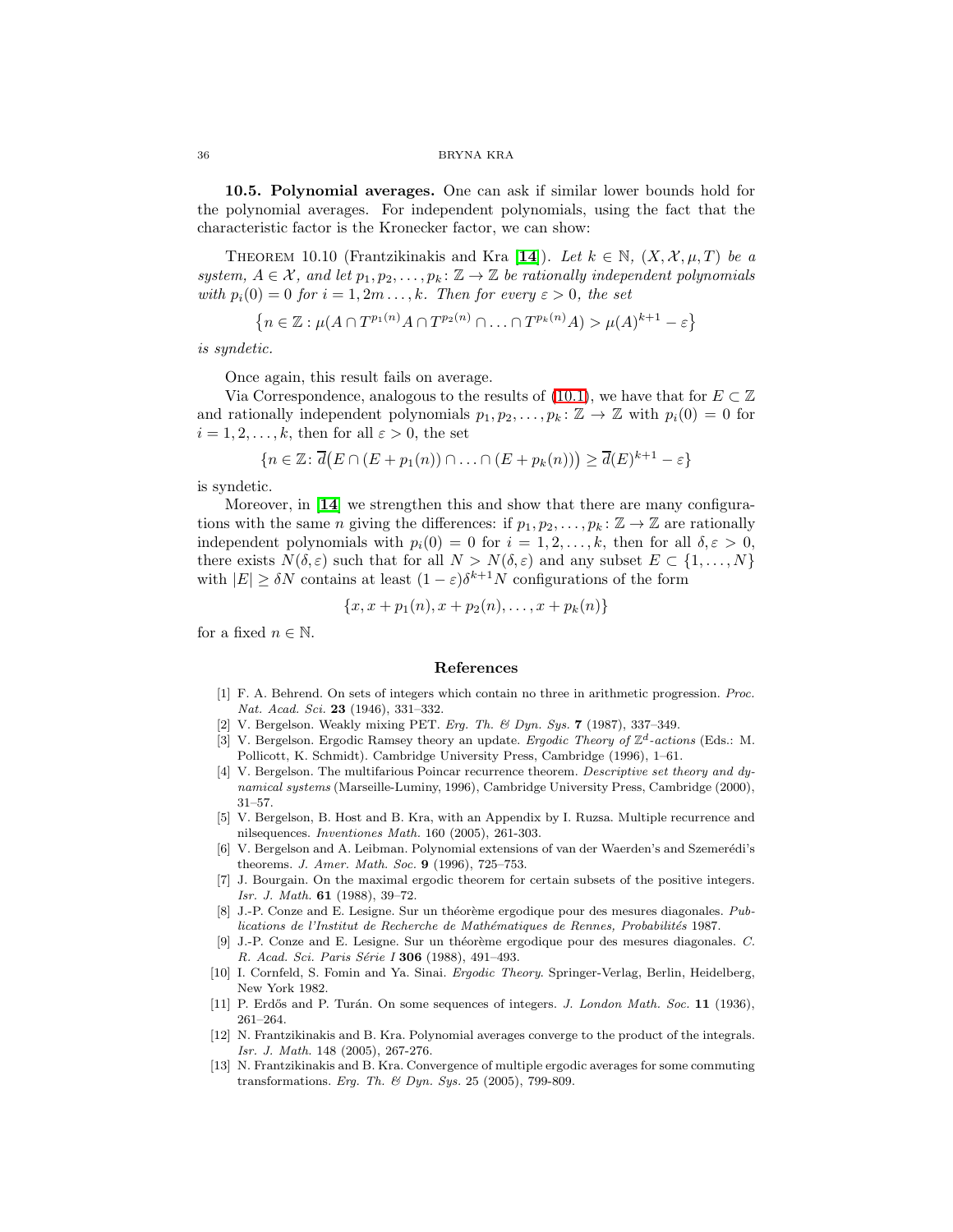- <span id="page-36-29"></span>[14] N. Frantzikinakis and B. Kra. Ergodic averages for independent polynomials and applications. To appear, J. Lond. Math. Soc.
- <span id="page-36-20"></span><span id="page-36-0"></span>[15] H. Furstenberg. Strict ergodicity and transformations of the torus. Amer. J. Math. 83 (1961), 573–601.
- [16] H. Furstenberg. Ergodic behavior of diagonal measures and a theorem of Szemerédi on arithmetic progressions. J. d'Analyse Math. 31 (1977), 204-256.
- <span id="page-36-16"></span><span id="page-36-1"></span>[17] H. Furstenberg. Recurrence in Ergodic Theory and Combinatorial Number Theory. Princeton University Press, Princeton, New Jersey, 1981.
- [18] H. Furstenberg. Nonconventional ergodic averages. Proc. Sympos. Pure Math. 50 (1990), 43–56.
- <span id="page-36-24"></span><span id="page-36-23"></span>[19] H. Furstenberg and Y. Katznelson. An ergodic Szemerédi theorem for commuting transformation. J. d'Analyse Math. 34 (1979), 275–291.
- [20] H. Furstenberg and Y. Katznelson. An ergodic Szemerédi theorem for IP-systems and combinatorial theory. J. d'Analyse Math. 45 (1985), 117-268.
- <span id="page-36-15"></span>[21] H. Furstenberg, Y. Katznelson and D. Ornstein. The ergodic theoretical proof of Szemerdi's theorem. Bull. Amer. Math. Soc. (N.S.) **7** (1982), 527-552.
- <span id="page-36-2"></span>[22] H. Furstenberg and B. Weiss. A mean ergodic theorem for  $\frac{1}{N} \sum_{n=1}^{N} f(T^n x) g(T^{n^2} x)$ . Convergence in Ergodic Theory and Probability (Eds.:Bergelson, March, Rosenblatt). Walter de Gruyter & Co, Berlin, New York (1996), 193–227
- <span id="page-36-21"></span>[23] T. Gowers. A new proof of Szemerédi's theorem. Geom. Funct. Anal.  $11$  (2001), 465-588; Erratum ibid. 11 (2001), 869.
- <span id="page-36-28"></span>[24] B. Green. A Szemerédi-type regularity lemma in abelian groups. Geom. Funct. Anal. 15 (2005), 340–376.
- <span id="page-36-22"></span><span id="page-36-8"></span>[25] B. Green and T. Tao. The primes contain arbitrarily long arithmetic progressions. To appear, Annals of Math.
- [26] B. Green and T. Tao. An inverse theorem for the Gowers  $U^3$  norm. Preprint, 2005.
- <span id="page-36-10"></span><span id="page-36-9"></span>[27] B. Green and T. Tao. Quadratic uniformity of the Möbius function. Preprint, 2005.
- [28] B. Green and T. Tao. Linear equations in primes. Preprint, 2006.
- <span id="page-36-17"></span>[29] P. Hall. A contribution to the theory of groups of prime-power order. Proc. London Math. Soc. (2), **36** (1933), 29–95.
- <span id="page-36-12"></span>[30] P. R. Halmos and J. von Neumann. Operator methods in classical mechanics, II. Ann. of Math. 43 (1942), 332–50.
- <span id="page-36-6"></span><span id="page-36-3"></span>[31] B. Host. Convergence of multiple ergodic averages. To appear, Proceedings of school on "Information and Randomness," Chili.
- [32] B. Host and B. Kra. Convergence of Conze-Lesigne averages. Erg. Th. & Dyn. Syst. 21 (2001), 493-509.
- <span id="page-36-25"></span>[33] B. Host and B. Kra. Averaging along cubes. In "Dynamical Systems and Related Topics," Cambridge University Press, 2004, 123–144.
- <span id="page-36-4"></span>[34] B. Host and B. Kra. Nonconventional ergodic averages and nilmanifolds. Ann. of Math. 161 (2005), 397–488.
- <span id="page-36-26"></span><span id="page-36-11"></span>[35] B. Host and B. Kra. Convergence of polynomial ergodic averages. Isr. J. Math. 149 (2005), 1–19.
- [36] M. Johnson. Convergence of polynomial ergodic averages of several variables for some commuting transformations. Preprint, 2006.
- <span id="page-36-27"></span>[37] A. Y. Khintchine. Eine Verschärfung des Poincaréschen "Wiederkehrsatzes." Comp. Math. 1 (1934), 177–179.
- <span id="page-36-13"></span>[38] B. O. Koopman and J. von Neumann. Dynamical systems of continuous spectra. Proc. Nat. Acad. Sci. U.S.A. 18 (1932), 255-63.
- <span id="page-36-5"></span>[39] B. Kra. The Green-Tao Theorem on arithmetic progressions in the primes: an ergodic point of view. Bull. Amer. Math. Soc. 43 (2006), 3–23.
- <span id="page-36-14"></span><span id="page-36-7"></span>[40] B. Kra From combinatorics to ergodic theory and back again. In Proceedings of the International Congress of Mathematicians, Madrid, 2006.
- <span id="page-36-18"></span>[41] L. Kuipers and N. Niederreiter. Uniform distribution of sequences. John Wiley & Sons, New York, 1974.
- [42] M. Lazard. Sur certaines suites d'éléments dans les groupes libres et leurs extensions. C. R. Acad. Sci. Paris 236 (1953), 36–38.
- <span id="page-36-19"></span>[43] A. Leibman. Polynomial sequences in groups. J. of Algebra 201 (1998), 189–206.